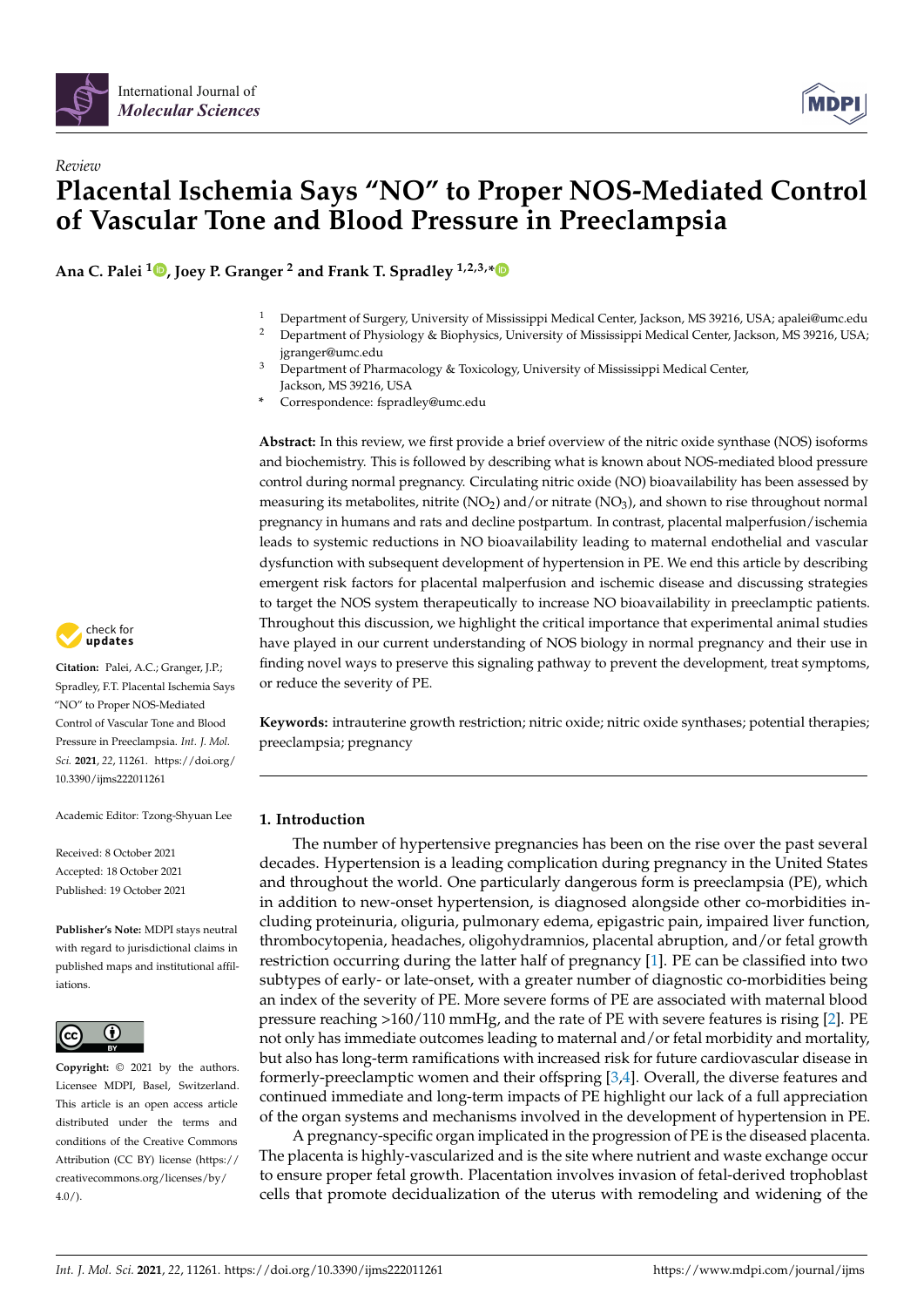maternal spiral arteries, as reviewed in [\[5\]](#page-12-4). Damage to the fetal-derived trophoblast cells that reside in the placenta and decidualized uterus is thought to mediate and propagate the maternal vascular dysfunction and hypertensive outcomes in PE, regardless of its gestational age of presentation [\[6,](#page-12-5)[7\]](#page-12-6). Such damage can result from multiple factors, including malperfusion and resultant placental ischemia. A method by which this is measured is Doppler ultrasound with the observation of dicrotic notches in the pulse wave signal of the uterine artery during PE [\[8\]](#page-12-7). This notching is indicative of an increased uterine vascular resistance index (UARI) [\[9\]](#page-12-8). Uteroplacental ischemia is detected in PE, especially with more severe forms [\[10\]](#page-12-9). Placental ischemia/hypoxia elicits the release of factors that target the endothelium and reduce the ability of maternal nitric oxide synthase (NOS) to modulate vascular tone and blood pressure.

In this review, we first provide a brief overview of the NOS isoforms and biochemistry of these enzymes. This is followed by describing what is known about NOS-mediated blood pressure control during normal pregnancy. Indeed, circulating nitric oxide (NO) bioavailability has been assessed by measuring its metabolites, nitrite  $(NO<sub>2</sub>)$ , and/or nitrate  $(NO<sub>3</sub>)$ , and shown to rise throughout normal pregnancy in humans and rats  $[11-14]$  $[11-14]$  and decline postpartum [\[15,](#page-13-1)[16\]](#page-13-2). In contrast, placental ischemia leads to systemic reductions in NO bioavailability leading to maternal endothelial and vascular dysfunction with subsequent development of hypertension in PE [\[17\]](#page-13-3). We end this article by describing emergent risk factors for placental malperfusion and ischemic disease and discuss strategies to therapeutically target the NOS system to increase NO bioavailability in preeclamptic patients. Throughout this discussion, we highlight the critical importance that experimental animal studies have played in our current understanding of NOS biology in normal pregnancy and their use in finding novel ways to preserve this signaling pathway to prevent the development, treat symptoms, or reduce the severity of PE.

# **2. NOS Isoforms and Biochemistry**

NO is a ubiquitous gaseous and lipophilic molecule involved in a variety of biological processes. NO is generated from the conversion of L-arginine to L-citrulline. In mammals, this reaction is catalyzed by three isoforms of the enzyme nitric oxide synthase: neuronal (NOS1), inducible (NOS2), and endothelial (NOS3). An overview of the NOS structure, regulation, and function have been reviewed in depth elsewhere [\[18](#page-13-4)[–20\]](#page-13-5). But briefly, each NOS enzyme is encoded by a different gene, with 51–57% homology between the isoforms. They have different cell localization, regulation, catalytic properties, and inhibitor sensitivity. NOS1 and NOS3 are constitutively expressed, usually producing low concentrations of NO for paracrine signaling related mainly to neurotransmission and cardiovascular homeostasis (control of vascular tone, cellular proliferation, leukocyte adhesion, and platelet aggregation). Whereas, NOS2 expression is induced by cytokines and typically generates high concentrations of NO for modulation of inflammatory responses, host defense against pathogens, and airway epithelial formation. Yet, numerous other stimuli may regulate NOS at the transcriptional, posttranscriptional, and posttranslational levels. In this regard, variations in the nucleotide sequence of the NOS genes have been reported to alter NOS synthesis and activity. Consequently, these genetic polymorphisms may affect NO production. For instance, haplotypes formed by the combination of the NOS3 polymorphisms T-786C in the promoter region, G894T in exon 7 (Glu298Asp), and a 27 bp variable number of tandem repeats (VNTRs) a/b in intron 4 have been associated with susceptibility to the development of disease, decreased circulating NO levels, and lack of response to antihypertensive treatment in PE [\[21\]](#page-13-6).

In its active form, NOS is a homodimer where each subunit is composed of a Cterminal reductase domain, which comprises the binding sites for nicotinamide adenine dinucleotide phosphate (NADPH), flavin mononucleotide (FMN), and flavin adenine dinucleotide (FAD), and by an N-terminal oxygenase domain, which contains binding sites for heme, zinc, tetrahydrobiopterin (BH4), and L-arginine. Between the reductase and oxygenase domains, there is a calmodulin-binding sequence. While the  $Ca^{2+}$ -calmodulin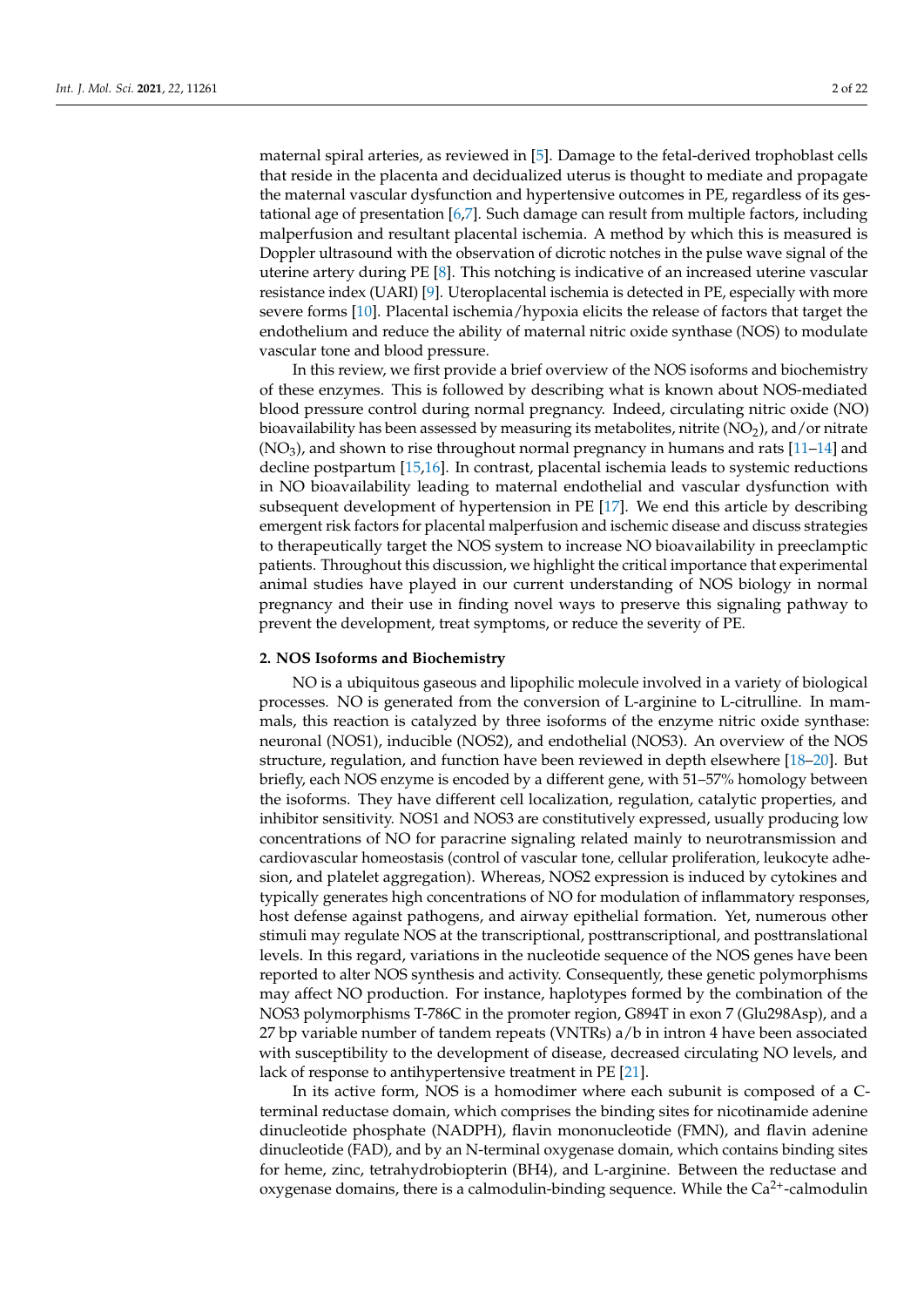complex is necessary to activate NOS1 and NOS3, NOS2 is already bound to calmodulin and does not depend on  $Ca^{2+}$  to be fully active. In the final steps of NO formation, NOS flavins transfer electrons from NADPH to the heme; molecular oxygen binds to heme, and is then incorporated into L-arginine to form NO and L-citrulline. Binding of NOS substrates and cofactors must be finely controlled in order for NO to be efficiently produced. Disruption of this highly coordinated reaction impairs NOS activity. Indeed, numited quantities of substrate and cofactors or excess amounts of endogenous inhibitors, such as asymmetric dimethyl-L-arginine (ADMA) and monomethyl-L-arginine (L-NMMA), may lead to a shift from the dimeric to monomeric form of the enzyme. When uncoupled, NOS generates superoxide anion instead of NO. Furthermore, the interaction of NO with superoxide anion yields peroxynitrite and this highly toxic compound reacts with DNA, proteins, and lipids to cause oxidative stress. On the other hand, oxidative stress enhances the expression of arginase, an enzyme that degrades L-arginine into ornithine and urea. In PE, there is evidence of increased arginase activity, elevated ADMA and superoxide levels, and post-translational modifications of NOS3 by lipid peroxidation aldehydes, all resulting in impaired NOS activity and reduced NO bioavailability [22].

NO produced by endothelial cells diffuses to surrounding platelets and the vascular smooth muscle cell (VSMC) layer where it binds to the heme moiety of soluble guanylate cyclase (sGC). sGC serves as the receptor for NO (Figure 1). sGC is an enzyme that catalyzes the conversion of guanosine triphosphate into cyclic guanosine monophosphate (cGMP). While cGMP inhibits platelet reactivity, it triggers the phosphorylation of multiple cell proteins and lower intracellular free calcium concentrations in VSMC, promoting vascular relaxation. Downstream in the cascade of NO/cGMP pathway are phosphodiesterases (PDE), a family of enzymes responsible for regulating the localization, duration, and amplitude of cyclic nucleotide signaling within the cell. PDE-5 is of particular importance for the degradation of cGMP in VSMC, thereby influencing vascular contractile tone [\[23\]](#page-13-8).

<span id="page-2-0"></span>

**Figure 1.** Schematic representation of the cascade of events leading from trophoblast dysfunction and cellular stress to subsequent abnormalities in uteroplacental vascular remodeling, malperfusion, and ischemia. These ischemia/hypoxic events elicit the release of anti-angiogenic and pro-hypertensive factors, like soluble Fms-like tyrosine kinase (sFlt-1), into the maternal circulation. This factor can feedback to reduce cellularity of the placenta, and reduce uteroplacental vascularity [\[24\]](#page-13-9). sFlt-1 can also quench vasodilatory factors, like PlGF, which are important for maternal vascular health. This ultimately leads to systemic reductions in nitric oxide (NO) bioavailability and endothelial dysfunction. Reduced NO has less capacity to activate its receptor, soluble guanylate cyclase (sGC),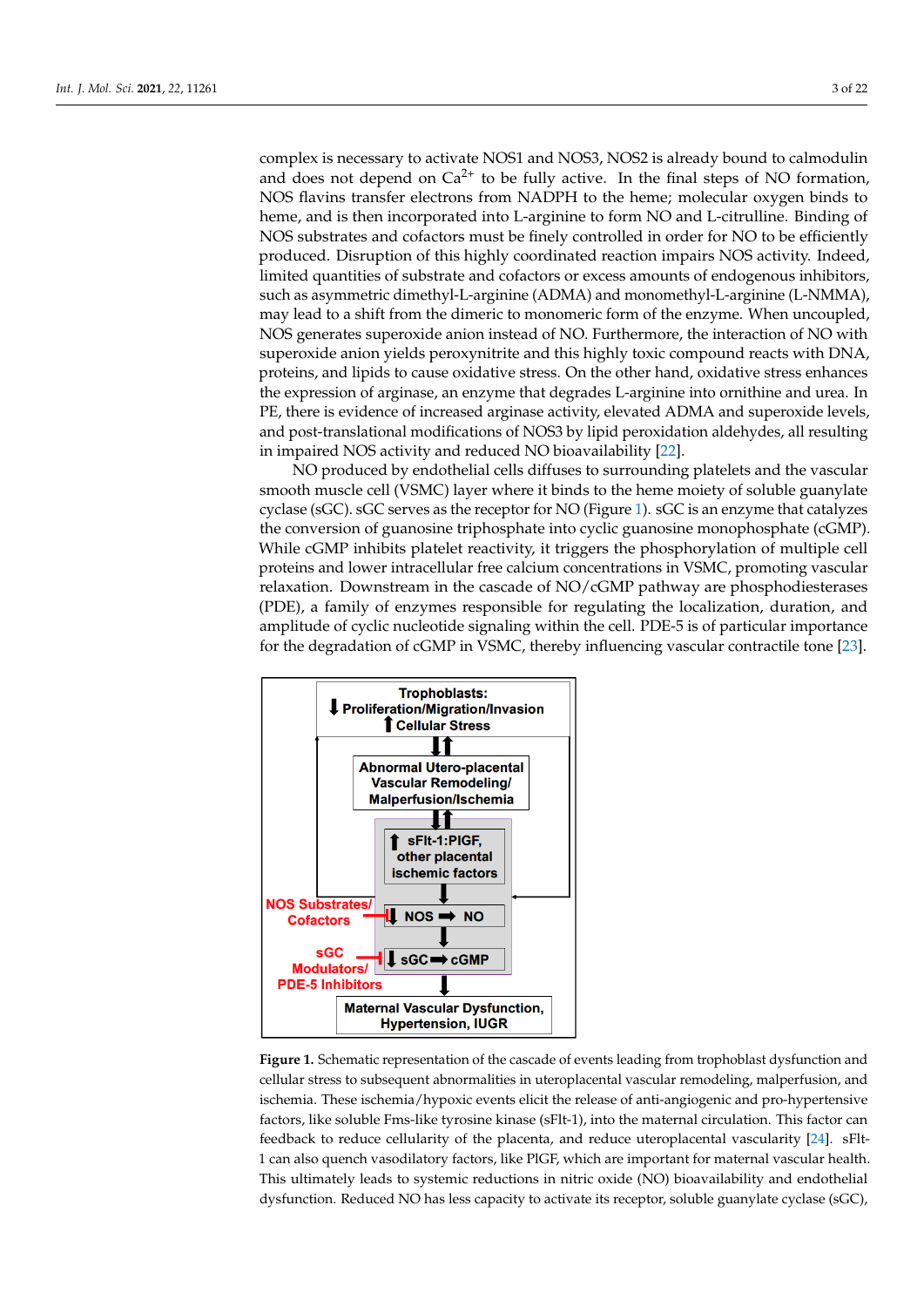and production of the second messenger cyclic guanosine monophosphate (cGMP) resulting in maternal vascular dysfunction, hypertension, and intrauterine growth restriction (IUGR). In red font is the proposal that administration of NOS substrates or cofactors; modulators of sGC; or blocking the breakdown of cGMP with inhibitors of phosphodiesterase (PDE)-5 could be utilized to prevent the development, treat symptoms, or reduce the severity of PE.

# **3. NOS-Mediated Control of Renal and Systemic Vascular Function and Blood Pressure Regulation in Normal Pregnancy**

There are dramatic hemodynamic changes that occur during normal pregnancy encompassing progressive vasodilation to allow for plasma volume expansion (PVE) and blood flow of nutrients to the growing uteroplacental–fetal unit [\[25\]](#page-13-10). This is accompanied by maintained or reduced maternal blood pressure by term [\[16\]](#page-13-2). NOS largely governs these physiological adaptations [\[26](#page-13-11)[,27\]](#page-13-12), whereby PVE is mediated by distinct local changes in renal NO signaling [\[28\]](#page-13-13). Urinary NOx, as a measure of renal NO production, progressively rises during gestation in normal pregnant rats [\[16\]](#page-13-2). NOS mediates the increased renal blood flow during pregnancy. This would typically promote sodium excretion but not during pregnancy because of attenuated renal tubular NO signaling due to increased PDE-5 activity to degrade the NO second messenger, cGMP [\[28\]](#page-13-13). Collectively, this attenuates the natriuretic effects of NO to allow for continued sodium reabsorption and PVE in the face of increased renal blood flow during normal pregnancy. This point has been demonstrated by studies using chronic administration of non-selective NOS inhibitors, like N(gamma)-nitro-L-arginine methyl ester (L-NAME). L-NAME dosing during early pregnancy attenuated the elevations in glomerular filtration (GFR), renal plasma flow (RPF), and PVE towards the end of pregnancy in rats [\[13](#page-12-11)[,29\]](#page-13-14).

L-NAME has multiple systemic effects during pregnancy. L-NAME administration in rats prevents the fall in systemic vascular resistance by mid-gestation [\[13\]](#page-12-11). At that time point, maternal blood pressure is not significantly different between non-pregnant, normal pregnant, or pregnant + L-NAME groups. However, it was found in a separate study that later administration of L-NAME from gestational days 13–19 produced a profound hypertensive response by the end of pregnancy. In this study, the pregnant rats had a greater degree of blood pressure elevation than did their non-pregnant counterparts [\[25\]](#page-13-10) (Figure [2\)](#page-3-0). Similarly, NOS inhibition from gestational days 7–20 promoted hypertension and reduced PVE in pregnant rats [\[29\]](#page-13-14). Recent data suggest that reduced PVE causes the uterine circulation to compensate for uteroplacental malperfusion by increases in NO-mediated vasodilation [\[30\]](#page-13-15). Nevertheless, this may not be sufficient to fully prevent the placental apoptosis that accompanies NOS inhibition during pregnancy [\[31\]](#page-13-16), as the barotrauma of hypertension seems to feed forward to reduce uterine vascular blood flow in L-NAME-hypertensive pregnant rats [\[32\]](#page-13-17).

<span id="page-3-0"></span>

**Figure 2.** Impact of non-selective NOS inhibition with L-NAME on conscious maternal mean arterial blood pressure (MAP). L-NAME was administered in pregnant rats from gestational day 13–19 in blood pressure (MAP). L-NAME was administered in pregnant rats from gestational day 13–19 in drinking water (Vehicle). \*  $p < 0.05$  for virgin vs. pregnant vehicle-treated rats; \*\*  $p < 0.05$  for pregnant nant + vehicle vs. pregnant + L-NAME rats. Mean ± SEM. Data adapted from [25]. + vehicle vs. pregnant + L-NAME rats. Mean ± SEM. Data adapted from [\[25\]](#page-13-10).**Figure 2.** Impact of non-selective NOS inhibition with L-NAME on conscious maternal mean arterial blood pressure (MAP). L-NAME was administered in pregnant rats from gestational day 13–19 in drinking water (Vehicle). \*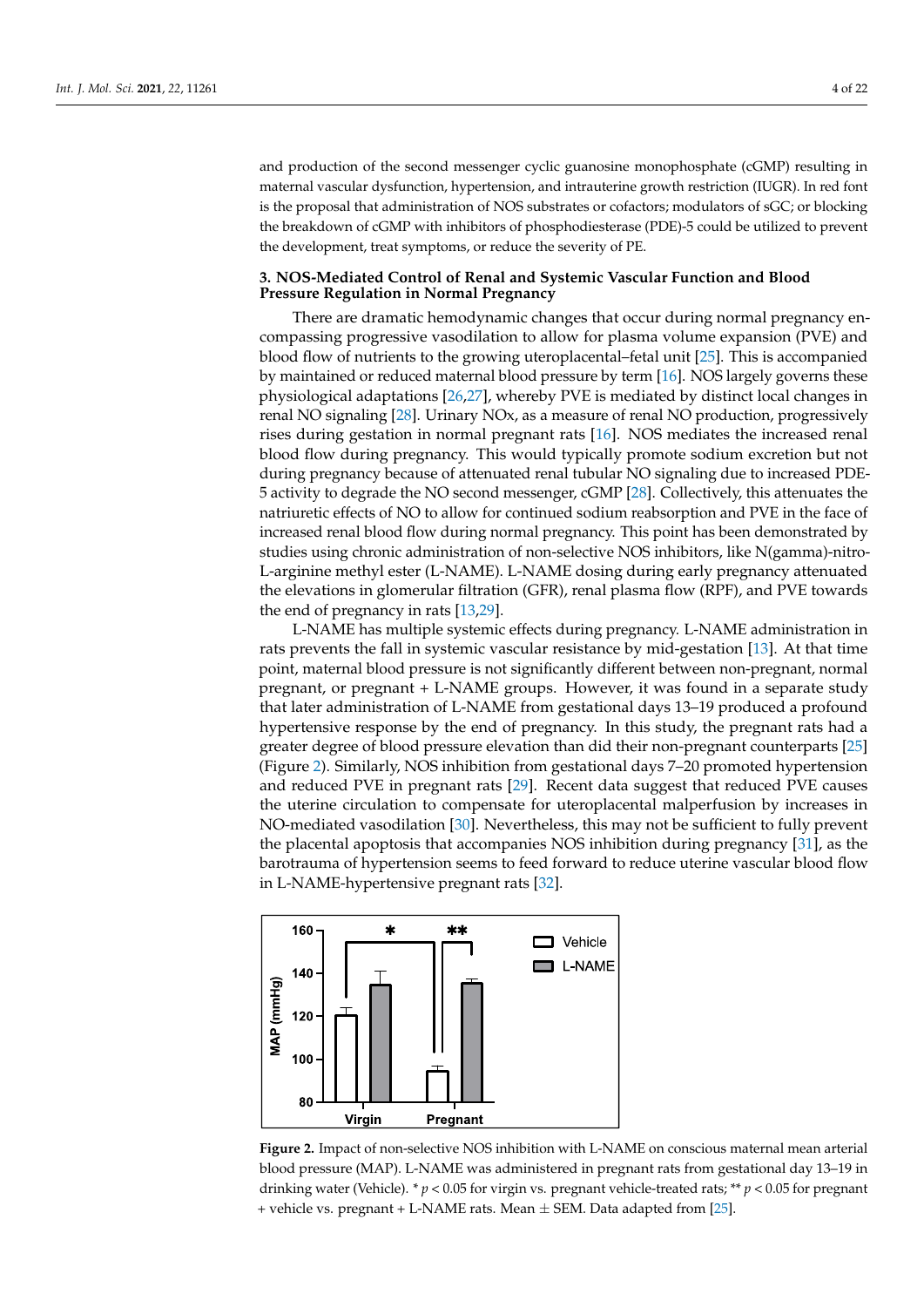The above studies utilized a pharmacological means to non-selectively inhibit the NOS enzymes, with agents such as L-NAME, during pregnancy. However, differential expression of the NOS isoforms has been reported during normal pregnancy. NOS3 protein expression progressively declines but NOS1 and NOS2 increase in the kidney during pregnancy in rats [\[16\]](#page-13-2). In order to define the specific role of individual NOS isoforms on maternal vascular function and blood pressure regulation during pregnancy, knockoutmouse experiments were required. Each NOS isoform has been knocked out and maternal and fetal outcomes examined to some extent. NOS3-knockout pregnant mice have reduced uterine blood flow toward the end of gestation [\[33\]](#page-13-18) and elevated blood pressure measured via telemetry [\[34\]](#page-13-19). However, differing results have been reached using tail-cuff plethysmography with no difference or elevated systolic blood pressure compared to wild-type controls [\[35](#page-13-20)[,36\]](#page-13-21). Results also indicate that NOS3-knockout mice had attenuated uterine artery diameter, uterine blood flow, and spiral artery remodeling along with signs of placental ischemia and reduced fetal weight [\[33\]](#page-13-18). It was found that NOS3 is an important signaling pathway whereby insulin-like growth factor 1 (IGF-1), which increases during normal pregnancy [\[37\]](#page-13-22), promotes fetal growth [\[38\]](#page-13-23).

In consideration of the other NOS isoforms, a study examined the impact of singly knocking out each and found no alteration in maternal blood pressure when measured by tail-cuff [\[35\]](#page-13-20). Moreover, the number of viable offspring was not altered by single-knockout of the individual NOS isoforms; but double-knockout of any two NOS genes reduced offspring number to a similar extent; and the triple-knockouts had further reductions in this pregnancy outcome [\[39\]](#page-13-24). Unfortunately, pregnancy was not a major focus of that study, and thus, a more in-depth examination of placentation, trophoblast viability, uteroplacental vascular outcomes, fetal growth restriction, and maternal blood pressure were not examined following the different permutations of knocking out the NOS isoforms.

The earlier genetic strategies manipulating the expression of each NOS isoform have a caveat due to the fact that there are splice variants of NOS1, including NOS1- $\alpha$ , -β, and -γ [\[40\]](#page-14-0). The older NOS1 knockout studies only targeted NOS1- $\alpha$  expression [\[41\]](#page-14-1). Recent research has led to the development of  $NOS1-\beta$  knockouts that revealed important mechanisms for intrarenal control of systemic blood pressure during pregnancy [\[42\]](#page-14-2). As mentioned, normal pregnancy is accompanied by tremendous vasodilation noted by increases in GFR and RPF. Elevations in GFR during normal pregnancy are mediated by attenuated tubuloglomerular feedback (TGF). This allows for glomerular hyperfiltration even though there is lower chloride, which is owed to PVE, delivered to salt-sensing cells in the distal nephron, called the macula densa [\[43](#page-14-3)[,44\]](#page-14-4). This would typically activate a negative-feedback loop to stabilize the tubular flow reaching the macula densa and allow for proper sodium excretion. This process is mediated via increased  $NOS1-\beta$  signaling in the macula densa, whereby in the non-pregnant state, macula densa-specific NOS1-βknockout mice have enhanced TGF and fail to increase GFR in response to acute volume expansion producing a salt-sensitive hypertension phenotype [\[45\]](#page-14-5). During normal pregnancy, expression of NOS1- $\beta$  in the macula densa increases in rodents and humans, and its knockout leads to enhanced TGF, decreased GFR, and causes hypertension to mimic the blood pressure phenotype in preeclamptic women [\[42\]](#page-14-2).

It is not yet fully known what drives the increase in macula densa NOS1 during normal pregnancy, but pregnancy-specific rises in hormones could be responsible. This includes relaxin, which is produced from the ovaries and placenta. Relaxin administration increased renal NO metabolite excretion, but this was examined only in male rats [\[46\]](#page-14-6). Relaxin is reduced in preeclamptic women [\[47\]](#page-14-7). The impact of relaxin on blood pressure regulation has been examined in a preclinical model of PE, namely the Reduced Uterine Perfusion Pressure (RUPP) rat model. This model is produced by strategically placing silver clips around blood vessels within the pregnant uterus, eliciting uteroplacental malperfusion and placental ischemia-induced hypertension. RUPP rats have many similarities to women with PE [\[48\]](#page-14-8). Administration of a recombinant form of human relaxin-2, named serelaxin, increased plasma NOx and attenuated the development of hypertension in RUPP rats [\[49\]](#page-14-9).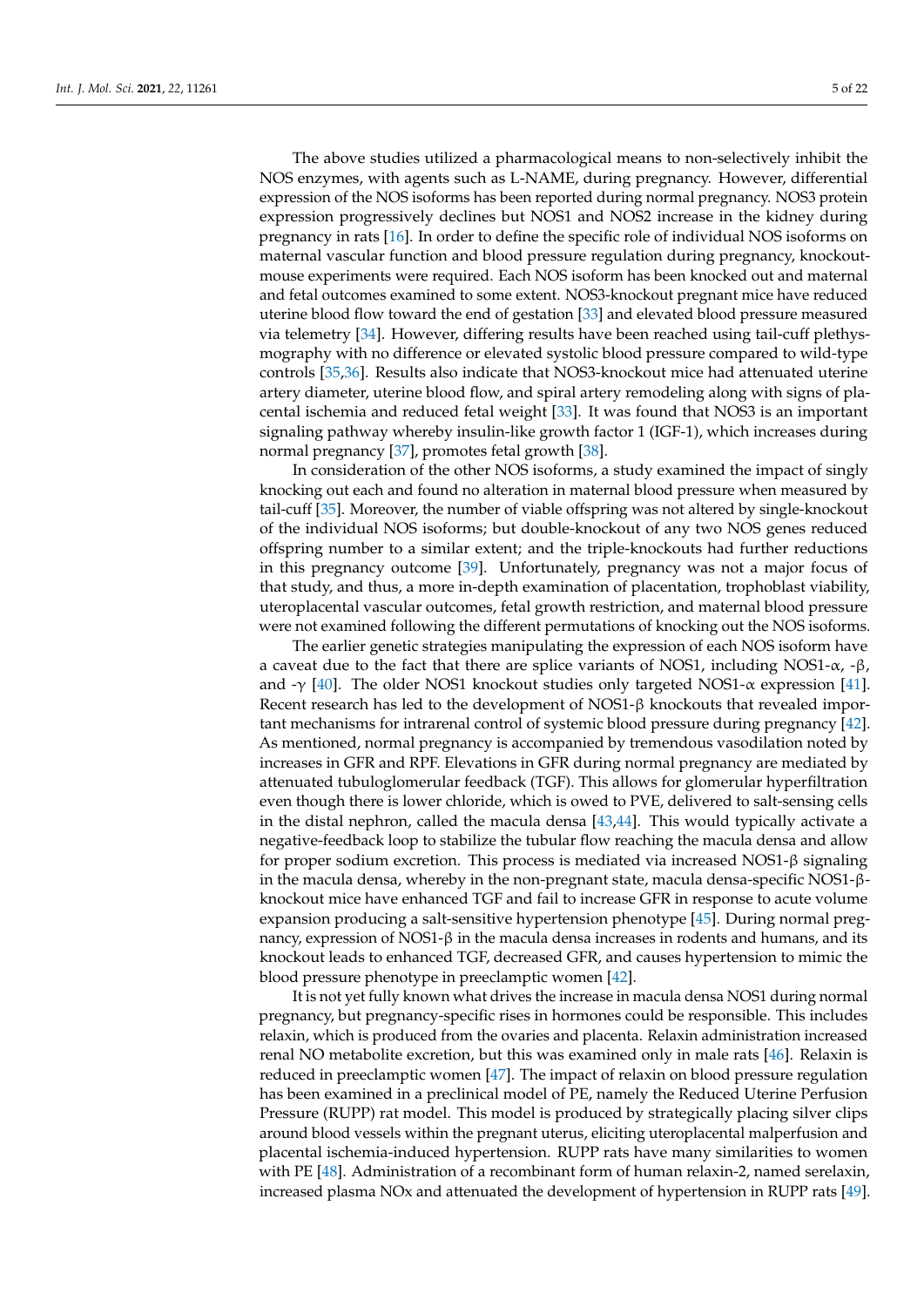However, it has not yet been examined how serelaxin impacts renal NOS expression or NOx excretion, especially as RUPP rats have a downregulation of NOS1-β in the macula densa [\[42\]](#page-14-2). As NOx is reduced in PE, the next section will explore evidence to support that maternal NO bioavailability is attenuated by soluble placental ischemic factors to promote hypertension in PE.

# **4. Soluble Placental Ischemic Factors and Reduced NO in PE**

Studies conducted since the 1990s have shown that plasma and 24 h urinary NOx or cGMP are reduced or do not rise in women with PE compared to normal pregnancy [\[50](#page-14-10)[,51\]](#page-14-11). These metabolites are important to measure because they not only provide an indication of NO bioavailability, but nitrite has a biological activity to promote vasorelaxation in human placental vessels [\[52\]](#page-14-12). Within the past 5 years, the majority of studies have shown that preeclamptic women and experimental animal models have reduced measures of circulating NO bioavailability, like NOx, and lower levels of NOS3 (Table [1\)](#page-5-0). Moreover, in vivo techniques to assess vascular function have demonstrated that women with PE have vascular dysfunction [\[53](#page-14-13)[,54\]](#page-14-14) and increased vascular resistance [\[55\]](#page-14-15). This vascular dysfunction is associated with circulating levels of placental ischemic, hypertensive factors, such as increased serum soluble fms-like tyrosine kinase (sFlt-1). Elevated sFlt-1 quenches the vasodilatory capacity of vascular endothelial growth factor (VEGF) and placental growth factor (PlGF). NOS largely contributes to this dilatory response in uterine arteries isolated from late-pregnant rats [\[56\]](#page-14-16). An elevated sFlt-1:PlGF ratio is a biomarker for those women that are more at risk for PE with severe features [\[54,](#page-14-14)[57\]](#page-14-17).

| Species/Experimental Model                                        | Circulating                                                                                                                                                                                                                                                                                                                                                                                                                                                                                                                                                                                                                                                | <b>Tissue</b>                                                                                                                                                                                                                                                                                                                                                                                                                                      |
|-------------------------------------------------------------------|------------------------------------------------------------------------------------------------------------------------------------------------------------------------------------------------------------------------------------------------------------------------------------------------------------------------------------------------------------------------------------------------------------------------------------------------------------------------------------------------------------------------------------------------------------------------------------------------------------------------------------------------------------|----------------------------------------------------------------------------------------------------------------------------------------------------------------------------------------------------------------------------------------------------------------------------------------------------------------------------------------------------------------------------------------------------------------------------------------------------|
|                                                                   | Shaheen G. et al. $[58]$ $\downarrow$ NOx<br>Possomato-Vieira J.S. et al. [59] $\downarrow$ NOx                                                                                                                                                                                                                                                                                                                                                                                                                                                                                                                                                            |                                                                                                                                                                                                                                                                                                                                                                                                                                                    |
| Human                                                             | Pereira D.A. et al. $[60]$ $\downarrow$ NOx<br>McCann Haworth S.M. et al. $[61]$ $\downarrow$ NOx<br>Tashie W. et al. $[62]$ $\downarrow$ NOx<br>Kim S. et al. $[63]$ $\uparrow$ NOx<br>Mazloomi S. et al. [64] ↓ NOS<br>Lai H. et al. $[65]$ $\downarrow$ NOx<br>Ajadi I. et al. $[66]$ $\downarrow$ NOx<br>Serrano-Berrones et al. [67] ↓ NOx<br>Deniz R. et al. $[68]$ $\downarrow$ NOx<br>Bos M. et al. $[69]$ $\downarrow$ NOx<br>ElMonier A.A. et al. $[70]$ $\downarrow$ NOx<br>Hodzic J. et al. $[71]$ $\downarrow$ NOx<br>Rocha-Penha L. et al. [72] ↓ NOx<br>Bambrana V. et al. $[15]$ $\downarrow$ NOx<br>Lai H. et al. $[65]$ $\downarrow$ NOx | Blood vessels:<br>Lorca R.A. et al. $[73]$ $\downarrow$ NOS function<br>Primary HUVECs:<br>Chen J. et al. $[74]$ $\downarrow$ NOS3<br>Salsoso R. et al. [75] $\downarrow$ NOS activity<br>Placenta:<br>Mishra J.S. et al. [76] ↓ NOS3<br>K.-Y. Jung et al. [77] ↑ NOS2<br>Kim S. et al. [63] ↑ NOS2, ↓ NOS3<br>Mukosera G.T. et al. [78] $\uparrow$ NOx<br>Shaheen G. et al. $[79]$ $\downarrow$ NOS3<br>Guerby P. et al. $[80]$ $\downarrow$ NOS3 |
|                                                                   |                                                                                                                                                                                                                                                                                                                                                                                                                                                                                                                                                                                                                                                            | Hitzerd E. et al. $[81]$ $\uparrow$ maternal placenta NOS3,<br>$\downarrow$ maternal placental NOS2, = fetal placenta<br>NOS2, $\uparrow$ fetal placenta NOS2<br>Guerby P. et al. $[82]$ $\downarrow$ NOS3<br>Li F.F. et al. [55] $\downarrow$ NOS2, NOS3<br>Motta-Mejia C. et al. [83] ↓ NOS3<br>Du L. et al. $[84] \uparrow$ NOS2, $\downarrow$ NOS3                                                                                             |
| Non-human<br>primate/EarlyPregnancy<br><b>Excess of Estradiol</b> | Albrecht E.D. et al. $[85]$ $\downarrow$ NOx                                                                                                                                                                                                                                                                                                                                                                                                                                                                                                                                                                                                               | Blood vessels:<br>Albrecht E.D. et al. $[85]$ $\downarrow$ NOS3                                                                                                                                                                                                                                                                                                                                                                                    |

<span id="page-5-0"></span>**Table 1.** PubMed search results for keywords "nitric oxide" AND "preeclampsia" form 2015-pr. Arrows represent the direction of change (↑, increased; ↓, decreased), and equal signs (=) represent no change in NOS expression/NO biomarkers (NOx).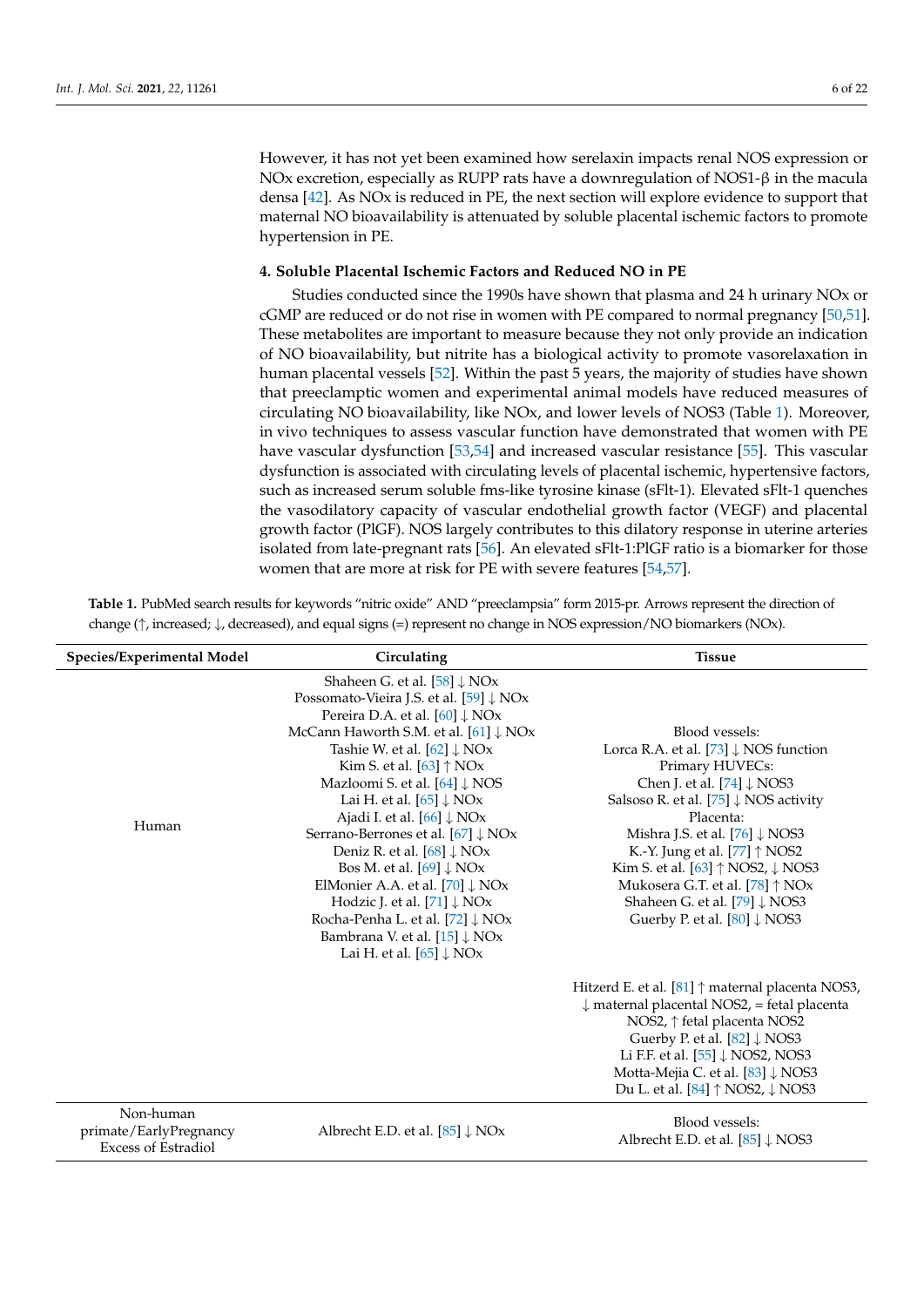| Species/Experimental Model        | Circulating                                                                                                                                                                                                                                                                                                                                       | <b>Tissue</b>                                                                                                                                                                                                                    |
|-----------------------------------|---------------------------------------------------------------------------------------------------------------------------------------------------------------------------------------------------------------------------------------------------------------------------------------------------------------------------------------------------|----------------------------------------------------------------------------------------------------------------------------------------------------------------------------------------------------------------------------------|
| Rat/RUPP                          | Travis O.K. et al. $[86]$ $\downarrow$ NOx<br>Palei A.C. et al. $[17]$ $\downarrow$ NOx<br>Cottrell J.N. et al. $[87]$ $\downarrow$ NOx<br>El-Saka M.H. et al. $[88]$ $\downarrow$ NOx<br>Wang C. et al. $[89]$ $\downarrow$ NOx<br>Amaral L.M. et al. [90] ↓ NOx<br>Jammalamadaga V.S. et al. [91] ↓ NOx<br>Santiago-Font J.A. et al. [49] ↓ NOx | Blood vessels:<br>Younes S.T. et al. $[92] = NOS3$<br>Ma S.L. et al. [93] ↓ NOS3, NOx<br>Zhu M. et al. $[94]$ $\downarrow$ NOS3<br>Placenta:<br>Tengfei Z. et al. [95] ↓ NOS3, ↑ NOS2<br>Wang C. et al. $[89]$ $\downarrow$ NOS3 |
| Rat/DOCA-salt                     | Wang G.-J. et al. $[96]$ $\downarrow$ NOx                                                                                                                                                                                                                                                                                                         | Placenta:<br>Chimini J.S. et al. [97] ↓ NOx<br>Tyurenkov I.N. et al. $[74]$ $\downarrow$ NOS3, $\uparrow$ NOS2                                                                                                                   |
| Rat/Elevated Testosterone         | Mishra J.S. et al. $[76]$ $\downarrow$ NOx                                                                                                                                                                                                                                                                                                        | Blood vessels:<br>Mishra JS et al. [76] ↓ NOS3                                                                                                                                                                                   |
| Rat/Lipopolysaccharide (LPS)      | Ou M. et al. [98] $\downarrow$ NOx<br>Hu J. et al. [99] $\uparrow$ NOx                                                                                                                                                                                                                                                                            |                                                                                                                                                                                                                                  |
| Mouse/AntiphospholipidSyndrome    | Lefkou E. et al. $[100]$ $\downarrow$ NOx                                                                                                                                                                                                                                                                                                         |                                                                                                                                                                                                                                  |
| Mouse/Human PE Serum<br>Injection | Purnamayanti N.M.D. et al. [101] ↓ NOx                                                                                                                                                                                                                                                                                                            |                                                                                                                                                                                                                                  |
| Mouse/Prolactin<br>Overexpression |                                                                                                                                                                                                                                                                                                                                                   | Kidney:<br>Chang A.S. et al. $[102]$ $\downarrow$ NOx, $\uparrow$ NOS2                                                                                                                                                           |
| Mouse/Progranulin<br>Deficiency   |                                                                                                                                                                                                                                                                                                                                                   | Placenta:<br>Xu B. et al. $[103]$ $\downarrow$ NOS3                                                                                                                                                                              |
| Mouse/Hypoxia Chamber             |                                                                                                                                                                                                                                                                                                                                                   | Blood vessels:<br>Lane S.L. et al. $[104]$ $\downarrow$ NOS function                                                                                                                                                             |
| Mouse/sFlt-1 Adenovirus           |                                                                                                                                                                                                                                                                                                                                                   | Blood vessels:<br>Zhang S. et al. $[105]$ $\downarrow$ NOS3                                                                                                                                                                      |

**Table 1.** *Cont.*

In the experimental animal setting, models generated by reducing uterine perfusion or by producing chronic excess of exogenous placental ischemic factors, like sFlt-1, have been used to probe the severe features of PE. Experimental animal models ranging from nonhuman primates to rodents confirm that reductions in uteroplacental blood flow elicits placental ischemia/hypoxia-induced release of soluble factors that promote endothelial and vascular dysfunction and hypertension in PE [\[48](#page-14-8)[,85](#page-15-22)[,106](#page-16-19)[,107\]](#page-16-20). Indeed, reducing sFlt-1 with siRNA technology attenuated uteroplacental ischemia-induced hypertension and proteinuria in pregnant baboons [\[108\]](#page-16-21). That study did not examine maternal NO bioavailability, but this has been touched upon in rodent models of PE. The infusion of sFlt-1 into once normotensive pregnant rats produced hypertension and reduced glomerular generation of NO, as measured by DAF fluorescence [\[109\]](#page-16-22). The precise mechanisms whereby this occurs are not fully clear, but sFlt-1 infusion into pregnant mice reduced systemic vascular mRNA expression of endothelin type B  $(ET_B)$  receptors [\[110\]](#page-16-23). This receptor serves to mediate the vasodilatory action of the endothelium-derived vasoactive peptide, endothelin-1 (ET-1), by stimulating NOS enzymatic activity [\[111\]](#page-17-0). It has begun to be examined if reductions in  $ET_B$  potentiate placental ischemia-induced hypertension. We have data to support that  $ET_B$ -deficient rats have increased blood pressure by the end of pregnancy and this response is exaggerated in the face of the RUPP procedure [\[112\]](#page-17-1).

Telemetric evidence supports the development of placental ischemia-induced hypertension in RUPP rats [\[113\]](#page-17-2), which is accompanied by reduced NOS-mediated buffering of vascular tone and increased vasoconstriction [\[114\]](#page-17-3). Furthermore, we have shown that RUPP-hypertensive rats have elevated circulating sFlt-1 and administration of recombinant human PlGF prevented the development of their hypertension (Figure [3\)](#page-7-0). This has been supported by others [\[94\]](#page-16-7). However, it has not been examined whether this anti-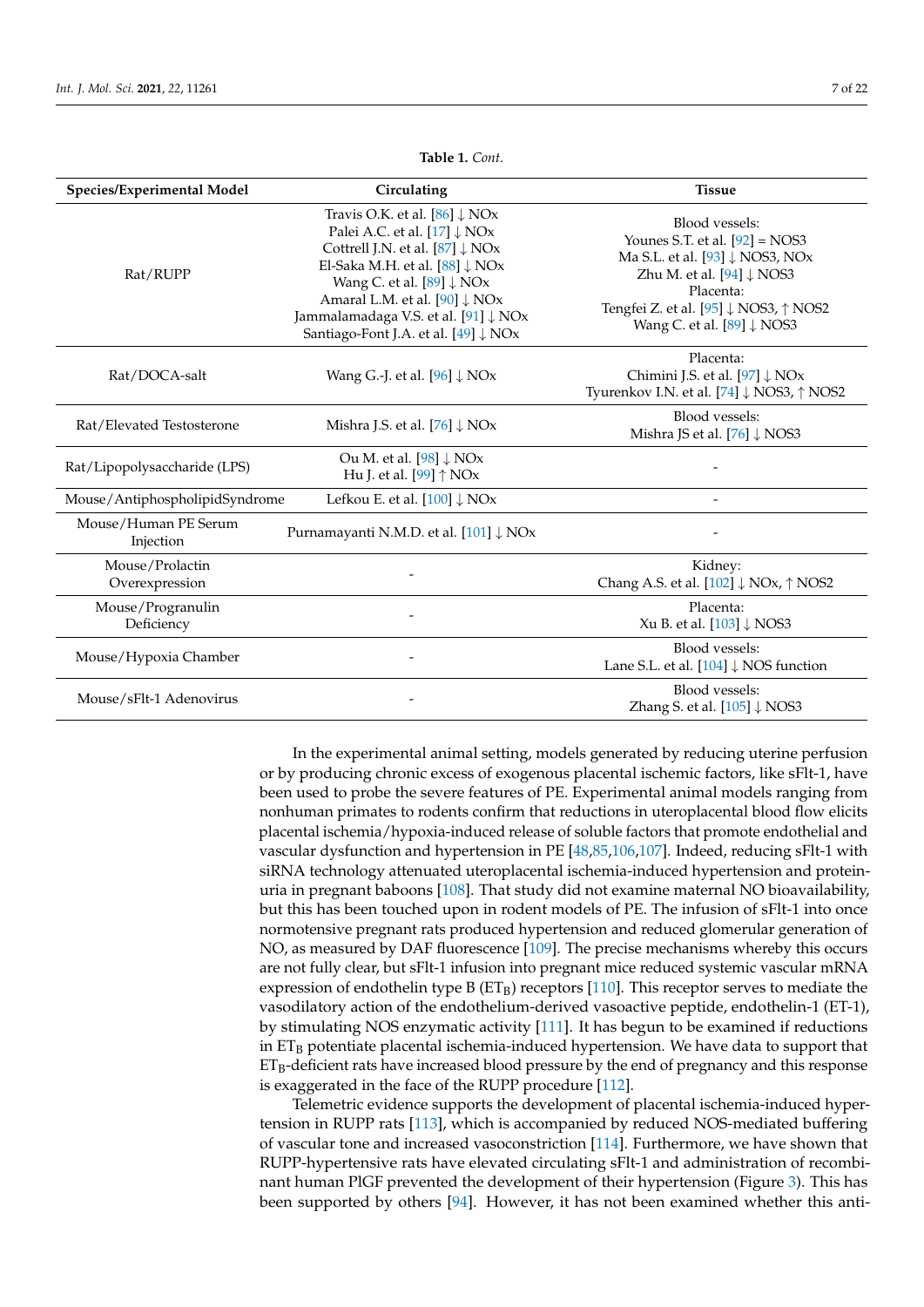hypertensive effect of PIGF is mediated by NOS, which could be studied by dosing with L-NAME. It could be that RUPP rats with complete NOS inhibition with L-NAME would NAME. It could be that RUPP rats with complete NOS inhibition with L-NAME would present with more severe features of PE. Moreover, it is currently unknown whether a present with more severe features of PE. Moreover, it is currently unknown whether a deficiency in any specific NOS isoform impacts the response to placental ischemia-induced hypertension. What is known is that NOS3-knockout mice have exaggerated hepatic dysfunction, thrombocytopenia, renal injury, and hypertension in response elevated sFlt1 induced by adenoviral overexpres[sion](#page-17-4) [115]. Together, these studies support that NOS deficiency exaggerates placental ischemia-induced hypertension, but far less is understood about whether this pathway is targeted to increase the risk for PE in the face of emerging cardiovascular disease risk factors. emerging cardiovascular disease risk factors.

<span id="page-7-0"></span>

**Figure 3.** Effects of treatment with recombinant human placental growth factor (rhPlGF) on blood **Figure 3.** Effects of treatment with recombinant human placental growth factor (rhPlGF) on blood pressure responses in pregnant rats with reduced uterine perfusion pressure (RUPP). Rats were pressure responses in pregnant rats with reduced uterine perfusion pressure (RUPP). Rats were subjected to the RUPP procedure on gestational day 14. Rats were administered rhPlGF (180 μg/kg subjected to the RUPP procedure on gestational day 14. Rats were administered rhPlGF (180 µg/kg per day, I.P. osmotic minipump) from gestational day 14–19. Conscious mean arterial blood pressure sure (MAP) was measured on day 19. *p*-Values appear in the above brackets. Mean ± SEM. Data (MAP) was measured on day 19. *p*-Values appear in the above brackets. Mean  $\pm$  SEM. Data adapted from [\[116\]](#page-17-5).

# **5. Pro-Inflammatory States as Risk Factors for Placental Ischemic Disease and PE 5. Pro-Inflammatory States as Risk Factors for Placental Ischemic Disease and PE**

A major risk factor for PE is obesity [117]. Obesity is known as a pro-inflammatory A major risk factor for PE is obesity [\[117\]](#page-17-6). Obesity is known as a pro-inflammatory state [\[118\]](#page-17-7). Women with combined obesity and PE have greater blood pressure levels and markers of increased inflammation measured by members of the tumor necrosis factor markers of increased inflammation measured by members of the tumor necrosis factor (TNF) family of proteins [119]. Adverse diets are a cause of obesity. A pro-inflammatory (TNF) family of proteins [\[119\]](#page-17-8). Adverse diets are a cause of obesity. A pro-inflammatory diet, in addition to perceived psychological stress, is associated with greater circulating diet, in addition to perceived psychological stress, is associated with greater circulating TNF-α in pregnant women [120]. High-fat diet feeding results in elevated TNF-α levels TNF-α in pregnant women [\[120\]](#page-17-9). High-fat diet feeding results in elevated TNF-α levels and expression of the pro-inflammatory NOS isoform, NOS2, in placentas from pregnant and expression of the pro-inflammatory NOS isoform, NOS2, in placentas from pregnant mice [121-[123\]](#page-17-11). There is conflicting data about NOS2 expression in placentas isolated from obese women [\[124,](#page-17-12)[125\]](#page-17-13). However, maternal blood pressure is not always a focus of such studies. It has been shown that administering the NOS2 inhibitor, 1400 W, prevented RUPP-induced hypertension in rats [\[126\]](#page-17-14). NOS2 has been found to be increased in women with PE (Table [1\)](#page-5-0).

Another inflammatory pathway studied in PE is the complement system. This system is important to "complement" the ability of antibodies and phagocytic cells to effectively remove microbes and apoptotic debris before they are able to release pro-inflammatory molecules. There are numerous small proteins involved in the complement signaling cascade. Notably, one such protein is C1q, which is expressed by trophoblast cells [\[127\]](#page-17-15). Deficiency of C1q in mice resulted in attenuated placental development and vascular remodeling. Further evidence that C1q expressed by trophoblast cells is important was demonstrated by the finding that paternal deficiency alone, and not the maternal deficiency of C1q, resulted in a PE-like phenotype in wild-type female mice presenting with increased blood pressure, increased fetal demise, and systemic vascular dysfunction during latepregnancy [\[128,](#page-17-16)[129\]](#page-17-17). Here, circulating sFlt-1 nor PlGF levels were altered at mid- or late-pregnancy. However, it was found that sFlt-1 levels in serum were higher when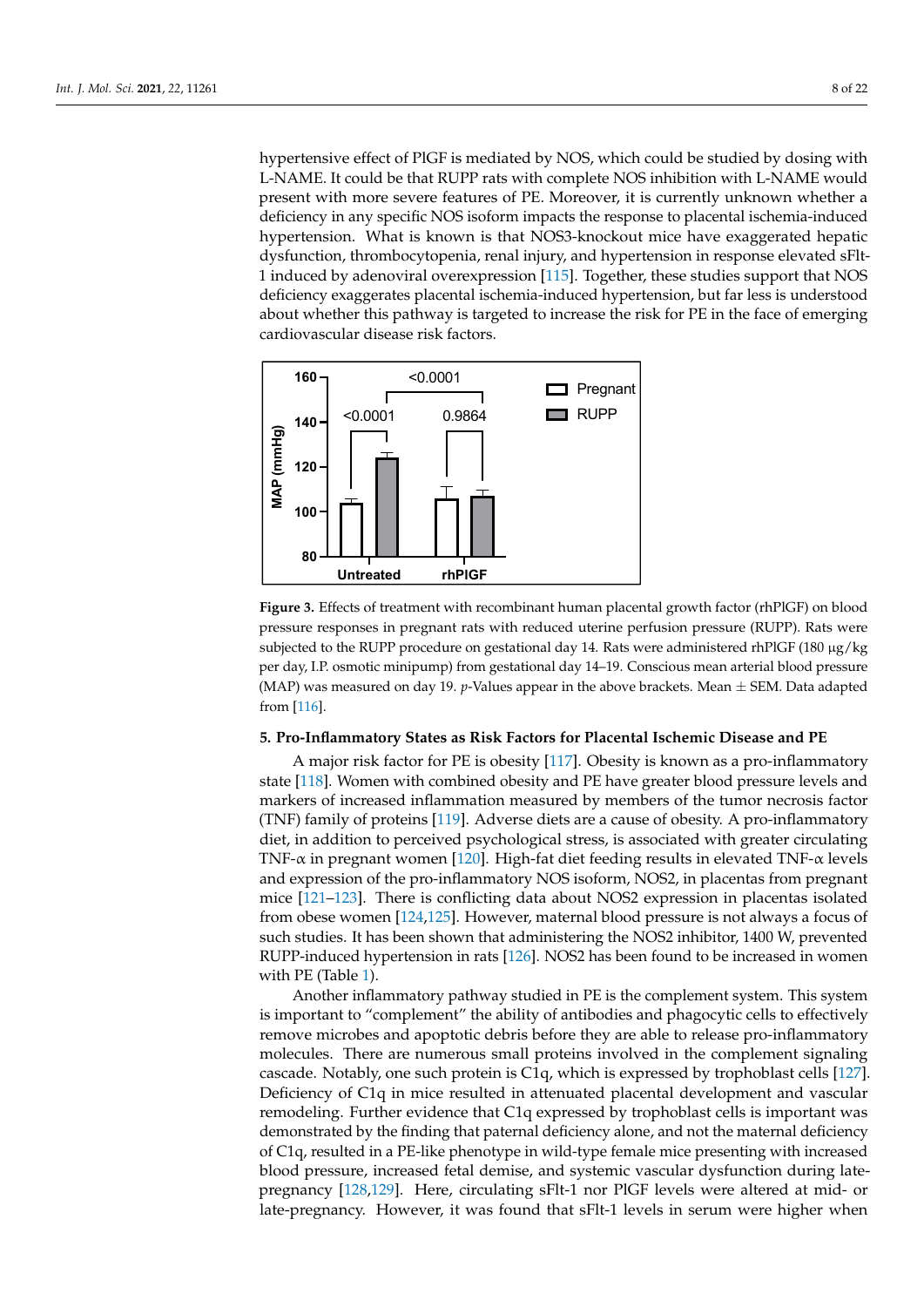both male and female breeders were deficient in C1q [\[129\]](#page-17-17). Circulating levels of C1q are lower in women with PE [\[130\]](#page-17-18). C1q is involved in the classical pathway of complement function, but overactivation of proteins associated with alternative, pro-inflammatory complement signaling, including C3a, have been shown to mediate the development of placental ischemia-induced hypertension in the RUPP rat [\[131\]](#page-17-19).

Dysfunctional signaling within the complement cascade is associated with loss of selftolerance and autoimmunity [\[132\]](#page-17-20). The autoimmune disease, systemic lupus erythematosus (SLE), has a propensity to affect women of reproductive age and increases the chance of complications during pregnancy, like PE [\[133\]](#page-17-21). It has been found that there is an increased sFlt-1:PlGF ratio during early pregnancy in women with SLE [\[134\]](#page-17-22), which is indicative of placental ischemic disease in the face of maternal inflammation.

There is more support that maternal infection increases the incidence of placental ischemia and the onset of severe PE. One type of infection that is currently very prominent is exposure to the SARS-CoV-2 coronavirus, the cause for COVID-19. It has been linked to a greater risk for severe PE [\[135](#page-17-23)[–138\]](#page-18-0). It was recently reviewed that almost 38% of pregnancies infected by COVID-19 have markers of uteroplacental malperfusion, including fibrin deposition, infarction, decidual vasculopathy, accelerated villous hyperplasia, distal villous hypoplasia, and retroplacental hemorrhage, as well as placental inflammation [\[139,](#page-18-1)[140\]](#page-18-2).

Placental malperfusion with ischemia/hypoxia not only elicits placental and maternal pro-inflammatory factors like  $TNF-\alpha$  and agonistic autoantibodies to vasoconstrictor systems, like the angiotensin II type 1 receptor (AT1-AA) and α-adrenergic receptor, but also results in significant increases in placental and plasma levels of sFIt-1 [\[5\]](#page-12-4). TNF- $\alpha$  infusion increases blood pressure and circulating levels of sFlt-1 and AT1-AA in rats [\[141\]](#page-18-3). However, lacking is an optimal way to intervene in the signaling of these pro-inflammatory factors. These factors are consistently associated with reduced maternal NO bioavailability. It has not been thoroughly explored whether strategies to increase NOS coupling attenuates the development of PE.

#### **6. Potential Treatment Strategies Targeting to Increase NO Bioavailability in PE**

Treatment strategies have been tested in the settings of PE, attempting to increase NO bioavailability. In this section, we briefly summarize studies in humans and experimental animals evaluating potential therapies targeting the NOS system for ameliorating placental and/or vascular dysfunction in PE, with a focus on supplementation of NOS substrates and/or cofactors, modulators of sGC, and inhibitors of PDE-5. The role of NO donors, including organic nitrates and S-nitrosothiols, to attempt to prevent and ameliorate the clinical manifestation of PE has been extensively reviewed elsewhere [\[142,](#page-18-4)[143\]](#page-18-5).

#### *6.1. L-Arginine Supplementation*

L-arginine levels determined by chromatographic methods have been found to be reduced in maternal and umbilical cord plasma of preeclamptic women [\[144–](#page-18-6)[147\]](#page-18-7). When assessed in the first trimester of gestation, plasma L-arginine levels were decreased in those women developing early-onset PE [\[148\]](#page-18-8). Promisingly, clinical studies demonstrated that intravenous and/or oral treatment with L-arginine improves many features of PE, such as hypertension, pre-term birth, and low birth weight [\[149](#page-18-9)[–152\]](#page-18-10). In addition, L-arginine supplementation initiated anytime from 14 to 32 weeks of gestation significantly prevented the development of PE in patients deemed at risk for this syndrome [\[153](#page-18-11)[,154\]](#page-18-12). However, few placebo-controlled trials reported no beneficial effects of L-arginine supplementation in PE [\[155](#page-18-13)[,156\]](#page-18-14), possibly due to differences in treatment initiation, dosage, and duration. Nonetheless, meta-analyses including these and additional studies concluded that Larginine is superior to placebo in lowering blood pressure and prolonging pregnancy in women with established PE as well as in reducing the incidence of PE in high-risk women [\[157](#page-18-15)[,158\]](#page-18-16). Studies in experimental animals also support the human data showing that treatment with L-arginine ameliorates hypertension during pregnancy [\[109](#page-16-22)[,159](#page-18-17)[–161\]](#page-19-0).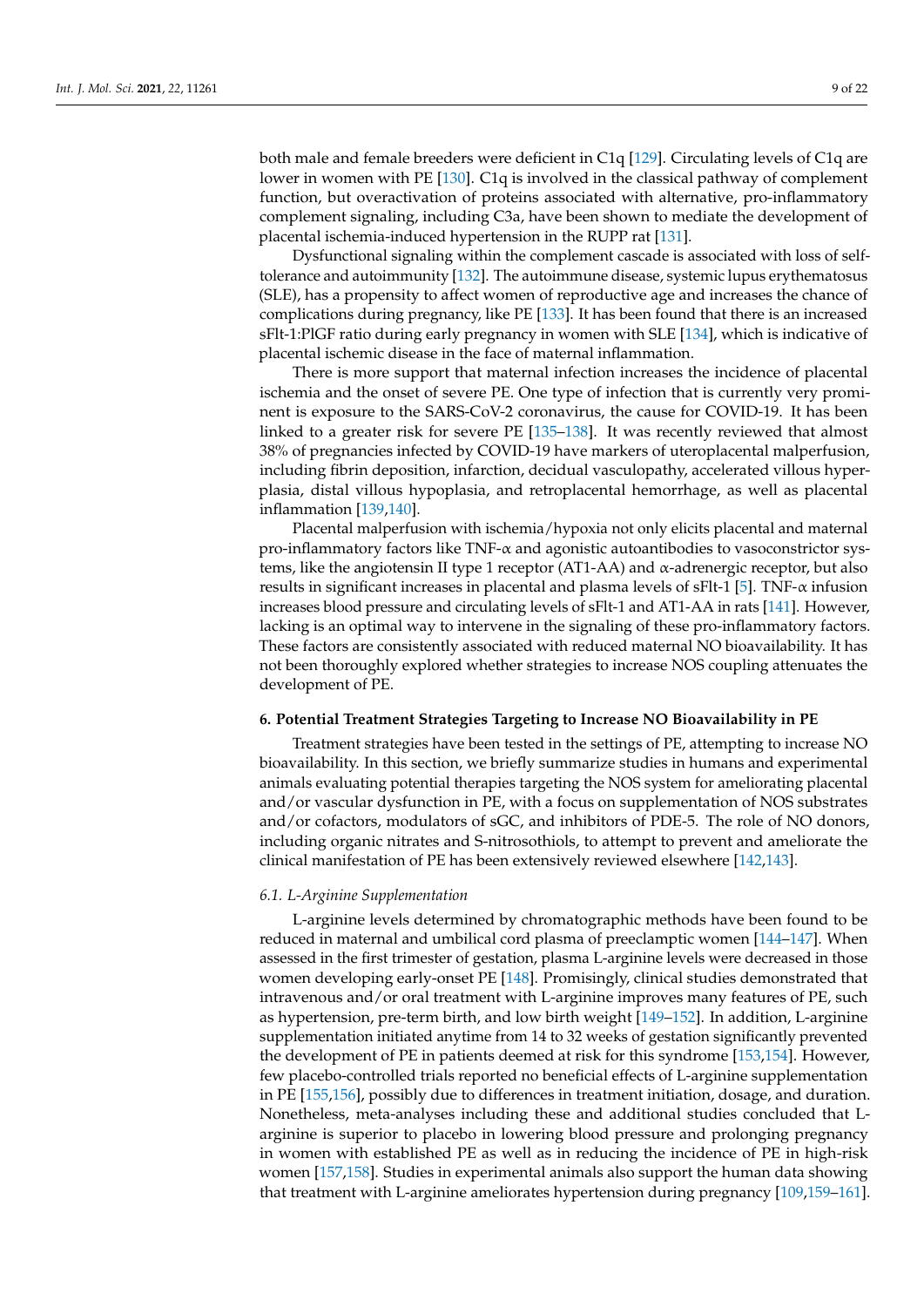For instance, 2% L-arginine added to the drinking water of RUPP rats or sFlt-1-infused pregnant rats significantly decreased their blood pressure levels, likely by increasing NO bioavailability and downregulating renal endothelin-1 expression [\[109](#page-16-22)[,159\]](#page-18-17). These studies provide evidence that L-arginine supplementation during pregnancy is safe and may be used as a preventive and/or therapeutic tool in PE. As such, larger randomized doubleblinded trials examining L-arginine supplementation in PE should be encouraged.

### *6.2. BH4 Supplementation*

Scarce studies have assessed BH4 in PE. Kukor et al. found that, although BH4 levels were similar in placental tissue of PE and normal pregnant women, placental NOS3 activity exhibited two distinct responses to BH4 in PE: in placental homogenates from few PE patients  $(n = 3)$ , the addition of physiological and higher concentrations of BH4 stimulated NOS3 activity similar to that of normal placental homogenates, whereas for the majority of PE placental homogenates ( $n = 7$ ), only the addition of supraphysiological concentrations of BH4 caused significant NOS3 stimulation [\[162\]](#page-19-1). Using an animal model PE induced by injecting deoxycorticosterone acetate once a week and adding 0.9% saline to the drinking water (DOCA-salt) of female Sprague–Dawley rats before mating and during pregnancy, Mitchell et al. showed that ex vivo treatment with sepiapterin, a BH4 precursor, normalized decreased endothelium-dependent relaxation responses of mesenteric arteries, reduced NO, and increased superoxide and peroxynitrite levels of aortic tissue [\[163\]](#page-19-2). Similarly, incubation of mesenteric arteries with sepiapterin restored the decreased endotheliumdependent vasodilation of pregnant mice with deficiency of a copy of the *cystathionine-beta synthase* gene [\[164\]](#page-19-3). These heterozygous mice develop moderate hyperhomocysteinemia, a condition associated with PE and later cardiovascular disease [\[165–](#page-19-4)[167\]](#page-19-5). Studies evaluating the in vivo effects of BH4 supplementation in PE have yet to be conducted in humans and experimental animals. However, clinical studies revealed that acute infusion of BH4 improved the impaired endothelium-dependent vasodilation in hypertensive patients to the level of normotensive counterparts [\[168\]](#page-19-6). Moreover, chronic oral treatment with 5 or 10 mg/kg/day of BH4 for 8 weeks, or 400 mg of BH4 in divided doses for 4 weeks, ameliorated endothelial function and blood pressure in human subjects with poorly controlled hypertension [\[169\]](#page-19-7). Studies in different animal models of chronic hypertension, such as those in spontaneously hypertensive rats, 5/6 nephrectomies rats, and angiotensin II-infused rats, reinforce that BH4 supplementation is able to improve hemodynamics and NO/cGMP signaling [\[170–](#page-19-8)[175\]](#page-19-9). But, those studies did not focus on pregnancy hypertension. Overall, these findings suggest that BH4 supplementation deserves further consideration as a potential therapy for PE.

# *6.3. L-Citrulline Supplementation*

Maternal and umbilical cord serum levels of L-citrulline have been reported to be similar in PE and normal pregnancy [\[149,](#page-18-9)[176\]](#page-19-10). However, there is evidence arguing that circulating L-citrulline levels are reduced in women prone to develop recurrent PE [\[177\]](#page-19-11) but elevated in women presenting severe PE [\[178\]](#page-19-12). Notably, L-citrulline content is decreased in human umbilical vein endothelial cells (HUVECs) isolated from late-onset preeclamptic women [\[75\]](#page-15-12). Nonetheless, L-citrulline instead of L-arginine has been proposed as a better supplementation strategy with regards to blood pressure and fetal growth because it bypasses hepatic first-pass metabolism and is converted to L-arginine within tissues [\[179](#page-19-13)[,180\]](#page-19-14). L-citrulline supplementation has been tested in pregnant mice with deficiency of a copy of the complement component *C1q* gene, an animal model that exhibits pregnancy-specific vascular dysfunction, hypertension, proteinuria, and impaired fetal growth. The addition of 0.25% L-citrulline to the drinking water of these animals throughout gestation improved blood pressure, endothelium-dependent and -independent relaxation of mesenteric arteries, fetal weight, and placental efficiency [\[181\]](#page-19-15). L-citrulline supplementation in drinking water  $(2 g/kg/day,$  from gestational day 7 to 21) also increased fetal weight in a rat model of intrauterine growth restriction (IUGR) induced by maternal dietary protein restriction,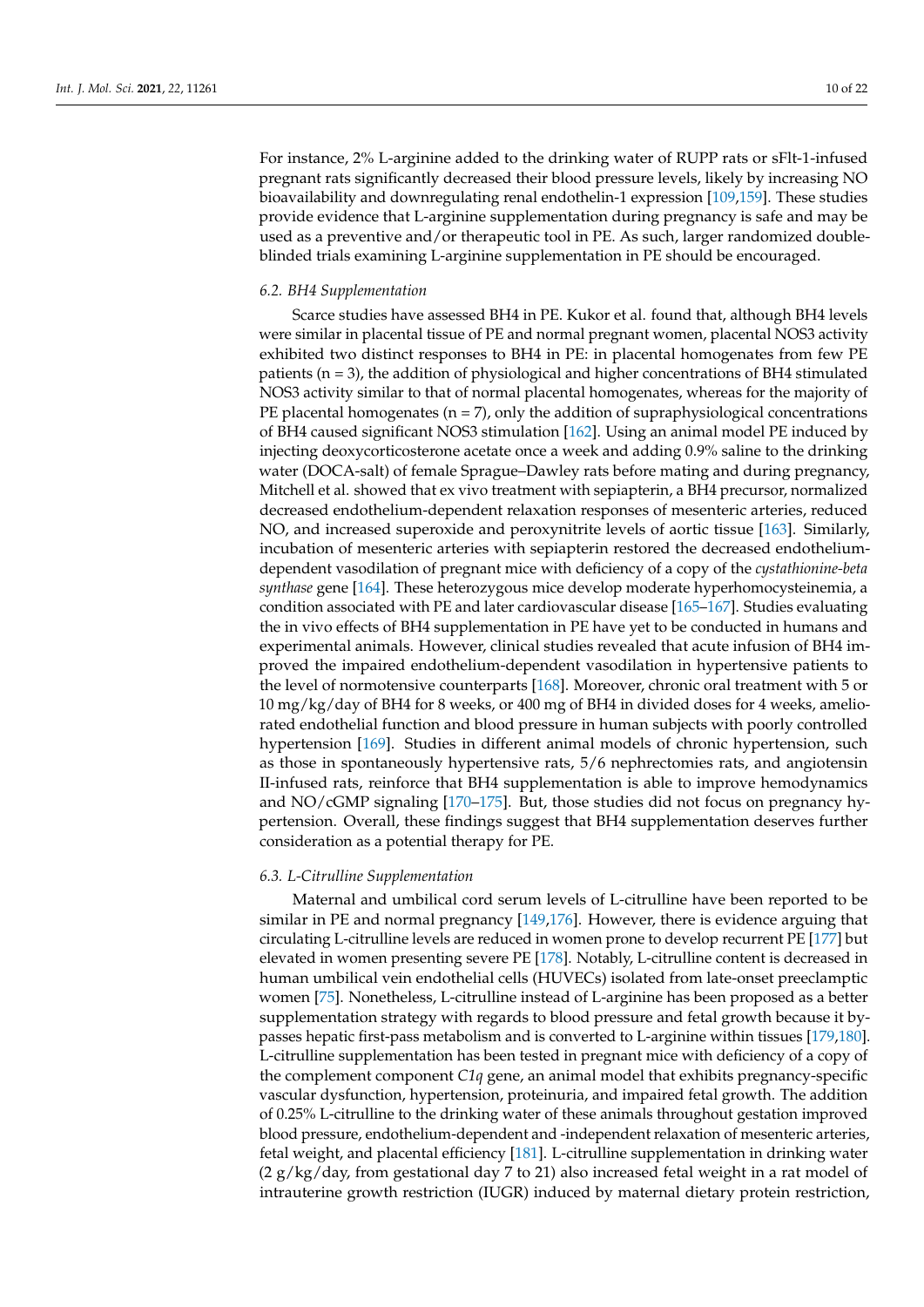probably via enhanced NO production and expression of genes related to placental angiogenesis and survival [\[182,](#page-19-16)[183\]](#page-19-17). Despite these preclinical studies showing that L-citrulline supplementation improves pregnancy outcomes, there are no human studies to date examining the impact of L-citrulline treatment on PE. Pooling data from randomized clinical trials, a recent meta-analysis performed by Barkhidarian et al. concluded that L-citrulline, when supplemented at a dose  $>6$  g/day, decreases both systolic and diastolic blood pressures in non-pregnant subjects [\[184\]](#page-19-18). Thus, future clinical studies should evaluate the effects of L-citrulline supplementation in PE.

# *6.4. Downstream Targets: sGC Stimulators, sGC Activators, and PDE-5 Inhibitors*

Although the aforementioned studies investigating L-arginine, BH4, or L-citrulline as a therapeutic intervention in PE are promising, drugs targeting downstream mechanisms in the NO/cGMP pathway might be a better option for the treatment of preeclamptic women carrying functional alterations in the *NOS3* gene. Several clinical studies associated *NOS3* polymorphisms with increased risk of PE, which has been summarized by two recent meta-analyses confirming that the presence of the polymorphic allele at the 894 (T instead of G) position in the *NOS* gene predisposes pregnant women, especially those with Caucasian background, for the development of PE [\[185](#page-20-0)[,186\]](#page-20-1). It has been previously shown that the G894T polymorphism affects NOS3 activity and cellular localization, leading to decreased NO formation in carriers of the T allele [\[187](#page-20-2)[,188\]](#page-20-3). Indeed, the T allele for the G894T polymorphism has been associated with reduced circulating NO levels in both normal pregnancy and PE [\[189,](#page-20-4)[190\]](#page-20-5). Additional studies have found that other commonly associated *NOS3* polymorphisms with PE may also alter circulating NO levels [\[191,](#page-20-6)[192\]](#page-20-7). Thus, in those situations where NOS activity is compromised by genetically driven defects, supplementation with substrates and/or cofactors might not act as expected, and alternative strategies should be explored.

Data regarding maternal blood/urine levels of cGMP in PE have been variable with studies describing reduced [\[51,](#page-14-11)[61,](#page-14-21)[193,](#page-20-8)[194\]](#page-20-9), elevated [\[195–](#page-20-10)[199\]](#page-20-11), or statistically unchanged levels [\[50,](#page-14-10)[200–](#page-20-12)[203\]](#page-20-13). Reduced cGMP levels are likely due to impaired NOS3 activity and decreased NO levels [\[51](#page-14-11)[,61](#page-14-21)[,194\]](#page-20-9), whereas elevated cGMP levels may result from increased activation of sGC by atrial and/or brain natriuretic peptides in PE [\[196](#page-20-14)[–199\]](#page-20-11). Nevertheless, it seems that sGC expression and activity are decreased in decidual and placental tissues collected from preeclamptic patients [\[204,](#page-20-15)[205\]](#page-20-16). Studies in models of PE, including RUPP rats, pregnant rats administered the sulfonic acid, suramin, and the Dahl salt-sensitive rat model of superimposed PE corroborate findings in humans indicating that sGC expression, as well as cGMP levels, are reduced in blood vessels [\[206](#page-20-17)[–208\]](#page-21-0). sGC stimulators and activators are a novel class of drugs that modulate sGC to increase cGMP production independently of NO. While sGC stimulators such as riociguat bind directly to the reduced, heme-containing form of the enzyme, sGC activators like cinaciquat bind to its oxidized, heme-free form [\[209\]](#page-21-1). Treatment of RUPP rats with an sGC activator added to the diet (BAY 60–2770, 16 ppm, ad libitum) from gestational day 14 to 19 restored their reduced cGMP levels and endothelial function of uterine arteries, reflecting on the amelioration of blood pressure [\[210\]](#page-21-2). Similar results were found along with improved uteroplacental blood flow, placental remodeling, and fetal growth were obtained by treating RUPP rats with daily subcutaneous injections of a sCG stimulator (riociguat, 10 mg/kg/day) from gestational day 14 to 20. However, sham pregnant rats undergoing the same therapy regimen with riociguat exhibited impaired uteroplacental blood flow and placental remodeling similar to vehicle-treated RUPP rats [\[206\]](#page-20-17). Follow-up studies revealed that, despite the effect of riociguat on prolonging pregnancy of RUPP rats, it worsened the probability of their babies surviving at birth and postnatal day 2. Moreover, riociguat treatment during late pregnancy did not mitigate RUPP-induced asymmetric IUGR and increased cardiovascular risk in male offspring at 4 months of age [\[211\]](#page-21-3). Importantly, although the US Food and Drug Administration (FDA) agency has approved riociguat (Adempas, Bayer) for the treatment of pulmonary arterial hypertension (PAH) and chronic thromboembolic pulmonary hyper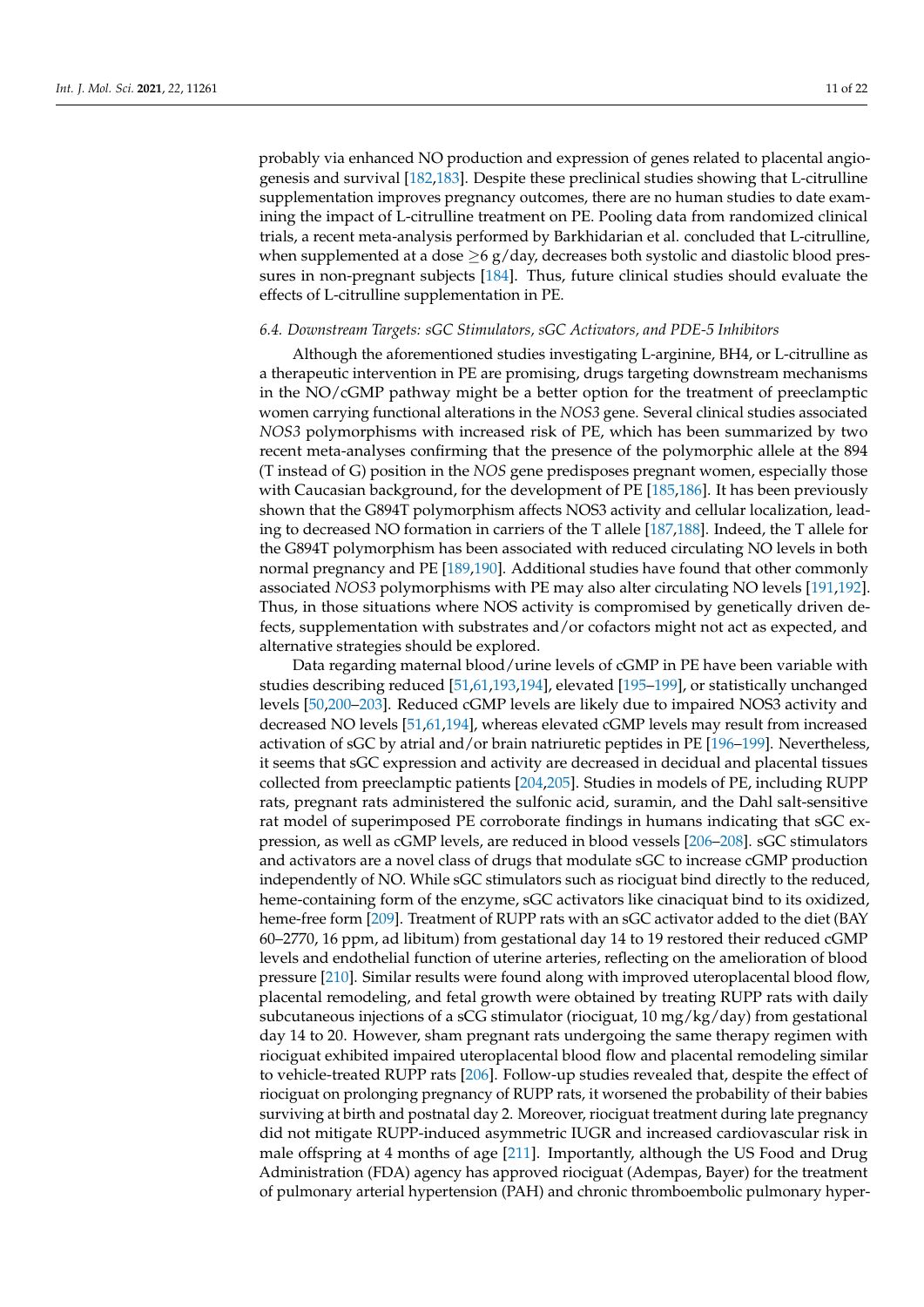tension (CTEPH), it is highlighted in its prescribing information that this medication has embryo-fetal toxicity and should not be administered to pregnant women. Thus, further studies in preclinical models of PE should be carried out to directly compare the maternal and fetal outcomes of sGC activators, stimulators, and PDE-5 inhibitors.

Reduced levels of cGMP in PE may also be due to increased PDE-5 activity. Indeed, clinical studies evaluating this cGMP-degrading enzyme in PE reported enhanced circulating PDE activity [\[212\]](#page-21-4), with data in the rat RUPP model demonstrating increased PDE-5 expression in renal medullary and placental tissue [\[213\]](#page-21-5). Sildenafil and tadalafil have been tested clinically as PDE-5 inhibitors for the treatment of adverse pregnancy outcomes in PE. Earlier randomized controlled trials with sildenafil were promising, indicating beneficial effects on blood pressure, UARI, and duration of pregnancy in PE, with no increase in maternal or fetal morbidity and mortality [\[214](#page-21-6)[–216\]](#page-21-7). In contrast, the Sildenafil Therapy in Dismal Prognosis Early Onset Fetal Growth Restriction (STRIDER) trial was prematurely terminated due to concerns that sildenafil may cause neonatal pulmonary hypertension, whereas benefit on perinatal mortality or major neonatal morbidity was unlikely [\[217](#page-21-8)[,218\]](#page-21-9). Ferreira and collaborators' meta-analysis evaluating sildenafil for the prevention or treatment of obstetric diseases concluded that it increases fetal weight at birth in the settings of placental insufficiency; however, they queried randomized clinical trials published up to September 2018, thereby not considering the results from the STRIDER trial [\[219\]](#page-21-10). Furthermore, a multicenter phase II clinical trial concluded that tadalafil, although safe, did not prolong pregnancy duration in PE [\[220\]](#page-21-11). A subsequent clinical study with preeclamptic patients treated with tadalafil found a dose-dependent increase in maternal mild adverse events (headache and palpitation), but all administered dosages were deemed safe for both mother and fetus [\[221\]](#page-21-12). Hence, a new meta-analysis should be performed, including the results of these recently published clinical trials on PDE-5 inhibitors in PE.

Numerous preclinical studies in PE have been conducted with sildenafil and tadalafil. Yet, most of these studies have utilized the mouse or rat L-NAME model. Although we agree that this animal model is valid and reiterates the importance of NOS on regulating placentation, vascular function, and blood pressure during pregnancy, it was already expected that the treatment of these animals with drugs targeting the same pathway being disturbed would lead to successful maternal and fetal outcomes [\[222–](#page-21-13)[227\]](#page-21-14). Nonetheless, studies with *catechol-O-methyl transferase* knockout pregnant mice, RUPP rats, Dahl-salt sensitive rat model of PE agree with the findings in the mouse/rat L-NAME model, showing that sildenafil improves endothelial function, blood pressure, UARI, and fetal growth in PE [\[213](#page-21-5)[,228,](#page-21-15)[229\]](#page-21-16). Therefore, the use of PDE-5 inhibitors in PE is controversial and future studies should distinguish their effects between early- versus late-onset PE.

#### **7. Summary and Conclusions**

The maternal vascular endothelium appears to be an important target for factors involved in the pathophysiology of PE. The endothelium normally controls the balance between competing factors that ultimately impact vascular tone, coagulation, platelet function, and fibrinolysis. One endothelial factor that appears to play an important role in PE is NO. Not only does NO play an important role in the regulation of renal function and arterial pressure under various physiological and pathophysiological conditions, growing evidence suggests that reduced NO synthesis plays a central role in the pathophysiology of PE. In normal pregnancy, increased NO mediates renal vasodilation and decreases total peripheral resistance and blood pressure. However, in women with PE and in various animal models of PE, NO production is reduced, resulting in attenuated endotheliumdependent dilation, and the vasculature is hyper-responsive to a myriad of vasoconstrictive stimuli as a result of placental dysfunction. Some of these factors include sFlt-1, soluble endoglin, AT1-AA, and inflammatory cytokines.

Although there has been progress in understanding the mechanisms responsible for the pathogenesis of PE, effective therapeutic options for women that develop PE are still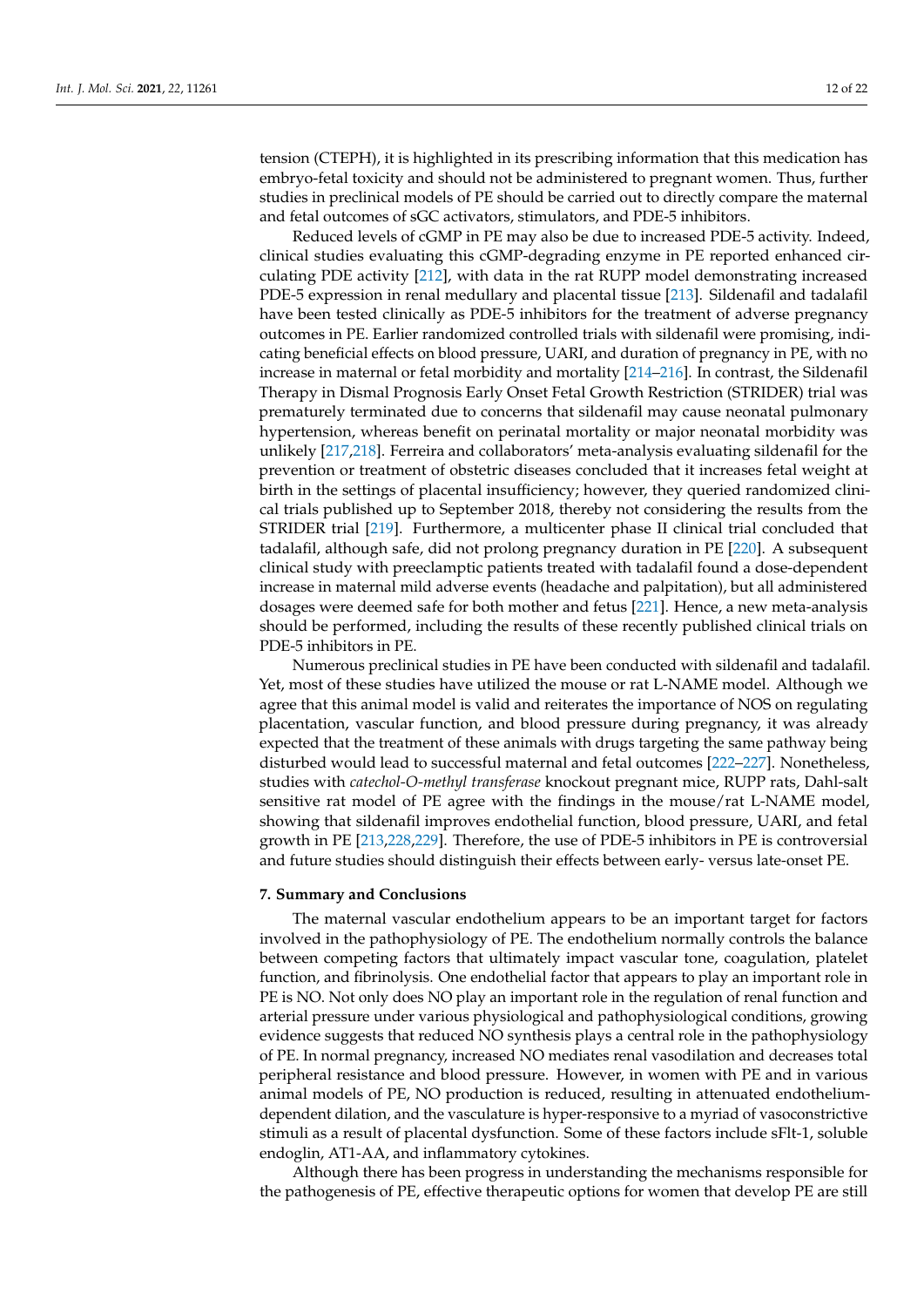not available. This review highlights the concept that agents that improve NOS coupling and signaling through sGC to directly target the endothelial dysfunction could serve as potential therapies to alleviate the maternal symptoms of PE to prolong pregnancy in severe PE (Figure [1\)](#page-2-0). While preclinical studies in a number of animal models for studying PE have demonstrated beneficial effects of agents that impact NOS signaling, further investigation of the efficacy and safety of these agents is greatly needed.

**Author Contributions:** Conceptualization, A.C.P., J.P.G. and F.T.S.; methodology, A.C.P., J.P.G. and F.T.S.; software, A.C.P., J.P.G. and F.T.S.; validation, A.C.P., J.P.G. and F.T.S.; formal analysis, A.C.P., J.P.G. and F.T.S.; investigation, A.C.P., J.P.G. and F.T.S.; resources, A.C.P., J.P.G. and F.T.S.; data curation, A.C.P., J.P.G. and F.T.S.; writing—original draft preparation, A.C.P., J.P.G. and F.T.S.; writing—review and editing, A.C.P., J.P.G. and F.T.S.; visualization, A.C.P., J.P.G. and F.T.S.; supervision, A.C.P., J.P.G. and F.T.S.; project administration, A.C.P., J.P.G. and F.T.S.; funding acquisition, A.C.P., J.P.G. and F.T.S. All authors have read and agreed to the published version of the manuscript.

**Funding:** This research was funded by NIH grants: R01HL148191 (A.C.P.), P01HL051971 (J.P.G.), P20GM104357 (J.P.G.), U54GM115428 (J.P.G.), R00HL130577 (F.T.S.), P20GM121334 (F.T.S.), R56HL157579 (F.T.S.).

**Institutional Review Board Statement:** Not applicable.

**Informed Consent Statement:** Not applicable.

**Conflicts of Interest:** The authors declare no conflict of interest. The funders had no role in the design of the study; in the collection, analyses, or interpretation of data; in the writing of the manuscript, or in the decision to publish the results.

#### **References**

- <span id="page-12-0"></span>1. The American College of Obstetricians and Gynecologists. Hypertension in pregnancy. Report of the American College of Obstetricians and Gynecologists' Task Force on Hypertension in Pregnancy. *Obstet. Gynecol.* **2013**, *122*, 1122–1131.
- <span id="page-12-1"></span>2. Ananth, C.V.; Keyes, K.M.; Wapner, R. Pre-eclampsia rates in the United States, 1980–2010: Age-period-cohort analysis. *BMJ* **2013**, *347*, f6564. [\[CrossRef\]](http://doi.org/10.1136/bmj.f6564) [\[PubMed\]](http://www.ncbi.nlm.nih.gov/pubmed/24201165)
- <span id="page-12-2"></span>3. Honigberg, M.C.; Riise, H.K.R.; Daltveit, A.K.; Tell, G.S.; Sulo, G.; Igland, J.; Klungsoyr, K.; Scott, N.S.; Wood, M.J.; Natarajan, P.; et al. Heart Failure in Women with Hypertensive Disorders of Pregnancy: Insights from the Cardiovascular Disease in Norway Project. *Hypertension* **2020**, *76*, 1506–1513. [\[CrossRef\]](http://doi.org/10.1161/HYPERTENSIONAHA.120.15654) [\[PubMed\]](http://www.ncbi.nlm.nih.gov/pubmed/32829667)
- <span id="page-12-3"></span>4. Andraweera, P.H.; Lassi, Z.S. Cardiovascular Risk Factors in Offspring of Preeclamptic Pregnancies—Systematic Review and Meta-Analysis. *J. Pediatr.* **2019**, *208*, 104–113.e6. [\[CrossRef\]](http://doi.org/10.1016/j.jpeds.2018.12.008) [\[PubMed\]](http://www.ncbi.nlm.nih.gov/pubmed/30876753)
- <span id="page-12-4"></span>5. Bakrania, B.A.; Spradley, F.T.; Drummond, H.A.; LaMarca, B.; Ryan, M.J.; Granger, J.P. Preeclampsia: Linking Placental Ischemia with Maternal Endothelial and Vascular Dysfunction. *Compr. Physiol.* **2020**, *11*, 1315–1349. [\[CrossRef\]](http://doi.org/10.1002/cphy.c200008)
- <span id="page-12-5"></span>6. Redman, C.W.; Staff, A.C.; Roberts, J.M. Syncytiotrophoblast stress in preeclampsia: The convergence point for multiple pathways. *Am. J. Obstet. Gynecol.* **2021**. [\[CrossRef\]](http://doi.org/10.1016/j.ajog.2020.09.047)
- <span id="page-12-6"></span>7. Pereira, M.M.; Torrado, J.; Sosa, C.; Zocalo, Y.; Bia, D. Role of arterial impairment in preeclampsia: Should the paradigm shift? *Am. J. Physiol. Heart Circ. Physiol.* **2021**, *320*, H2011–H2030. [\[CrossRef\]](http://doi.org/10.1152/ajpheart.01005.2020)
- <span id="page-12-7"></span>8. Espinoza, J.; Kusanovic, J.P.; Bahado-Singh, R.; Gervasi, M.T.; Romero, R.; Lee, W.; Vaisbuch, E.; Mazaki-Tovi, S.; Mittal, P.; Gotsch, F.; et al. Should Bilateral Uterine Artery Notching Be Used in the Risk Assessment for Preeclampsia, Small-for-Gestational-Age, and Gestational Hypertension? *J. Ultrasound Med.* **2010**, *29*, 1103–1115. [\[CrossRef\]](http://doi.org/10.7863/jum.2010.29.7.1103)
- <span id="page-12-8"></span>9. Sharma, S.; Singh, S.; Gujral, U.; Oberoi, U.; Kaur, R. Uterine Artery Notching on Color Doppler Ultrasound and Roll over Test in Prediction of Pregnancy Induced Hypertension. *J. Obstet. Gynecol. India* **2011**, *61*, 649–651. [\[CrossRef\]](http://doi.org/10.1007/s13224-011-0110-z)
- <span id="page-12-9"></span>10. Lisonkova, S.; Bone, J.N.; Muraca, G.M.; Razaz, N.; Wang, L.Q.; Sabr, Y.; Boutin, A.; Mayer, C.; Joseph, K. Incidence and risk factors for severe preeclampsia, hemolysis, elevated liver enzymes, and low platelet count syndrome, and eclampsia at preterm and term gestation: A population-based study. *Am. J. Obstet. Gynecol.* **2021**. [\[CrossRef\]](http://doi.org/10.1016/j.ajog.2021.04.261)
- <span id="page-12-10"></span>11. Darkwa, E.O.; Djagbletey, R.; Sottie, D.; Owoo, C.; Vanderpuye, N.M.; Essuman, R.; Aryee, G. Serum nitric oxide levels in healthy pregnant women: A case- control study in a tertiary facility in Ghana. *Matern. Health Neonatol. Perinatol.* **2018**, *4*, 3. [\[CrossRef\]](http://doi.org/10.1186/s40748-017-0072-y)
- 12. Nascimento, R.A.; Possomato-Vieira, J.S.; Bonacio, G.F.; Rizzi, E.; Dias-Junior, C.A. Reductions of Circulating Nitric Oxide are Followed by Hypertension during Pregnancy and Increased Activity of Matrix Metalloproteinases-2 and -9 in Rats. *Cells* **2019**, *8*, 1402. [\[CrossRef\]](http://doi.org/10.3390/cells8111402) [\[PubMed\]](http://www.ncbi.nlm.nih.gov/pubmed/31703340)
- <span id="page-12-11"></span>13. Cadnapaphornchai, M.A.; Ohara, M.; Morris, K.G.; Knotek, M.; Rogachev, B.; Ladtkow, T.; Carter, E.P.; Schrier, R.W. Chronic NOS inhibition reverses systemic vasodilation and glomerular hyperfiltration in pregnancy. *Am. J. Physiol. Physiol.* **2001**, *280*, F592–F598. [\[CrossRef\]](http://doi.org/10.1152/ajprenal.2001.280.4.F592) [\[PubMed\]](http://www.ncbi.nlm.nih.gov/pubmed/11249850)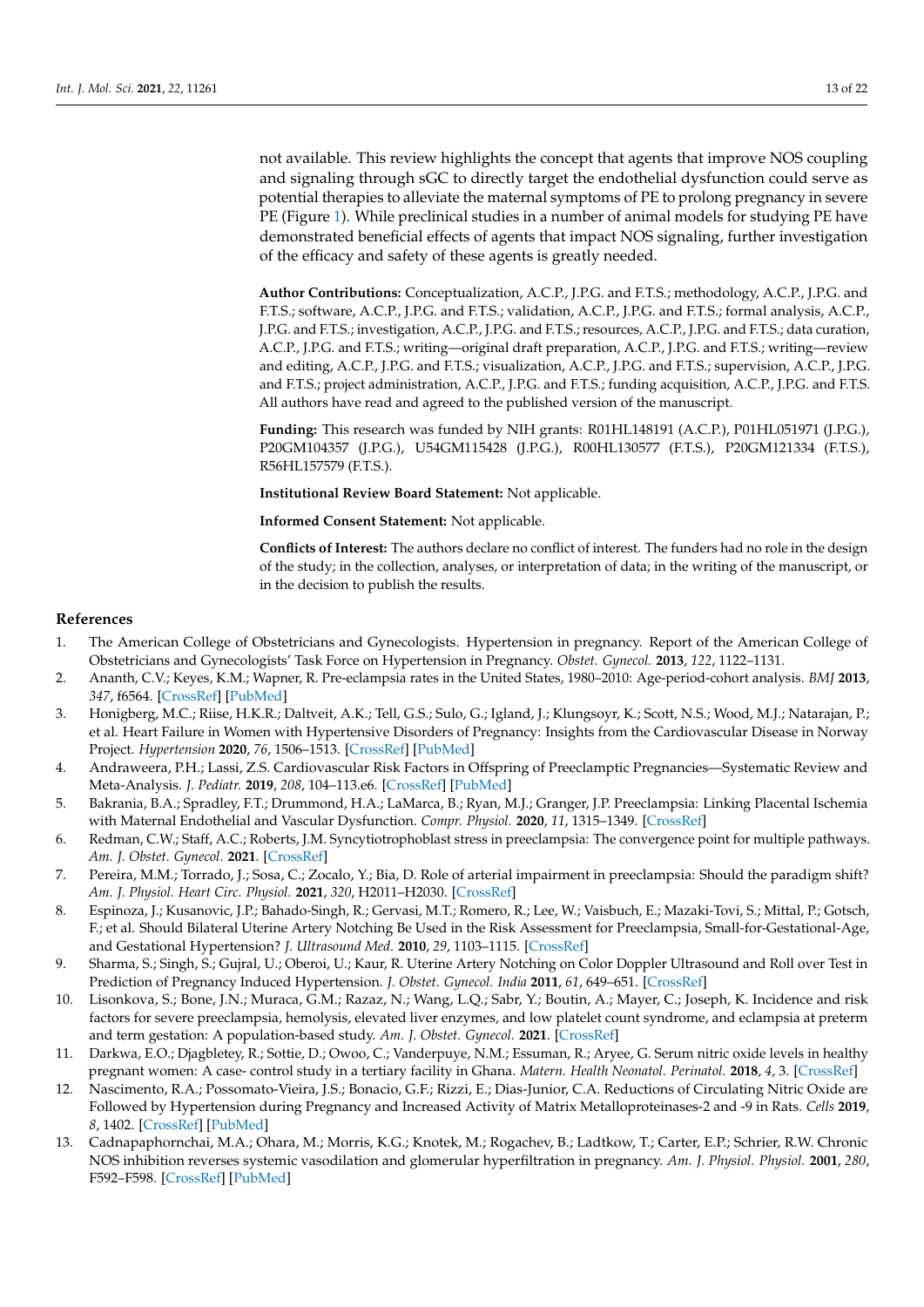- <span id="page-13-0"></span>14. Deng, A.; Engels, K.; Baylis, C. Impact of nitric oxide deficiency on blood pressure and glomerular hemodynamic adaptations to pregnancy in the rat. *Kidney Int.* **1996**, *50*, 1132–1138. [\[CrossRef\]](http://doi.org/10.1038/ki.1996.420) [\[PubMed\]](http://www.ncbi.nlm.nih.gov/pubmed/8887270)
- <span id="page-13-1"></span>15. Bambrana, V.; Dayanand, C.D.; Kotur, P. Relationship between Xanthine Oxidase, Ischemia Modified Albumin, Nitric Oxide with Antioxidants in Non Pregnants, Pre and Post-delivery of Normal Pregnants and Preeclampsia. *Indian J. Clin. Biochem.* **2016**, *32*, 171–178. [\[CrossRef\]](http://doi.org/10.1007/s12291-016-0599-0) [\[PubMed\]](http://www.ncbi.nlm.nih.gov/pubmed/28428691)
- <span id="page-13-2"></span>16. Alexander, B.T.; Miller, M.T.; Kassab, S.; Novak, J.; Reckelhoff, J.F.; Kruckeberg, W.C.; Granger, J.P. Differential expression of renal nitric oxide synthase isoforms during pregnancy in rats. *Hypertension* **1999**, *33*, 435–439. [\[CrossRef\]](http://doi.org/10.1161/01.HYP.33.1.435) [\[PubMed\]](http://www.ncbi.nlm.nih.gov/pubmed/9931143)
- <span id="page-13-3"></span>17. Palei, A.C.; Martin, H.L.; Wilson, B.A.; Anderson, C.D.; Granger, J.P.; Spradley, F.T. Impact of hyperleptinemia during placental ischemia-induced hypertension in pregnant rats. *Am. J. Physiol. Circ. Physiol.* **2021**, *320*, H1949–H1958. [\[CrossRef\]](http://doi.org/10.1152/ajpheart.00724.2019) [\[PubMed\]](http://www.ncbi.nlm.nih.gov/pubmed/33710923)
- <span id="page-13-4"></span>18. Alderton, W.K.; Cooper, C.E.; Knowles, R.G. Nitric oxide synthases: Structure, function and inhibition. *Biochem. J.* **2001**, *357*, 593–615. [\[CrossRef\]](http://doi.org/10.1042/bj3570593)
- 19. Förstermann, U.; Sessa, W. Nitric oxide synthases: Regulation and function. *Eur. Hearth J.* **2011**, *33*, 829–837. [\[CrossRef\]](http://doi.org/10.1093/eurheartj/ehr304)
- <span id="page-13-5"></span>20. Oliveira-Paula, G.H.; Lacchini, R.; Tanus-Santos, J.E. Endothelial nitric oxide synthase: From biochemistry and gene structure to clinical implications of NOS3 polymorphisms. *Gene* **2015**, *575*, 584–599. [\[CrossRef\]](http://doi.org/10.1016/j.gene.2015.09.061)
- <span id="page-13-6"></span>21. Luizon, M.R.; Palei, A.C.; Cavalli, R.C.; Sandrim, V.C. Pharmacogenetics in the treatment of pre-eclampsia: Current findings, challenges and perspectives. *Pharmacogenomics* **2017**, *18*, 571–583. [\[CrossRef\]](http://doi.org/10.2217/pgs-2016-0198) [\[PubMed\]](http://www.ncbi.nlm.nih.gov/pubmed/28358601)
- <span id="page-13-7"></span>22. Guerby, P.; Tasta, O.; Swiader, A.; Pont, F.; Bujold, E.; Parant, O.; Vayssiere, C.; Salvayre, R.; Negre-Salvayre, A. Role of oxidative stress in the dysfunction of the placental endothelial nitric oxide synthase in preeclampsia. *Redox Biol.* **2021**, *40*, 101861. [\[CrossRef\]](http://doi.org/10.1016/j.redox.2021.101861) [\[PubMed\]](http://www.ncbi.nlm.nih.gov/pubmed/33548859)
- <span id="page-13-8"></span>23. Bobin, P.; Belacel-Ouari, M.; Bedioune, I.; Zhang, L.; Leroy, J.; Leblais, V.; Fischmeister, R.; Vandecasteele, G. Cyclic nucleotide phosphodiesterases in heart and vessels: A therapeutic perspective. *Arch. Cardiovasc. Dis.* **2016**, *109*, 431–443. [\[CrossRef\]](http://doi.org/10.1016/j.acvd.2016.02.004)
- <span id="page-13-9"></span>24. Vogtmann, R.; Heupel, J.; Herse, F.; Matin, M.; Hagmann, H.; Bendix, I.; Kräker, K.; Dechend, R.; Winterhager, E.; Kimmig, R.; et al. Circulating Maternal sFLT1 (Soluble fms-Like Tyrosine Kinase-1) Is Sufficient to Impair Spiral Arterial Remodeling in a Preeclampsia Mouse Model. *Hypertension* **2021**, *78*, 1067–1079. [\[CrossRef\]](http://doi.org/10.1161/HYPERTENSIONAHA.121.17567)
- <span id="page-13-10"></span>25. Kassab, S.; Miller, M.T.; Hester, R.; Novak, J.; Granger, J.P. Systemic hemodynamics and regional blood flow during chronic nitric oxide synthesis inhibition in pregnant rats. *Hypertension* **1998**, *31*, 315–320. [\[CrossRef\]](http://doi.org/10.1161/01.HYP.31.1.315)
- <span id="page-13-11"></span>26. Baylis, C. Cyclooxygenase products do not contribute to the gestational renal vasodilation in the nitric oxide synthase inhibited pregnant rat. *Hypertens. Pregnancy* **2002**, *21*, 109–114. [\[CrossRef\]](http://doi.org/10.1081/PRG-120004028)
- <span id="page-13-12"></span>27. Conrad, K.P.; Colpoys, M.C. Evidence against the hypothesis that prostaglandins are the vasodepressor agents of pregnancy. Serial studies in chronically instrumented, conscious rats. *J. Clin. Investig.* **1986**, *77*, 236–245. [\[CrossRef\]](http://doi.org/10.1172/JCI112282)
- <span id="page-13-13"></span>28. Sasser, J.M.; Ni, X.-P.; Humphreys, M.H.; Baylis, C. Increased renal phosphodiesterase-5 activity mediates the blunted natriuretic response to a nitric oxide donor in the pregnant rat. *Am. J. Physiol. Physiol.* **2010**, *299*, F810–F814. [\[CrossRef\]](http://doi.org/10.1152/ajprenal.00117.2010)
- <span id="page-13-14"></span>29. Salas, S.P.; Altermatt, F.; Campos, M.; Giacaman, A.; Rosso, P. Effects of Long-term Nitric Oxide Synthesis Inhibition on Plasma Volume Expansion and Fetal Growth in the Pregnant Rat. *Hypertension* **1995**, *26*, 1019–1023. [\[CrossRef\]](http://doi.org/10.1161/01.HYP.26.6.1019)
- <span id="page-13-15"></span>30. Bigonnesse, E.; Sicotte, B.; Brochu, M. Activated NO pathway in uterine arteries during pregnancy in an IUGR rat model. *Am. J. Physiol. Circ. Physiol.* **2018**, *315*, H415–H422. [\[CrossRef\]](http://doi.org/10.1152/ajpheart.00457.2017) [\[PubMed\]](http://www.ncbi.nlm.nih.gov/pubmed/29727218)
- <span id="page-13-16"></span>31. Tsukimori, K.; Komatsu, H.; Fukushima, K.; Kaku, T.; Nakano, H.; Wake, N. Inhibition of Nitric Oxide Synthetase at Mid-gestation in Rats is Associated with Increases in Arterial Pressure, Serum Tumor Necrosis Factor-, and Placental Apoptosis. *Am. J. Hypertens.* **2008**, *21*, 477–481. [\[CrossRef\]](http://doi.org/10.1038/ajh.2007.80)
- <span id="page-13-17"></span>32. Barron, C.; Mandala, M.; Osol, G. Effects of Pregnancy, Hypertension and Nitric Oxide Inhibition on Rat Uterine Artery Myogenic Reactivity. *J. Vasc. Res.* **2010**, *47*, 463–471. [\[CrossRef\]](http://doi.org/10.1159/000313874) [\[PubMed\]](http://www.ncbi.nlm.nih.gov/pubmed/20431295)
- <span id="page-13-18"></span>33. Kulandavelu, S.; Whiteley, K.J.; Qu, D.; Mu, J.; Bainbridge, S.A.; Adamson, S.L. Endothelial Nitric Oxide Synthase Deficiency Reduces Uterine Blood Flow, Spiral Artery Elongation, and Placental Oxygenation in Pregnant Mice. *Hypertension* **2012**, *60*, 231–238. [\[CrossRef\]](http://doi.org/10.1161/HYPERTENSIONAHA.111.187559) [\[PubMed\]](http://www.ncbi.nlm.nih.gov/pubmed/22615111)
- <span id="page-13-19"></span>34. Li, F.; Hagaman, J.R.; Kim, H.-S.; Maeda, N.; Jennette, J.C.; Faber, J.E.; Karumanchi, S.A.; Smithies, O.; Takahashi, N. eNOS Deficiency Acts through Endothelin to Aggravate sFlt-1–Induced Pre-Eclampsia–Like Phenotype. *J. Am. Soc. Nephrol.* **2012**, *23*, 652–660. [\[CrossRef\]](http://doi.org/10.1681/ASN.2011040369)
- <span id="page-13-20"></span>35. Shesely, E.G.; Gilbert, C.; Granderson, G.; Carretero, C.; Carretero, O.A.; Beierwaltes, W.H. Nitric oxide synthase gene knockout mice do not become hypertensive during pregnancy. *Am. J. Obstet. Gynecol.* **2001**, *185*, 1198–1203. [\[CrossRef\]](http://doi.org/10.1067/mob.2001.118142)
- <span id="page-13-21"></span>36. Kulandavelu, S.; Qu, D.; Adamson, S.L. Cardiovascular Function in Mice During Normal Pregnancy and in the Absence of Endothelial NO Synthase. *Hypertension* **2006**, *47*, 1175–1182. [\[CrossRef\]](http://doi.org/10.1161/01.HYP.0000218440.71846.db) [\[PubMed\]](http://www.ncbi.nlm.nih.gov/pubmed/16636199)
- <span id="page-13-22"></span>37. Muhammad, A.; Neggers, S.J.; Van Der Lely, A.J. Pregnancy and acromegaly. *Pituitary* **2016**, *20*, 179–184. [\[CrossRef\]](http://doi.org/10.1007/s11102-016-0740-3) [\[PubMed\]](http://www.ncbi.nlm.nih.gov/pubmed/27568329)
- <span id="page-13-23"></span>38. Wilson, R.L.; Troja, W.; Sumser, E.K.; Maupin, A.; Lampe, K.; Jones, H.N. Insulin-like growth factor 1 signaling in the placenta requires endothelial nitric oxide synthase to support trophoblast function and normal fetal growth. *Am. J. Physiol. Integr. Comp. Physiol.* **2021**, *320*, R653–R662. [\[CrossRef\]](http://doi.org/10.1152/ajpregu.00250.2020)
- <span id="page-13-24"></span>39. Morishita, T.; Tsutsui, M.; Shimokawa, H.; Sabanai, K.; Tasaki, H.; Suda, O.; Nakata, S.; Tanimoto, A.; Wang, K.-Y.; Ueta, Y.; et al. Nephrogenic diabetes insipidus in mice lacking all nitric oxide synthase isoforms. *Proc. Natl. Acad. Sci. USA* **2005**, *102*, 10616–10621. [\[CrossRef\]](http://doi.org/10.1073/pnas.0502236102)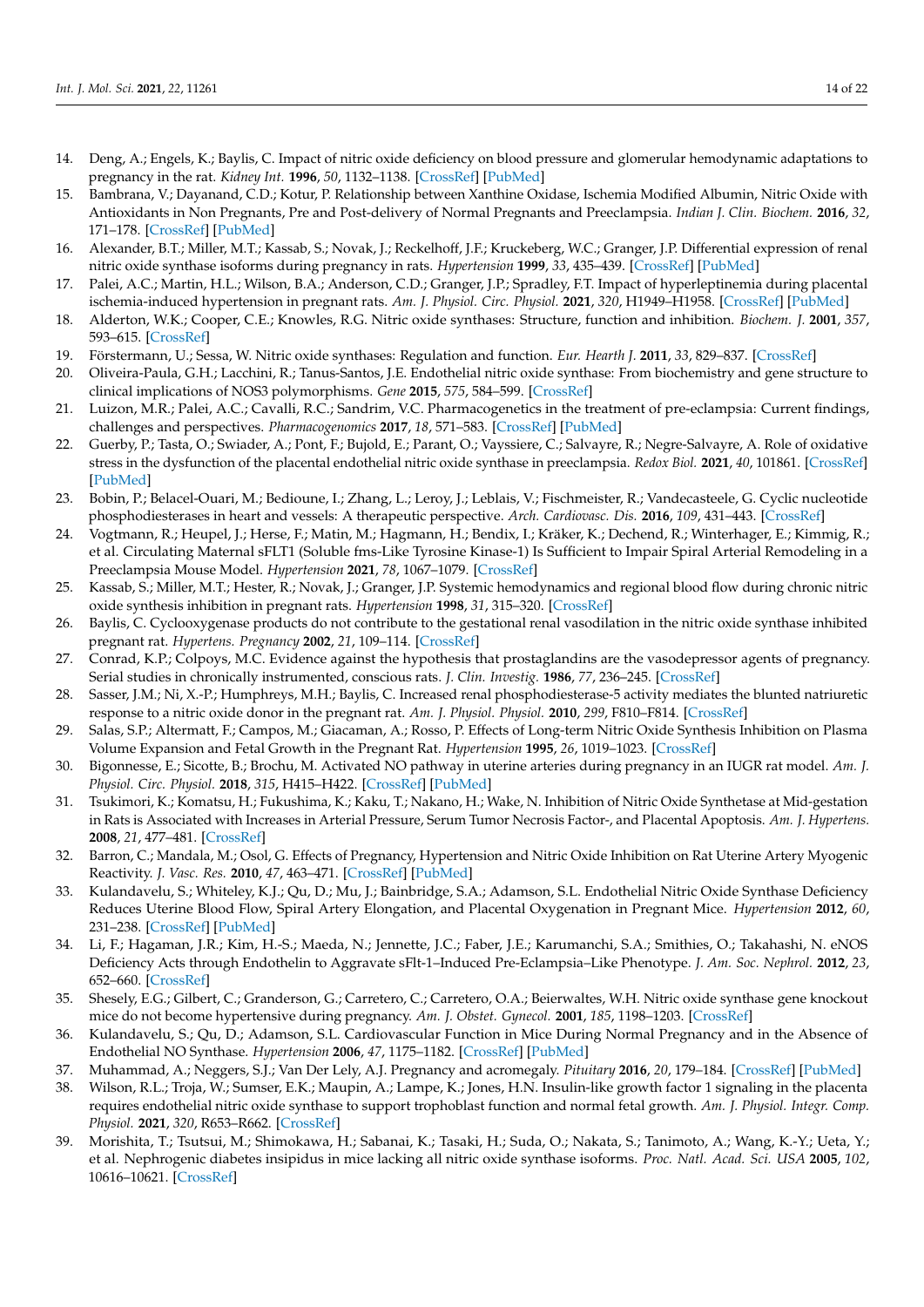- <span id="page-14-0"></span>40. Hyndman, K.A.; Mironova, E.V.; Giani, J.F.; Dugas, C.; Collins, J.; McDonough, A.A.; Stockand, J.D.; Pollock, J.S. Collecting Duct Nitric Oxide Synthase 1ß Activation Maintains Sodium Homeostasis during High Sodium Intake Through Suppression of Aldosterone and Renal Angiotensin II Pathways. *J. Am. Hearth Assoc.* **2017**, *6*, e006896. [\[CrossRef\]](http://doi.org/10.1161/JAHA.117.006896)
- <span id="page-14-1"></span>41. Hyndman, K.; Boesen, E.; Elmarakby, A.A.; Brands, M.W.; Huang, P.; Kohan, D.E.; Pollock, D.M.; Pollock, J.S. Renal Collecting Duct NOS1 Maintains Fluid–Electrolyte Homeostasis and Blood Pressure. *Hypertension* **2013**, *62*, 91–98. [\[CrossRef\]](http://doi.org/10.1161/HYPERTENSIONAHA.113.01291) [\[PubMed\]](http://www.ncbi.nlm.nih.gov/pubmed/23608660)
- <span id="page-14-2"></span>42. Wei, J.; Zhang, J.; Jiang, S.; Xu, L.; Qu, L.; Pang, B.; Jiang, K.; Wang, L.; Intapad, S.; Buggs, J.; et al. Macula Densa NOS1beta Modulates Renal Hemodynamics and Blood Pressure during Pregnancy: Role in Gestational Hypertension. *J. Am. Soc. Nephrol.* **2021**, *32*, 2485–2500. [\[CrossRef\]](http://doi.org/10.1681/ASN.2020070969) [\[PubMed\]](http://www.ncbi.nlm.nih.gov/pubmed/34127535)
- <span id="page-14-3"></span>43. Thomson, S.C.; Blantz, R.C. Ions and signal transduction in the macula densa. *J. Clin. Investig.* **2000**, *106*, 633–635. [\[CrossRef\]](http://doi.org/10.1172/JCI10930) [\[PubMed\]](http://www.ncbi.nlm.nih.gov/pubmed/10974015)
- <span id="page-14-4"></span>44. Baylis, C.; Blantz, R.C. Tubuloglomerular feedback activity in virgin and 12-day-pregnant rats. *Am. J. Physiol. Content* **1985**, *249*, F169–F173. [\[CrossRef\]](http://doi.org/10.1152/ajprenal.1985.249.1.F169) [\[PubMed\]](http://www.ncbi.nlm.nih.gov/pubmed/4014472)
- <span id="page-14-5"></span>45. Lu, Y.; Wei, J.; Stec, D.E.; Roman, R.J.; Ge, Y.; Cheng, L.; Liu, E.Y.; Zhang, J.; Hansen, P.B.; Fan, F.; et al. Macula Densa Nitric Oxide Synthase 1beta Protects against Salt-Sensitive Hypertension. *J. Am. Soc. Nephrol.* **2016**, *27*, 2346–2356. [\[CrossRef\]](http://doi.org/10.1681/ASN.2015050515)
- <span id="page-14-6"></span>46. Sasser, J.M.; Molnar, M.; Baylis, C. Relaxin ameliorates hypertension and increases nitric oxide metabolite excretion in angiotensin II but not N(omega)-nitro-L-arginine methyl ester hypertensive rats. *Hypertension* **2011**, *58*, 197–204. [\[CrossRef\]](http://doi.org/10.1161/HYPERTENSIONAHA.110.164392) [\[PubMed\]](http://www.ncbi.nlm.nih.gov/pubmed/21670419)
- <span id="page-14-7"></span>47. Uiterweer, E.D.P.; Koster, M.P.; Jeyabalan, A.; Kuc, S.; Siljee, J.E.; Stewart, D.R.; Conrad, K.P.; Franx, A. Circulating pregnancy hormone relaxin as a first trimester biomarker for preeclampsia. *Pregnancy Hypertens.* **2020**, *22*, 47–53. [\[CrossRef\]](http://doi.org/10.1016/j.preghy.2020.07.008)
- <span id="page-14-8"></span>48. Bakrania, B.A.; George, E.M.; Granger, J.P. Animal models of preeclampsia: Investigating pathophysiology and therapeutic targets. *Am. J. Obstet. Gynecol.* **2021**. [\[CrossRef\]](http://doi.org/10.1016/j.ajog.2020.10.025)
- <span id="page-14-9"></span>49. Santiago-Font, J.A.; Amaral, L.M.; Faulkner, J.; Ibrahim, T.; Vaka, V.R.; Cunningham, M.W.; LaMarca, B. Serelaxin improves the pathophysiology of placental ischemia in the reduced uterine perfusion pressure rat model of preeclampsia. *Am. J. Physiol. Integr. Comp. Physiol.* **2016**, *311*, R1158–R1163. [\[CrossRef\]](http://doi.org/10.1152/ajpregu.00192.2016)
- <span id="page-14-10"></span>50. Conrad, K.P.; Kerchner, L.J.; Mosher, M.D. Plasma and 24-h NO(x) and cGMP during normal pregnancy and preeclampsia in women on a reduced NO(x) diet. *Am. J. Physiol.* **1999**, *277*, F48–F57. [\[CrossRef\]](http://doi.org/10.1152/ajprenal.1999.277.1.F48)
- <span id="page-14-11"></span>51. Baksu, B.; Davas, I.; Baksu, A.; Akyol, A.; Gulbaba, G. Plasma nitric oxide, endothelin-1 and urinary nitric oxide and cyclic guanosine monophosphate levels in hypertensive pregnant women. *Int. J. Gynecol. Obstet.* **2005**, *90*, 112–117. [\[CrossRef\]](http://doi.org/10.1016/j.ijgo.2005.04.018)
- <span id="page-14-12"></span>52. Tropea, T.; Wareing, M.; Greenwood, S.L.; Feelisch, M.; Sibley, C.P.; Cottrell, E.C. Nitrite mediated vasorelaxation in human chorionic plate vessels is enhanced by hypoxia and dependent on the NO-sGC-cGMP pathway. *Nitric Oxide* **2018**, *80*, 82–88. [\[CrossRef\]](http://doi.org/10.1016/j.niox.2018.08.009)
- <span id="page-14-13"></span>53. Mannaerts, D.; Faes, E.; Cornette, J.; Gyselaers, W.; Spaanderman, M.; Goovaerts, I.; Stoop, T.; Roelant, E.; Jacquemyn, Y.; Van Craenenbroeck, E.M. Low-flow mediated constriction as a marker of endothelial function in healthy pregnancy and preeclampsia: A pilot study. *Pregnancy Hypertens.* **2019**, *17*, 75–81. [\[CrossRef\]](http://doi.org/10.1016/j.preghy.2019.02.001)
- <span id="page-14-14"></span>54. Noori, M.; Donald, A.E.; Angelakopoulou, A.; Hingorani, A.; Williams, D. Prospective Study of Placental Angiogenic Factors and Maternal Vascular Function before and after Preeclampsia and Gestational Hypertension. *Circulation* **2010**, *122*, 478–487. [\[CrossRef\]](http://doi.org/10.1161/CIRCULATIONAHA.109.895458) [\[PubMed\]](http://www.ncbi.nlm.nih.gov/pubmed/20644016)
- <span id="page-14-15"></span>55. Li, F.-F.; He, M.-Z.; Xie, Y.; Wu, Y.-Y.; Yang, M.-T.; Fan, Y.; Qiao, F.-Y.; Deng, D.-R. Involvement of dysregulated IKCa and SKCa channels in preeclampsia. *Placenta* **2017**, *58*, 9–16. [\[CrossRef\]](http://doi.org/10.1016/j.placenta.2017.07.361)
- <span id="page-14-16"></span>56. Osol, G.; Celia, G.; Gokina, N.; Barron, C.; Chien, E.; Mandala, M.; Luksha, L.; Kublickiene, K. Placental growth factor is a potent vasodilator of rat and human resistance arteries. *Am. J. Physiol. Circ. Physiol.* **2008**, *294*, H1381–H1387. [\[CrossRef\]](http://doi.org/10.1152/ajpheart.00922.2007) [\[PubMed\]](http://www.ncbi.nlm.nih.gov/pubmed/18192215)
- <span id="page-14-17"></span>57. Perdigao, J.L.; Chinthala, S.; Mueller, A.; Minhas, R.; Ramadan, H.; Nasim, R.; Naseem, H.; Young, D.; Shahul, S.; Chan, S.L.; et al. Angiogenic Factor Estimation as a Warning Sign of Preeclampsia-Related Peripartum Morbidity among Hospitalized Patients. *Hypertension* **2019**, *73*, 868–877. [\[CrossRef\]](http://doi.org/10.1161/HYPERTENSIONAHA.118.12205) [\[PubMed\]](http://www.ncbi.nlm.nih.gov/pubmed/30798660)
- <span id="page-14-18"></span>58. Shaheen, G.; Jahan, S.; Bibi, N.; Ullah, A.; Faryal, R.; Almajwal, A.; Afsar, T.; Al-Disi, D.; Abulmeaty, M.; Al Khuraif, A.A.; et al. Additional file 1 of Association of endothelial nitric oxide synthase gene variants with preeclampsia. *Reprod. Health* **2021**, *18*, 163. [\[CrossRef\]](http://doi.org/10.1186/s12978-021-01213-9) [\[PubMed\]](http://www.ncbi.nlm.nih.gov/pubmed/34321043)
- <span id="page-14-19"></span>59. Possomato-Vieira, J.S.; Palei, A.C.; Pinto-Souza, C.C.; Cavalli, R.; Dias-Junior, C.A.; Sandrim, V. Circulating levels of hydrogen sulphide negatively correlate to nitrite levels in gestational hypertensive and preeclamptic pregnant women. *Clin. Exp. Pharmacol. Physiol.* **2021**, *48*, 1224–1230. [\[CrossRef\]](http://doi.org/10.1111/1440-1681.13534) [\[PubMed\]](http://www.ncbi.nlm.nih.gov/pubmed/34080216)
- <span id="page-14-20"></span>60. Pereira, D.A.; Sandrim, V.C.; Palei, A.C.; Amaral, L.M.; Belo, V.A.; Lacchini, R.; Cavalli, R.C.; Tanus-Santos, J.E.; Luizon, M.R. NAMPT single-nucleotide polymorphism rs1319501 and visfatin/NAMPT affect nitric oxide formation, sFlt-1 and antihypertensive therapy response in preeclampsia. *Pharmacogenomics* **2021**, *22*, 451–464. [\[CrossRef\]](http://doi.org/10.2217/pgs-2021-0006)
- <span id="page-14-21"></span>61. Haworth, S.M.M.; Zhuge, Z.; Nihlén, C.; Von Rosen, M.F.; Weitzberg, E.; Lundberg, J.O.; Krmar, R.T.; Nasiell, J.; Carlström, M. Red blood cells from patients with pre-eclampsia induce endothelial dysfunction. *J. Hypertens.* **2021**, *39*, 1628–1641. [\[CrossRef\]](http://doi.org/10.1097/HJH.0000000000002834) [\[PubMed\]](http://www.ncbi.nlm.nih.gov/pubmed/33657586)
- <span id="page-14-22"></span>62. Tashie, W.; Fondjo, L.A.; Owiredu, W.K.B.A.; Ephraim, R.K.D.; Asare, L.; Adu-Gyamfi, E.A.; Seidu, L. Altered Bioavailability of Nitric Oxide and L-Arginine Is a Key Determinant of Endothelial Dysfunction in Preeclampsia. *BioMed Res. Int.* **2020**, *2020*, 3251956. [\[CrossRef\]](http://doi.org/10.1155/2020/3251956)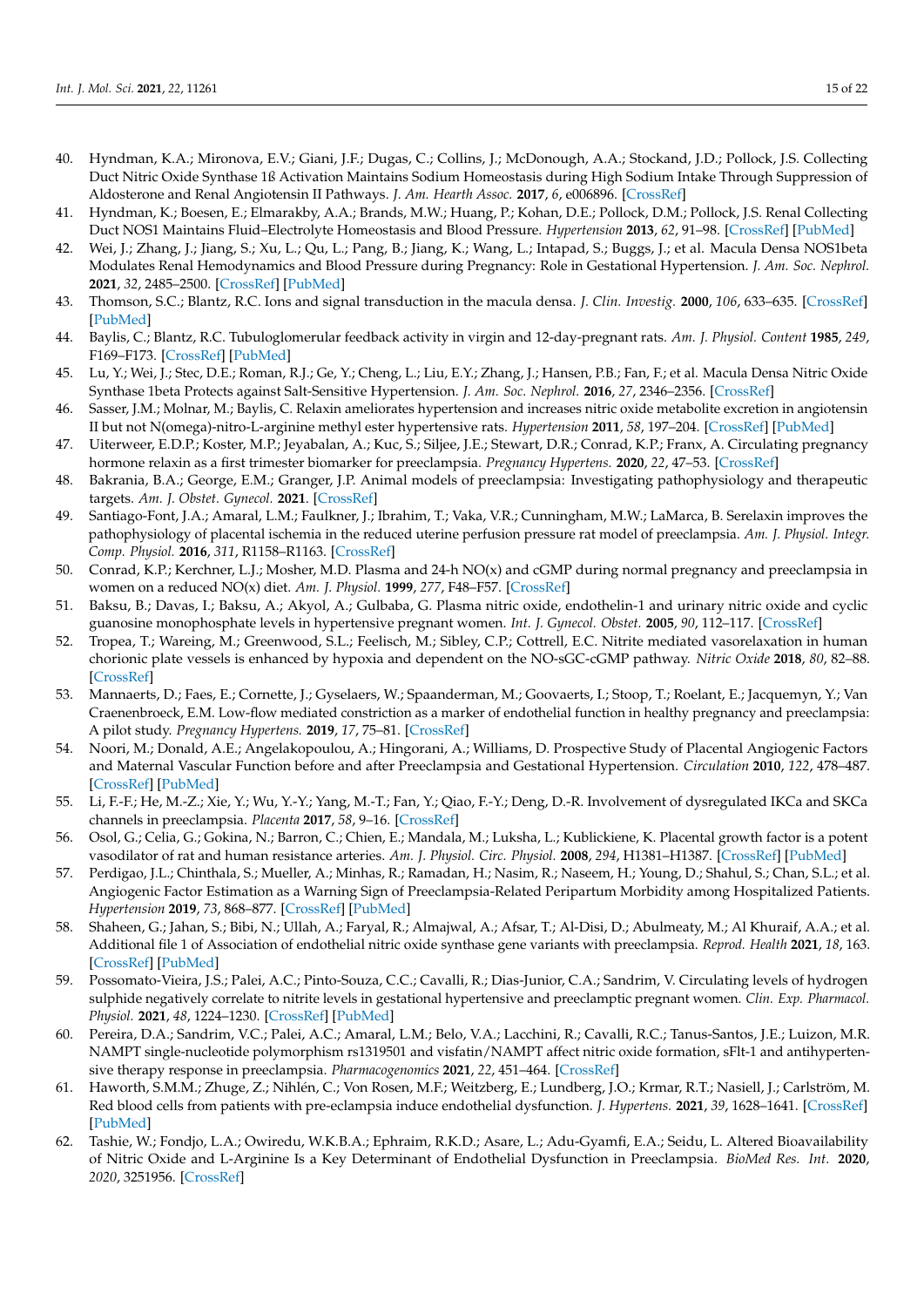- <span id="page-15-0"></span>63. Kim, S.; Park, M.; Kim, J.-Y.; Kim, T.; Hwang, J.; Ha, K.-S.; Won, M.-H.; Ryoo, S.; Kwon, Y.-G.; Kim, Y.-M. Circulating miRNAs Associated with Dysregulated Vascular and Trophoblast Function as Target-Based Diagnostic Biomarkers for Preeclampsia. *Cells* **2020**, *9*, 2003. [\[CrossRef\]](http://doi.org/10.3390/cells9092003) [\[PubMed\]](http://www.ncbi.nlm.nih.gov/pubmed/32878300)
- <span id="page-15-1"></span>64. Mazloomi, S.; Khodadadi, I.; Alimohammadi, S.; Shafiee, G. Correlation of thioredoxin reductase (TrxR) and nitric oxide synthase (NOS) activities with serum trace elements in preeclampsia. *Clin. Exp. Hypertens.* **2020**, *43*, 120–124. [\[CrossRef\]](http://doi.org/10.1080/10641963.2020.1817476) [\[PubMed\]](http://www.ncbi.nlm.nih.gov/pubmed/32876493)
- <span id="page-15-2"></span>65. Lai, H.; Nie, L.; Zeng, X.; Xin, S.; Wu, M.; Yang, B.; Luo, Y.; Liu, B.; Zheng, J.; Liu, H. Enhancement of heat shock protein 70 attenuates inducible nitric oxide synthase in preeclampsia complicated with fetal growth restriction. *J. Matern.-Neonatal Med.* **2020**, 1–9. [\[CrossRef\]](http://doi.org/10.1080/14767058.2020.1789965)
- <span id="page-15-3"></span>66. Ajadi, I.; Maduray, K.; Eche, S.; Gathiram, P.; Mackraj, I. Serum levels of vasoactive factors in HIV-infected pre-eclamptic women on HAART. *J. Obstet. Gynaecol.* **2020**, *41*, 546–551. [\[CrossRef\]](http://doi.org/10.1080/01443615.2020.1755626)
- <span id="page-15-4"></span>67. Serrano-Berrones, M.; Barragán-Padilla, S.B. Study on the association of hypertriglyceridemia with hypertensive states of pregnancy. *Gac. Med. Mex.* **2019**, *155*, S17–S21. [\[CrossRef\]](http://doi.org/10.24875/gmm.m19000284)
- <span id="page-15-5"></span>68. Deniz, R.; Baykus, Y.; Ustebay, S.; Ugur, K.; Yavuzkir, S.; Aydin, S. Evaluation of elabela, apelin and nitric oxide findings in maternal blood of normal pregnant women, pregnant women with pre-eclampsia, severe pre-eclampsia and umbilical arteries and venules of newborns. *J. Obstet. Gynaecol.* **2019**, *39*, 907–912. [\[CrossRef\]](http://doi.org/10.1080/01443615.2019.1572727)
- <span id="page-15-6"></span>69. Bos, M.; Schoots, M.H.; Fernandez, B.O.; Mikus-Lelinska, M.; Lau, L.C.; Eikmans, M.; Van Goor, H.; Gordijn, S.J.; Pasch, A.; Feelisch, M.; et al. Reactive Species Interactome Alterations in Oocyte Donation Pregnancies in the Absence and Presence of Pre-Eclampsia. *Int. J. Mol. Sci.* **2019**, *20*, 1150. [\[CrossRef\]](http://doi.org/10.3390/ijms20051150)
- <span id="page-15-7"></span>70. ElMonier, A.A.; El-Boghdady, N.A.; Abdelaziz, M.A.; Shaheen, A.A. Association between endoglin/transforming growth factor beta receptors 1, 2 gene polymorphisms and the level of soluble endoglin with preeclampsia in Egyptian women. *Arch. Biochem. Biophys.* **2018**, *662*, 7–14. [\[CrossRef\]](http://doi.org/10.1016/j.abb.2018.11.022)
- <span id="page-15-8"></span>71. Hodžić, J.; Izetbegović, S.; Muračević, B.; Iriškić, R.; Jović, H. Nitric oxide biosynthesis during normal pregnancy and pregnancy complicated by preeclampsia. *Med. Glas.* **2017**, 211–217. [\[CrossRef\]](http://doi.org/10.17392/915-17)
- <span id="page-15-9"></span>72. Rocha-Penha, L.; Caldeira-Dias, M.; Tanus-Santos, J.E.; Cavalli, R.D.C.; Sandrim, V.C. Myeloperoxidase in Hypertensive Disorders of Pregnancy and Its Relation with Nitric Oxide. *Hypertension* **2017**, *69*, 1173–1180. [\[CrossRef\]](http://doi.org/10.1161/HYPERTENSIONAHA.116.08854)
- <span id="page-15-10"></span>73. Lorca, R.A.; Lane, S.L.; Bales, E.S.; Nsier, H.; Yi, H.; Donnelly, M.A.; Euser, A.G.; Julian, C.G.; Moore, L.G. High Altitude Reduces NO-Dependent Myometrial Artery Vasodilator Response During Pregnancy. *Hypertension* **2019**, *73*, 1319–1326. [\[CrossRef\]](http://doi.org/10.1161/HYPERTENSIONAHA.119.12641)
- <span id="page-15-11"></span>74. Chen, J.; Gao, Q.; Jiang, L.; Feng, X.; Zhu, X.; Fan, X.; Mao, C.; Xu, Z. The NOX2-derived reactive oxygen species damaged endothelial nitric oxide system via suppressed BKCa/SKCa in preeclampsia. *Hypertens. Res.* **2017**, *40*, 457–464. [\[CrossRef\]](http://doi.org/10.1038/hr.2016.180)
- <span id="page-15-12"></span>75. Salsoso, R.; Mate, A.; Toledo, F.; Vázquez, C.M.; Sobrevia, L. Insulin requires A2B adenosine receptors to modulate the Larginine/nitric oxide signalling in the human fetoplacental vascular endothelium from late-onset preeclampsia. *Biochim. Biophys. Acta Mol. Basis Dis.* **2020**, *1867*, 165993. [\[CrossRef\]](http://doi.org/10.1016/j.bbadis.2020.165993) [\[PubMed\]](http://www.ncbi.nlm.nih.gov/pubmed/33096224)
- <span id="page-15-13"></span>76. Mishra, J.S.; Kumar, S. Activation of angiotensin type 2 receptor attenuates testosterone-induced hypertension and uterine vascular resistance in pregnant ratsdagger. *Biol. Reprod.* **2021**, *105*, 192–203. [\[CrossRef\]](http://doi.org/10.1093/biolre/ioab051) [\[PubMed\]](http://www.ncbi.nlm.nih.gov/pubmed/33739377)
- <span id="page-15-14"></span>77. Jung, K.-Y.; Uprety, L.P.; Jang, Y.-J.; Yang, J.I. Pro-inflammatory mediators and signaling proteins in the decidua of pre-eclampsia. *Eur. Rev. Med. Pharmacol. Sci.* **2020**, *24*, 12016–12024. [\[PubMed\]](http://www.ncbi.nlm.nih.gov/pubmed/33336719)
- <span id="page-15-15"></span>78. Mukosera, G.T.; Clark, T.C.; Ngo, L.; Liu, T.; Schroeder, H.; Power, G.G.; Yellon, S.M.; Parast, M.M.; Blood, A.B. Nitric oxide metabolism in the human placenta during aberrant maternal inflammation. *J. Physiol.* **2020**, *598*, 2223–2241. [\[CrossRef\]](http://doi.org/10.1113/JP279057)
- <span id="page-15-16"></span>79. Shaheen, G.; Jahan, S.; Ain, Q.U.; Ullah, A.; Afsar, T.; Almajwal, A.; Alam, I.; Razak, S. Placental endothelial nitric oxide synthase expression and role of oxidative stress in susceptibility to preeclampsia in Pakistani women. *Mol. Genet. Genom. Med.* **2020**, *8*, e1019.
- <span id="page-15-17"></span>80. Guerby, P.; Swiader, A.; Tasta, O.; Pont, F.; Rodriguez, F.; Parant, O.; Vayssière, C.; Shibata, T.; Uchida, K.; Salvayre, R.; et al. Modification of endothelial nitric oxide synthase by 4-oxo-2(E)-nonenal(ONE) in preeclamptic placentas. *Free Radic. Biol. Med.* **2019**, *141*, 416–425. [\[CrossRef\]](http://doi.org/10.1016/j.freeradbiomed.2019.07.015)
- <span id="page-15-18"></span>81. Hitzerd, E.; Broekhuizen, M.; Colafella, K.M.M.; Glisic, M.; de Vries, R.; Koch, B.C.; de Raaf, M.A.; Merkus, D.; Schoenmakers, S.; Reiss, I.K.; et al. Placental effects and transfer of sildenafil in healthy and preeclamptic conditions. *EBioMedicine* **2019**, *45*, 447–455. [\[CrossRef\]](http://doi.org/10.1016/j.ebiom.2019.06.007)
- <span id="page-15-19"></span>82. Guerby, P.; Swiader, A.; Augé, N.; Parant, O.; Vayssière, C.; Uchida, K.; Salvayre, R.; Negre-Salvayre, A. High glutathionylation of placental endothelial nitric oxide synthase in preeclampsia. *Redox Biol.* **2019**, *22*, 101126. [\[CrossRef\]](http://doi.org/10.1016/j.redox.2019.101126) [\[PubMed\]](http://www.ncbi.nlm.nih.gov/pubmed/30738311)
- <span id="page-15-20"></span>83. Motta-Mejia, C.; Kandzija, N.; Zhang, W.; Mhlomi, V.; Cerdeira, A.S.; Burdujan, A.; Tannetta, D.; Dragovic, R.; Sargent, I.L.; Redman, C.W.; et al. Placental Vesicles Carry Active Endothelial Nitric Oxide Synthase and Their Activity is Reduced in Preeclampsia. *Hypertension* **2017**, *70*, 372–381. [\[CrossRef\]](http://doi.org/10.1161/HYPERTENSIONAHA.117.09321)
- <span id="page-15-21"></span>84. Du, L.; He, F.; Kuang, L.; Tang, W.; Li, Y.; Chen, D. eNOS/iNOS and endoplasmic reticulum stress-induced apoptosis in the placentas of patients with preeclampsia. *J. Hum. Hypertens.* **2016**, *31*, 49–55. [\[CrossRef\]](http://doi.org/10.1038/jhh.2016.17) [\[PubMed\]](http://www.ncbi.nlm.nih.gov/pubmed/27030287)
- <span id="page-15-22"></span>85. Albrecht, E.D.; Babischkin, J.S.; Aberdeen, G.W.; Burch, M.G.; Pepe, G.J. Maternal systemic vascular dysfunction in a primate model of defective uterine spiral artery remodeling. *Am. J. Physiol. Circ. Physiol.* **2021**, *320*, H1712–H1723. [\[CrossRef\]](http://doi.org/10.1152/ajpheart.00613.2020)
- <span id="page-15-23"></span>86. Travis, O.K.; Tardo, G.A.; Giachelli, C.; Siddiq, S.; Nguyen, H.T.; Crosby, M.T.; Johnson, T.; Brown, A.K.; Williams, J.M.; Cornelius, D.C. Tumor Necrosis Factor-Alpha Blockade Improves Uterine Artery Resistance, Maternal Blood Pressure, and Fetal Growth in Placental Ischemic Rats. *Pregnancy Hypertens.* **2021**, *25*, 39–47. [\[CrossRef\]](http://doi.org/10.1016/j.preghy.2021.05.002)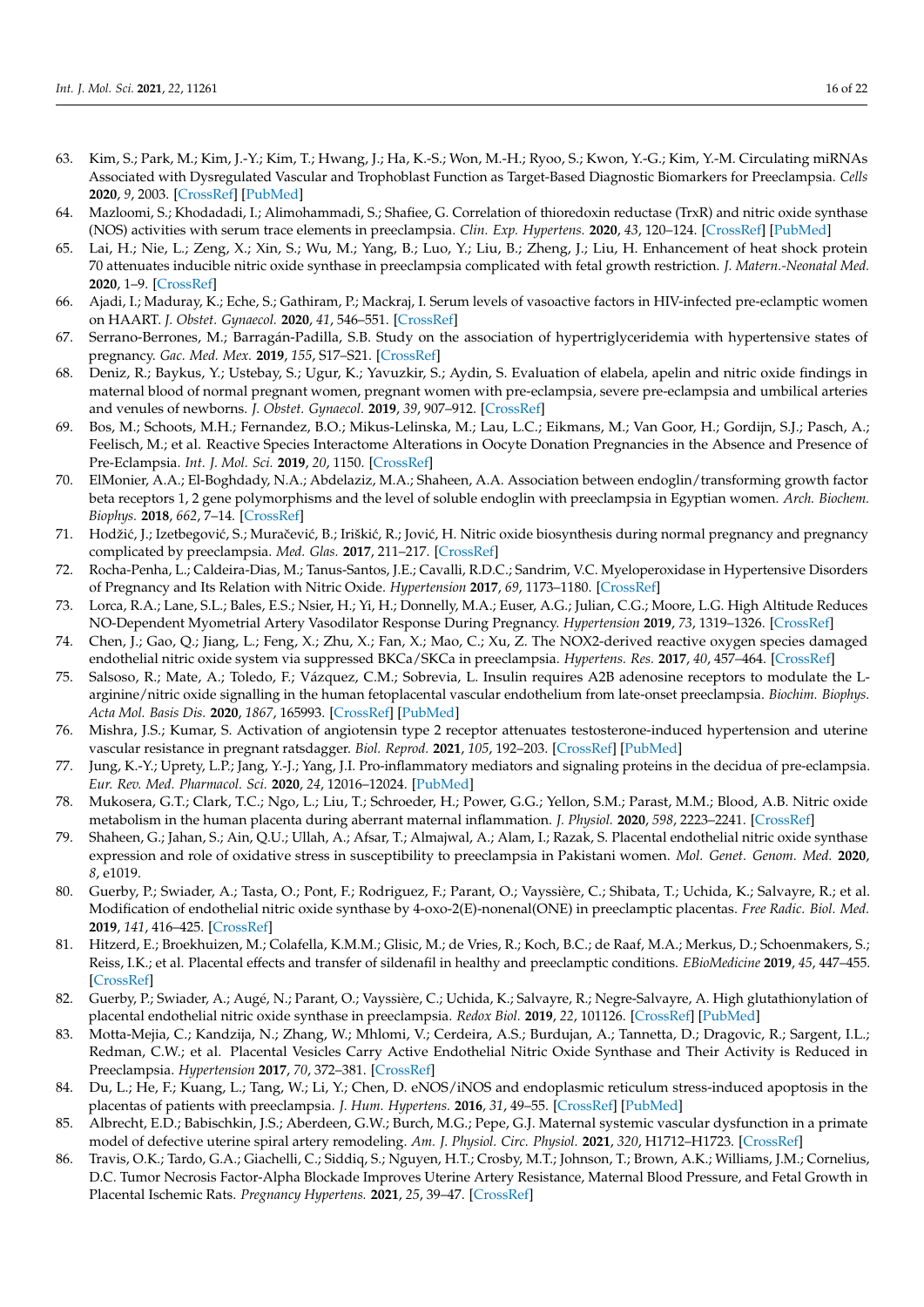- <span id="page-16-0"></span>87. Cottrell, J.N.; Witcher, A.C.; Comley, K.M.; Cunningham, M.W., Jr.; Ibrahim, T.; Cornelius, D.C.; LaMarca, B.D.; Amaral, L.M. Progesterone-induced blocking factor improves blood pressure, inflammation, and pup weight in response to reduced uterine perfusion pressure (RUPP). *Am. J. Physiol. Integr. Comp. Physiol.* **2021**, *320*, R719–R727. [\[CrossRef\]](http://doi.org/10.1152/ajpregu.00152.2020)
- <span id="page-16-1"></span>88. El-Saka, M.H.; Madi, N.M.; Ibrahim, R.R.; Alghazaly, G.M.; Elshwaikh, S.; El-Bermawy, M. The ameliorative effect of angiotensin 1-7 on experimentally induced-preeclampsia in rats: Targeting the role of peroxisome proliferator-activated receptors gamma expression & asymmetric dimethylarginine. *Arch. Biochem. Biophys.* **2019**, *671*, 123–129. [\[CrossRef\]](http://doi.org/10.1016/j.abb.2019.07.006)
- <span id="page-16-2"></span>89. Wang, C.; Liu, X.; Kong, D.; Qin, X.; Li, Y.; Teng, X.; Huang, X. Apelin as a novel drug for treating preeclampsia. *Exp. Ther. Med.* **2017**, *14*, 5917–5923. [\[CrossRef\]](http://doi.org/10.3892/etm.2017.5304)
- <span id="page-16-3"></span>90. Amaral, L.M.; Faulkner, J.L.; Elfarra, J.; Cornelius, D.C.; Cunningham, M.W.; Ibrahim, T.; Vaka, V.R.; McKenzie, J.; LaMarca, B. Continued Investigation Into 17-OHPC: Results from the Preclinical RUPP Rat Model of Preeclampsia. *Hypertension* **2017**, *70*, 1250–1255. [\[CrossRef\]](http://doi.org/10.1161/HYPERTENSIONAHA.117.09969) [\[PubMed\]](http://www.ncbi.nlm.nih.gov/pubmed/29084881)
- <span id="page-16-4"></span>91. Jammalamadaga, V.S.; Abraham, P. Spectrum of Factors Triggering Endothelial Dysfunction in PIH. *J. Clin. Diagn. Res.* **2016**, *10*, BC14–BC17. [\[CrossRef\]](http://doi.org/10.7860/JCDR/2016/22113.9023) [\[PubMed\]](http://www.ncbi.nlm.nih.gov/pubmed/28208844)
- <span id="page-16-5"></span>92. Younes, S.T.; Maeda, K.J.; Sasser, J.; Ryan, M.J. The glucagon-like peptide 1 receptor agonist liraglutide attenuates placental ischemia-induced hypertension. *Am. J. Physiol. Circ. Physiol.* **2020**, *318*, H72–H77. [\[CrossRef\]](http://doi.org/10.1152/ajpheart.00486.2019) [\[PubMed\]](http://www.ncbi.nlm.nih.gov/pubmed/31729903)
- <span id="page-16-6"></span>93. Ma, S.-L.; Tian, X.-Y.; Wang, Y.-Q.; Zhang, H.-F.; Zhang, L. Vitamin D Supplementation Prevents Placental Ischemia Induced Endothelial Dysfunction by Downregulating Placental Soluble FMS-Like Tyrosine Kinase-1. *DNA Cell Biol.* **2017**, *36*, 1134–1141. [\[CrossRef\]](http://doi.org/10.1089/dna.2017.3817)
- <span id="page-16-7"></span>94. Zhu, M.; Ren, Z.; Possomato-Vieira, J.S.; Khalil, R.A. Restoring placental growth factor-soluble fms-like tyrosine kinase-1 balance reverses vascular hyper-reactivity and hypertension in pregnancy. *Am. J. Physiol. Integr. Comp. Physiol.* **2016**, *311*, R505–R521. [\[CrossRef\]](http://doi.org/10.1152/ajpregu.00137.2016)
- <span id="page-16-8"></span>95. Zhang, T.; Guo, D.; Zheng, W.; Dai, Q. Effects of S1PR2 antagonist on blood pressure and angiogenesis imbalance in preeclampsia rats. *Mol. Med. Rep.* **2021**, *23*, 456. [\[CrossRef\]](http://doi.org/10.3892/mmr.2021.12095) [\[PubMed\]](http://www.ncbi.nlm.nih.gov/pubmed/33880585)
- <span id="page-16-9"></span>96. Wang, G.-J.; Yang, Z.; Huai, J.; Xiang, Q.-Q. Pravastatin alleviates oxidative stress and decreases placental trophoblastic cell apoptosis through IL-6/STAT3 signaling pathway in preeclampsia rats. *Mol. Med. Rep.* **2020**, *24*, 12955–12962.
- <span id="page-16-10"></span>97. Chimini, J.S.; Possomato-Vieira, J.S.; da Silva, M.L.S.; Dias-Junior, C.A. Placental nitric oxide formation and endotheliumdependent vasodilation underlie pravastatin effects against angiogenic imbalance, hypertension in pregnancy and intrauterine growth restriction. *Basic Clin. Pharmacol. Toxicol.* **2019**, *124*, 385–393. [\[CrossRef\]](http://doi.org/10.1111/bcpt.13149) [\[PubMed\]](http://www.ncbi.nlm.nih.gov/pubmed/30318719)
- <span id="page-16-11"></span>98. Ou, M.; Zhang, Q.; Zhao, H.; Shu, C. Polyunsaturated Fatty Acid Diet and Upregulation of Lipoxin A4 Reduce the Inflammatory Response of Preeclampsia. *J. Proteome Res.* **2020**, *20*, 357–368. [\[CrossRef\]](http://doi.org/10.1021/acs.jproteome.0c00439) [\[PubMed\]](http://www.ncbi.nlm.nih.gov/pubmed/33131275)
- <span id="page-16-12"></span>99. Hu, J.; Zhang, J.; Zhu, B. Protective effect of metformin on a rat model of lipopolysaccharide-induced preeclampsia. *Fundam. Clin. Pharmacol.* **2019**, *33*, 649–658. [\[CrossRef\]](http://doi.org/10.1111/fcp.12501) [\[PubMed\]](http://www.ncbi.nlm.nih.gov/pubmed/31334867)
- <span id="page-16-13"></span>100. Lefkou, E.; Varoudi, K.; Pombo, J.; Jurisic, A.; Jurisic, Z.; Contento, G.; Girardi, G. Triple therapy with pravastatin, low molecular weight heparin and low dose aspirin improves placental haemodynamics and pregnancy outcomes in obstetric antiphospholipid syndrome in mice and women through a nitric oxide-dependent mechanism. *Biochem. Pharmacol.* **2020**, *182*, 114217. [\[CrossRef\]](http://doi.org/10.1016/j.bcp.2020.114217)
- <span id="page-16-14"></span>101. Purnamayanti, N.M.D.; Windu, S.C.; Poeranto, S. Effect of Nigella sativa Ethanol Extract on the Nitric Oxide Content and Renal Arteriole Diameter of a Pre-eclampsia Mouse Model. *Eurasian J. Med.* **2018**, *50*, 148–151. [\[CrossRef\]](http://doi.org/10.5152/eurasianjmed.2018.17123)
- <span id="page-16-15"></span>102. Chang, A.S.; Grant, R.; Tomita, H.; Kim, H.-S.; Smithies, O.; Kakoki, M. Prolactin alters blood pressure by modulating the activity of endothelial nitric oxide synthase. *Proc. Natl. Acad. Sci. USA* **2016**, *113*, 12538–12543. [\[CrossRef\]](http://doi.org/10.1073/pnas.1615051113) [\[PubMed\]](http://www.ncbi.nlm.nih.gov/pubmed/27791173)
- <span id="page-16-16"></span>103. Xu, B.; Chen, X.; Ding, Y.; Chen, C.; Liu, T.; Zhang, H. Abnormal angiogenesis of placenta in progranulindeficient mice. *Mol. Med. Rep.* **2020**, *22*, 3482–3492.
- <span id="page-16-17"></span>104. Lane, S.L.; Doyle, A.S.; Bales, E.S.; Lorca, R.A.; Julian, C.G.; Moore, L.G. Increased uterine artery blood flow in hypoxic murine pregnancy is not sufficient to prevent fetal growth restrictiondagger. *Biol. Reprod.* **2020**, *102*, 660–670. [\[CrossRef\]](http://doi.org/10.1093/biolre/ioz208)
- <span id="page-16-18"></span>105. Zhang, S.; Zou, C.; Zhang, Q. Deletion of GIT1 Impacts eNOS Activity to Aggravate sFlt-1–Induced Preeclampsia Phenotype in Mice. *G3 Genes Genomes Genet.* **2018**, *8*, 3377–3382. [\[CrossRef\]](http://doi.org/10.1534/g3.118.200509) [\[PubMed\]](http://www.ncbi.nlm.nih.gov/pubmed/30135105)
- <span id="page-16-19"></span>106. Makris, A.; Yeung, K.R.; Lim, S.M.; Sunderland, N.; Heffernan, S.; Thompson, J.; Iliopoulos, J.; Killingsworth, M.C.; Yong, J.; Xu, B.; et al. Placental Growth Factor Reduces Blood Pressure in a Uteroplacental Ischemia Model of Preeclampsia in Nonhuman Primates. *Hypertension* **2016**, *67*, 1263–1272. [\[CrossRef\]](http://doi.org/10.1161/HYPERTENSIONAHA.116.07286) [\[PubMed\]](http://www.ncbi.nlm.nih.gov/pubmed/27091894)
- <span id="page-16-20"></span>107. Walsh, S.K.; English, F.A.; Johns, E.J.; Kenny, L.C. Plasma-mediated vascular dysfunction in the reduced uterine perfusion pressure model of preeclampsia: A microvascular characterization. *Hypertension* **2009**, *54*, 345–351. [\[CrossRef\]](http://doi.org/10.1161/HYPERTENSIONAHA.109.132191)
- <span id="page-16-21"></span>108. Turanov, A.A.; Lo, A.; Hassler, M.R.; Makris, A.; Ashar-Patel, A.; Alterman, J.F.; Coles, A.H.; Haraszti, R.A.; Roux, L.; Godinho, B.M.D.C.; et al. RNAi modulation of placental sFLT1 for the treatment of preeclampsia. *Nat. Biotechnol.* **2018**, *36*, 1164–1173. [\[CrossRef\]](http://doi.org/10.1038/nbt.4297)
- <span id="page-16-22"></span>109. Murphy, S.R.; LaMarca, B.; Cockrell, K.; Arany, M.; Granger, J.P. L-arginine supplementation abolishes the blood pressure and endothelin response to chronic increases in plasma sFlt-1 in pregnant rats. *Am. J. Physiol. Regul. Integr. Comp. Physiol.* **2012**, *302*, R259–R263. [\[CrossRef\]](http://doi.org/10.1152/ajpregu.00319.2011) [\[PubMed\]](http://www.ncbi.nlm.nih.gov/pubmed/22071155)
- <span id="page-16-23"></span>110. Amraoui, F.; Spijkers, L.; Lahsinoui, H.H.; Vogt, L.; Van Der Post, J.; Peters, S.; Afink, G.; Ris-Stalpers, C.; Born, B.-J.V.D. SFlt-1 Elevates Blood Pressure by Augmenting Endothelin-1-Mediated Vasoconstriction in Mice. *PLoS ONE* **2014**, *9*, e91897. [\[CrossRef\]](http://doi.org/10.1371/journal.pone.0091897)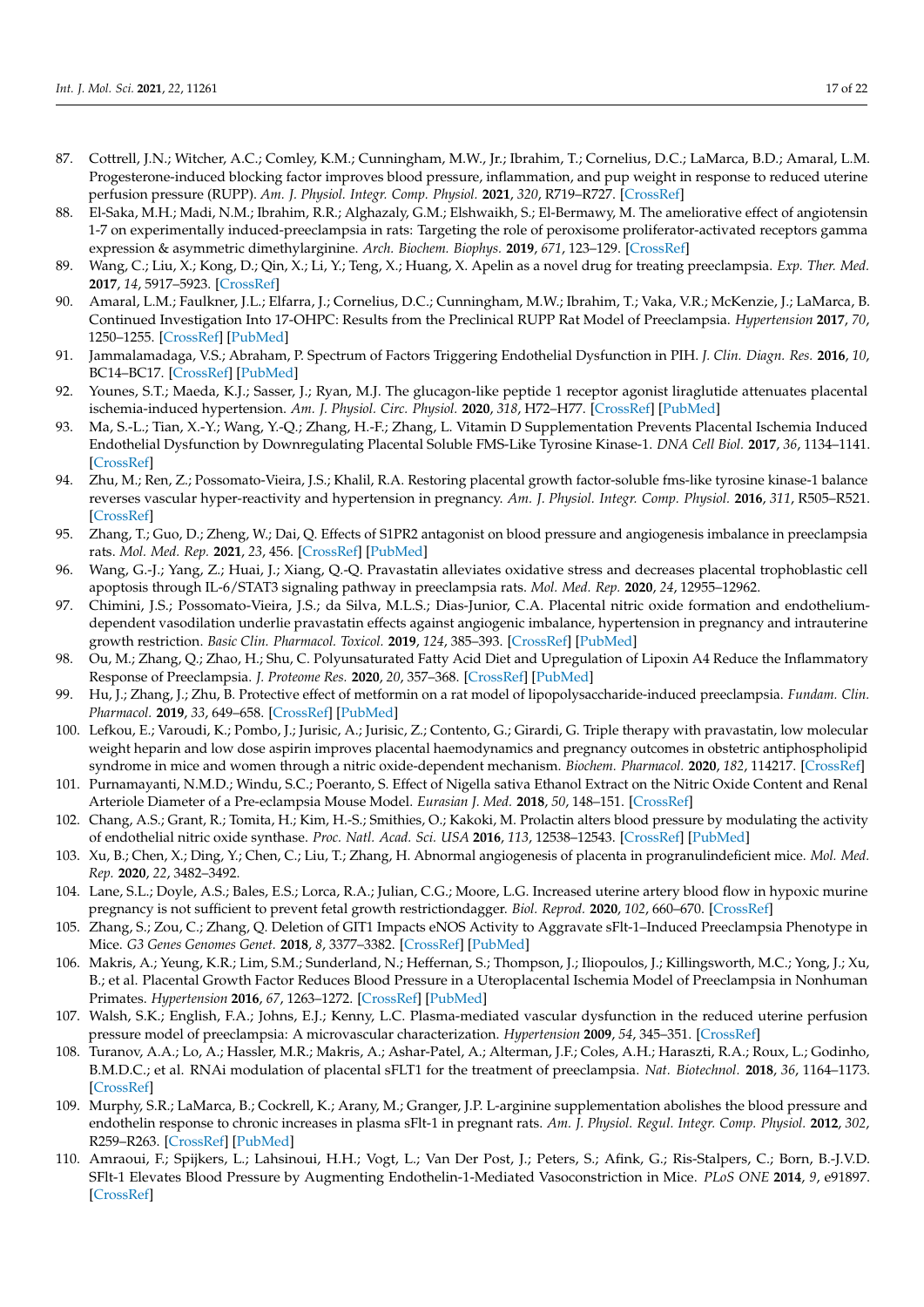- <span id="page-17-0"></span>111. Davenport, A.P.; Hyndman, K.A.; Dhaun, N.; Southan, C.; Kohan, D.E.; Pollock, J.S.; Pollock, D.M.; Webb, D.J.; Maguire, J.J. Endothelin. *Pharmacol. Rev.* **2016**, *68*, 357–418. [\[CrossRef\]](http://doi.org/10.1124/pr.115.011833)
- <span id="page-17-1"></span>112. Spradley, F.T. Abstract 037: Exaggerated Placental Ischemia-induced Hypertension in Endothelin Receptor Type B (ETB)-deficient Pregnant Rats s Independent of Increased sFlt-1 or ROS Levels. *Hypertension* **2017**, *70*, A037. [\[CrossRef\]](http://doi.org/10.1161/hyp.70.suppl_1.037)
- <span id="page-17-2"></span>113. Morton, J.S.; Levasseur, J.; Ganguly, E.; Quon, A.; Kirschenman, R.; Dyck, J.R.B.; Fraser, G.M.; Davidge, S.T. Characterisation of the Selective Reduced Uteroplacental Perfusion (sRUPP) Model of Preeclampsia. *Sci. Rep.* **2019**, *9*, 9565. [\[CrossRef\]](http://doi.org/10.1038/s41598-019-45959-6) [\[PubMed\]](http://www.ncbi.nlm.nih.gov/pubmed/31266978)
- <span id="page-17-3"></span>114. Brennan, L.; Morton, J.S.; Quon, A.; Davidge, S.T. Postpartum Vascular Dysfunction in the Reduced Uteroplacental Perfusion Model of Preeclampsia. *PLoS ONE* **2016**, *11*, e0162487. [\[CrossRef\]](http://doi.org/10.1371/journal.pone.0162487)
- <span id="page-17-4"></span>115. Oe, Y.; Ko, M.; Fushima, T.; Sato, E.; Karumanchi, S.A.; Sato, H.; Sugawara, J.; Ito, S.; Takahashi, N. Hepatic dysfunction and thrombocytopenia induced by excess sFlt1 in mice lacking endothelial nitric oxide synthase. *Sci. Rep.* **2018**, *8*, 102. [\[CrossRef\]](http://doi.org/10.1038/s41598-017-18260-7)
- <span id="page-17-5"></span>116. Spradley, F.T.; Tan, A.Y.; Joo, W.S.; Daniels, G.; Kussie, P.; Karumanchi, S.A.; Granger, J.P. Placental Growth Factor Administration Abolishes Placental Ischemia-Induced Hypertension. *Hypertension* **2016**, *67*, 740–747. [\[CrossRef\]](http://doi.org/10.1161/HYPERTENSIONAHA.115.06783)
- <span id="page-17-6"></span>117. Mbah, A.K.; Kornosky, J.L.; Kristensen, S.; August, E.; Alio, A.P.; Marty, P.J.; Belogolovkin, V.; Bruder, K.; Salihu, H.M. Superobesity and risk for early and late pre-eclampsia. *BJOG Int. J. Obstet. Gynaecol.* **2010**, *117*, 997–1004. [\[CrossRef\]](http://doi.org/10.1111/j.1471-0528.2010.02593.x)
- <span id="page-17-7"></span>118. Battineni, G.; Sagaro, G.; Chintalapudi, N.; Amenta, F.; Tomassoni, D.; Tayebati, S. Impact of Obesity-Induced Inflammation on Cardiovascular Diseases (CVD). *Int. J. Mol. Sci.* **2021**, *22*, 4798. [\[CrossRef\]](http://doi.org/10.3390/ijms22094798)
- <span id="page-17-8"></span>119. Aksin, S.; Andan, C. Protein-9 (CTRP9) levels associated with C1q tumor necrosis factor in obese preeclamptic, non-obese preeclamptic, obese and normal pregnant women. *J. Matern.-Neonatal Med.* **2020**, *34*, 2540–2547. [\[CrossRef\]](http://doi.org/10.1080/14767058.2020.1789582)
- <span id="page-17-9"></span>120. Lindsay, K.L.; Buss, C.; Wadhwa, P.D.; Entringer, S. Maternal Stress Potentiates the Effect of an Inflammatory Diet in Pregnancy on Maternal Concentrations of Tumor Necrosis Factor Alpha. *Nutrients* **2018**, *10*, 1252. [\[CrossRef\]](http://doi.org/10.3390/nu10091252) [\[PubMed\]](http://www.ncbi.nlm.nih.gov/pubmed/30200631)
- <span id="page-17-10"></span>121. Kim, D.W.; Young, S.L.; Grattan, D.; Jasoni, C.L. Obesity during Pregnancy Disrupts Placental Morphology, Cell Proliferation, and Inflammation in a Sex-Specific Manner across Gestation in the Mouse. *Biol. Reprod.* **2014**, *90*, 130. [\[CrossRef\]](http://doi.org/10.1095/biolreprod.113.117259)
- 122. Mahany, E.B.; Han, X.; Borges, B.C.; Cruz-Machado, S.D.S.; Allen, S.J.; Galiano, D.G.; Hoenerhoff, M.J.; Bellefontaine, N.H.; Elias, C.F. Obesity and High-Fat Diet Induce Distinct Changes in Placental Gene Expression and Pregnancy Outcome. *Endocrinology* **2018**, *159*, 1718–1733. [\[CrossRef\]](http://doi.org/10.1210/en.2017-03053) [\[PubMed\]](http://www.ncbi.nlm.nih.gov/pubmed/29438518)
- <span id="page-17-11"></span>123. Liu, Y.; Wang, Y.; Wang, C.; Shi, R.; Zhou, X.; Li, Z.; Sun, W.; Zhao, L.; Yuan, L. Maternal obesity increases the risk of fetal cardiac dysfunction via visceral adipose tissue derived exosomes. *Placenta* **2021**, *105*, 85–93. [\[CrossRef\]](http://doi.org/10.1016/j.placenta.2021.01.020) [\[PubMed\]](http://www.ncbi.nlm.nih.gov/pubmed/33556718)
- <span id="page-17-12"></span>124. Salvolini, E.; Vignini, A.; Sabbatinelli, J.; Lucarini, G.; Pompei, V.; Sartini, D.; Cester, A.M.; Ciavattini, A.; Mazzanti, L.; Emanuelli, M. Nitric oxide synthase and VEGF expression in full-term placentas of obese women. *Histochem. Cell Biol.* **2019**, *152*, 415–422. [\[CrossRef\]](http://doi.org/10.1007/s00418-019-01819-y)
- <span id="page-17-13"></span>125. Santos-Rosendo, C.; Bugatto, F.; González-Domínguez, A.; Lechuga-Sancho, A.M.; Mateos, R.M.; Visiedo, F. Placental Adaptive Changes to Protect Function and Decrease Oxidative Damage in Metabolically Healthy Maternal Obesity. *Antioxidants* **2020**, *9*, 794. [\[CrossRef\]](http://doi.org/10.3390/antiox9090794)
- <span id="page-17-14"></span>126. Amaral, L.M.; Pinheiro, L.C.; Guimaraes, D.A.; Palei, A.C.; Sertório, J.T.; Portella, R.L.; Tanus-Santos, J.E. Antihypertensive effects of inducible nitric oxide synthase inhibition in experimental pre-eclampsia. *J. Cell. Mol. Med.* **2013**, *17*, 1300–1307. [\[CrossRef\]](http://doi.org/10.1111/jcmm.12106) [\[PubMed\]](http://www.ncbi.nlm.nih.gov/pubmed/23890248)
- <span id="page-17-15"></span>127. Agostinis, C.; Bulla, R.; Tripodo, C.; Gismondi, A.; Stabile, H.; Bossi, F.; Guarnotta, C.; Garlanda, C.; De Seta, F.; Spessotto, P.; et al. An Alternative Role of C1q in Cell Migration and Tissue Remodeling: Contribution to Trophoblast Invasion and Placental Development. *J. Immunol.* **2010**, *185*, 4420–4429. [\[CrossRef\]](http://doi.org/10.4049/jimmunol.0903215) [\[PubMed\]](http://www.ncbi.nlm.nih.gov/pubmed/20810993)
- <span id="page-17-16"></span>128. Sutton, E.F.; Gemmel, M.; Brands, J.; Gallaher, M.J.; Powers, R.W. Paternal deficiency of complement component C1q leads to a preeclampsia-like pregnancy in wild-type female mice and vascular adaptations postpartum. *Am. J. Physiol. Integr. Comp. Physiol.* **2020**, *318*, R1047–R1057. [\[CrossRef\]](http://doi.org/10.1152/ajpregu.00353.2019) [\[PubMed\]](http://www.ncbi.nlm.nih.gov/pubmed/32374620)
- <span id="page-17-17"></span>129. Singh, J.; Ahmed, A.; Girardi, G. Role of Complement Component C1q in the Onset of Preeclampsia in Mice. *Hypertension* **2011**, *58*, 716–724. [\[CrossRef\]](http://doi.org/10.1161/HYPERTENSIONAHA.111.175919) [\[PubMed\]](http://www.ncbi.nlm.nih.gov/pubmed/21859968)
- <span id="page-17-18"></span>130. Jia, K.; Ma, L.; Wu, S.; Yang, W. Serum Levels of Complement Factors C1q, Bb, and H in Normal Pregnancy and Severe Pre-Eclampsia. *Med. Sci. Monit.* **2019**, *25*, 7087–7093. [\[CrossRef\]](http://doi.org/10.12659/MSM.915777) [\[PubMed\]](http://www.ncbi.nlm.nih.gov/pubmed/31541546)
- <span id="page-17-19"></span>131. Lillegard, K.E.; Johnson, A.C.; Lojovich, S.J.; Bauer, A.J.; Marsh, H.C.; Gilbert, J.S.; Regal, J.F. Complement activation is critical for placental ischemia-induced hypertension in the rat. *Mol. Immunol.* **2013**, *56*, 91–97. [\[CrossRef\]](http://doi.org/10.1016/j.molimm.2013.04.009)
- <span id="page-17-20"></span>132. Kouser, L.; Madhukaran, S.P.; Shastri, A.; Saraon, A.; Ferluga, J.; Al-Mozaini, M.; Kishore, U. Emerging and Novel Functions of Complement Protein C1q. *Front. Immunol.* **2015**, *6*, 317. [\[CrossRef\]](http://doi.org/10.3389/fimmu.2015.00317)
- <span id="page-17-21"></span>133. De Jesus, G.R.; Mendoza-Pinto, C.; De Jesus, N.R.; Dos Santos, F.C.; Klumb, E.M.; Carrasco, M.G.; Levy, R.A. Understanding and Managing Pregnancy in Patients with Lupus. *Autoimmune Dis.* **2015**, *2015*, 943490. [\[CrossRef\]](http://doi.org/10.1155/2015/943490)
- <span id="page-17-22"></span>134. Kim, M.Y.; Buyon, J.P.; Guerra, M.M.; Rana, S.; Zhang, D.; Laskin, C.A.; Petri, M.; Lockshin, M.D.; Sammaritano, L.R.; Branch, D.W.; et al. Angiogenic factor imbalance early in pregnancy predicts adverse outcomes in patients with lupus and antiphospholipid antibodies: Results of the PROMISSE study. *Am. J. Obstet. Gynecol.* **2016**, *214*, 108.e1–108.e14. [\[CrossRef\]](http://doi.org/10.1016/j.ajog.2015.09.066) [\[PubMed\]](http://www.ncbi.nlm.nih.gov/pubmed/26432463)
- <span id="page-17-23"></span>135. Villar, J.; Ariff, S.; Gunier, R.B.; Thiruvengadam, R.; Rauch, S.; Kholin, A.; Roggero, P.; Prefumo, F.; do Vale, M.S.; Cardona-Perez, J.A.; et al. Maternal and Neonatal Morbidity and Mortality among Pregnant Women with and without COVID-19 Infection: The INTERCOVID Multinational Cohort Study. *Jama Pediatr.* **2021**, *175*, 817–826. [\[CrossRef\]](http://doi.org/10.1001/jamapediatrics.2021.1050) [\[PubMed\]](http://www.ncbi.nlm.nih.gov/pubmed/33885740)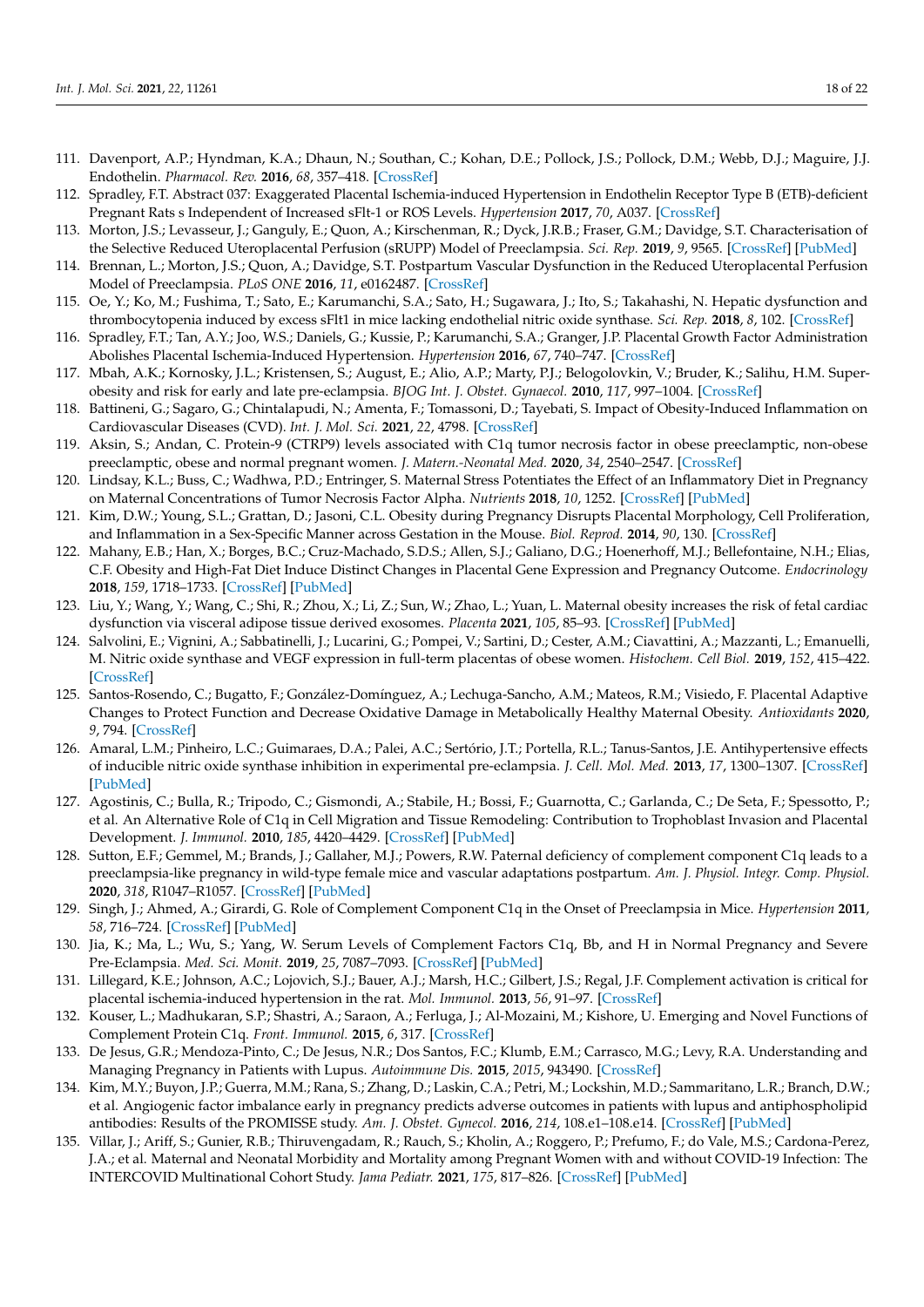- 136. Papageorghiou, A.T.; Deruelle, P.; Gunier, R.B.; Rauch, S.; García-May, P.K.; Mhatre, M.; Usman, M.A.; Abd-Elsalam, S.; Etuk, S.; Simmons, L.E.; et al. Preeclampsia and COVID-19: Results from the INTERCOVID prospective longitudinal study. *Am. J. Obstet. Gynecol.* **2021**, *225*, 289.e1–289.e17. [\[CrossRef\]](http://doi.org/10.1016/j.ajog.2021.05.014)
- 137. Coronado-Arroyo, J.C.; Concepción-Zavaleta, M.J.; Zavaleta-Gutiérrez, F.E.; Concepción-Urteaga, L.A. Is COVID-19 a risk factor for severe preeclampsia? Hospital experience in a developing country. *Eur. J. Obstet. Gynecol. Reprod. Biol.* **2020**, *256*, 502–503. [\[CrossRef\]](http://doi.org/10.1016/j.ejogrb.2020.09.020) [\[PubMed\]](http://www.ncbi.nlm.nih.gov/pubmed/32958322)
- <span id="page-18-0"></span>138. Conde-Agudelo, A.; Romero, R. SARS-COV-2 infection during pregnancy and risk of preeclampsia: A systematic review and meta-analysis. *Am. J. Obstet. Gynecol.* **2021**. [\[CrossRef\]](http://doi.org/10.1016/j.ajog.2021.07.009) [\[PubMed\]](http://www.ncbi.nlm.nih.gov/pubmed/34302772)
- <span id="page-18-1"></span>139. Wong, Y.P.; Khong, T.Y.; Tan, G.C. The Effects of COVID-19 on Placenta and Pregnancy: What Do We Know So Far? *Diagnostics* **2021**, *11*, 94. [\[CrossRef\]](http://doi.org/10.3390/diagnostics11010094)
- <span id="page-18-2"></span>140. Lesnic, A.; Haj Hamoud, B.; Poenaru, M.O.; Moldovan, V.T.; Chicea, R.; Sima, R.M.; Popescu, M.; Ples, L. Can SARS-CoV-2 Induce Uterine Vascular Anomalies and Poor Contractile Response? A Case Report. *Medicina* **2021**, *57*, 670. [\[CrossRef\]](http://doi.org/10.3390/medicina57070670)
- <span id="page-18-3"></span>141. Murphy, S.R.; Lamarca, B.B.D.; Parrish, M.; Cockrell, K.; Granger, J.P. Control of soluble fms-like tyrosine-1 (sFlt-1) production response to placental ischemia/hypoxia: Role of tumor necrosis factor-α. *Am. J. Physiol. Integr. Comp. Physiol.* **2013**, *304*, R130–R135. [\[CrossRef\]](http://doi.org/10.1152/ajpregu.00069.2012)
- <span id="page-18-4"></span>142. Johal, T.; Lees, C.C.; Everett, T.R.; Wilkinson, I.B. The nitric oxide pathway and possible therapeutic options in pre-eclampsia. *Br. J. Clin. Pharmacol.* **2013**, *78*, 244–257. [\[CrossRef\]](http://doi.org/10.1111/bcp.12301)
- <span id="page-18-5"></span>143. Kalidindi, M.; Velauthar, L.; Khan, K.; Aquilina, J. The role of nitrates in the prevention of preeclampsia: An update. *Curr. Opin. Obstet. Gynecol.* **2012**, *24*, 361–367. [\[CrossRef\]](http://doi.org/10.1097/GCO.0b013e32835a31de)
- <span id="page-18-6"></span>144. D'Aniello, G.; Tolino, A.; Fisher, G. Plasma L-arginine is markedly reduced in pregnant women affected by preeclampsia. *J. Chromatogr. B Biomed. Sci. Appl.* **2001**, *753*, 427–431. [\[CrossRef\]](http://doi.org/10.1016/S0378-4347(00)00565-X)
- 145. Kim, Y.; Park, H.; Lee, H.; Ha, E.; Suh, S.; Oh, S.; Yoo, H.-S. Reduced l-arginine Level and Decreased Placental eNOS Activity in Preeclampsia. *Placenta* **2006**, *27*, 438–444. [\[CrossRef\]](http://doi.org/10.1016/j.placenta.2005.04.011)
- 146. Noris, M.; Todeschini, M.; Cassis, P.; Pasta, F.; Cappellini, A.; Bonazzola, S.; Macconi, D.; Maucci, R.; Porrati, F.; Benigni, A.; et al. l-Arginine Depletion in Preeclampsia Orients Nitric Oxide Synthase Toward Oxidant Species. *Hypertension* **2004**, *43*, 614–622. [\[CrossRef\]](http://doi.org/10.1161/01.HYP.0000116220.39793.c9) [\[PubMed\]](http://www.ncbi.nlm.nih.gov/pubmed/14744923)
- <span id="page-18-7"></span>147. Tamás, P.; Bódis, J.; Sulyok, E.; Kovács, G.L.; Hantosi, E.; Molnar, G.; Martens-Lobenhoffer, J.; Bode-Böger, S.M. L-arginine metabolism in early-onset and late-onset pre-eclamptic pregnancies. *Scand. J. Clin. Lab. Investig.* **2013**, *73*, 436–443. [\[CrossRef\]](http://doi.org/10.3109/00365513.2013.803230)
- <span id="page-18-8"></span>148. Khalil, A.A.; Tsikas, D.; Akolekar, R.; Jordan, J.; Nicolaides, K.H. Asymmetric dimethylarginine, arginine and homoarginine at 11–13 weeks' gestation and preeclampsia: A case-control study. *J. Hum. Hypertens.* **2013**, *27*, 38–43. [\[CrossRef\]](http://doi.org/10.1038/jhh.2011.109)
- <span id="page-18-9"></span>149. Facchinetti, F.; Longo, M.; Piccinini, F.; Neri, I.; Volpe, A. L-arginine infusion reduces blood pressure in preeclamptic women through nitric oxide release. *J. Soc. Gynecol. Investig.* **1999**, *6*, 202–207.
- 150. Facchinetti, F.; Saade, G.R.; Neri, I.; Pizzi, C.; Longo, M.; Volpe, A. L-Arginine Supplementation in Patients with Gestational Hypertension: A Pilot Study. *Hypertens. Pregnancy* **2007**, *26*, 121–130. [\[CrossRef\]](http://doi.org/10.1080/10641950601147994) [\[PubMed\]](http://www.ncbi.nlm.nih.gov/pubmed/17454224)
- 151. Neri, I.; Jasonni, V.M.; Gori, G.F.; Blasi, I.; Facchinetti, F. Effect of L-arginine on blood pressure in pregnancy-induced hypertension: A randomized placebo-controlled trial. *J. Matern.-Fetal Neonatal Med.* **2006**, *19*, 277–281. [\[CrossRef\]](http://doi.org/10.1080/14767050600587983)
- <span id="page-18-10"></span>152. Rytlewski, K.; Olszanecki, R.; Korbut, R.; Zdebski, Z. Effects of prolonged oral supplementation with l-arginine on blood pressure and nitric oxide synthesis in preeclampsia. *Eur. J. Clin. Investig.* **2005**, *35*, 32–37. [\[CrossRef\]](http://doi.org/10.1111/j.1365-2362.2005.01445.x) [\[PubMed\]](http://www.ncbi.nlm.nih.gov/pubmed/15638817)
- <span id="page-18-11"></span>153. Pulido, E.E.C.; Benavides, L.G.; Barón, J.G.P.; Gonzalez, S.P.; Saray, A.J.M.; Padilla, F.E.G.; Sutto, S.E.T. Efficacy of L-arginine for preventing preeclampsia in high-risk pregnancies: A double-blind, randomized, clinical trial. *Hypertens. Pregnancy* **2016**, *35*, 217–225. [\[CrossRef\]](http://doi.org/10.3109/10641955.2015.1137586) [\[PubMed\]](http://www.ncbi.nlm.nih.gov/pubmed/27003763)
- <span id="page-18-12"></span>154. Vadillo-Ortega, F.; Perichart-Perera, O.; Espino, S.; Vergara, M.A.A.; Ibarra-Gonzalez, I.; Ahued, R.; Godines, M.; Parry, S.; Macones, G.; Strauss, J.F. Effect of supplementation during pregnancy with L-arginine and antioxidant vitamins in medical food on pre-eclampsia in high risk population: Randomised controlled trial. *BMJ* **2011**, *342*, d2901. [\[CrossRef\]](http://doi.org/10.1136/bmj.d2901) [\[PubMed\]](http://www.ncbi.nlm.nih.gov/pubmed/21596735)
- <span id="page-18-13"></span>155. Hladunewich, M.A.; Derby, G.C.; Lafayette, R.A.; Blouch, K.L.; Druzin, M.L.; Myers, B.D. Effect of L-arginine therapy on the glomerular injury of preeclampsia: A randomized controlled trial. *Obstet. Gynecol.* **2006**, *107*, 886–895. [\[CrossRef\]](http://doi.org/10.1097/01.AOG.0000207637.01824.fe) [\[PubMed\]](http://www.ncbi.nlm.nih.gov/pubmed/16582128)
- <span id="page-18-14"></span>156. Staff, A.C.; Berge, L.; Haugen, G.; Lorentzen, B.; Mikkelsen, B.; Henriksen, T. Dietary supplementation with l -arginine or placebo in women with pre-eclampsia. *Acta Obstet. Gynecol. Scand.* **2003**, *83*, 103–107. [\[CrossRef\]](http://doi.org/10.1111/j.1600-0412.2004.00321.x)
- <span id="page-18-15"></span>157. Dorniak-Wall, T.; Grivell, R.M.; Dekker, G.A.; Hague, W.; Dodd, J. The role of L-arginine in the prevention and treatment of pre-eclampsia: A systematic review of randomised trials. *J. Hum. Hypertens.* **2013**, *28*, 230–235. [\[CrossRef\]](http://doi.org/10.1038/jhh.2013.100)
- <span id="page-18-16"></span>158. Gui, S.; Jia, J.; Niu, X.; Bai, Y.; Zou, H.; Deng, J.; Zhou, R. Arginine supplementation for improving maternal and neonatal outcomes in hypertensive disorder of pregnancy: A systematic review. *J. Renin-Angiotensin-Aldosterone Syst.* **2013**, *15*, 88–96. [\[CrossRef\]](http://doi.org/10.1177/1470320313475910)
- <span id="page-18-17"></span>159. Alexander, B.T.; Llinas, M.T.; Kruckeberg, W.C.; Granger, J.P. L-arginine Attenuates Hypertension in Pregnant Rats with Reduced Uterine Perfusion Pressure. *Hypertension* **2004**, *43*, 832–836. [\[CrossRef\]](http://doi.org/10.1161/01.HYP.0000119192.32360.a9)
- 160. Arikawe, A.; Udenze, I.; Olusanya, A.; Akinnibosun, O.A.; Dike, I.; Duru, B. L-arginine supplementation lowers blood pressure, protein excretion and plasma lipid profile in experimental salt-induced hypertension in pregnancy: Relevance to preeclampsia. *Pathophysiology* **2019**, *26*, 191–197. [\[CrossRef\]](http://doi.org/10.1016/j.pathophys.2019.02.002)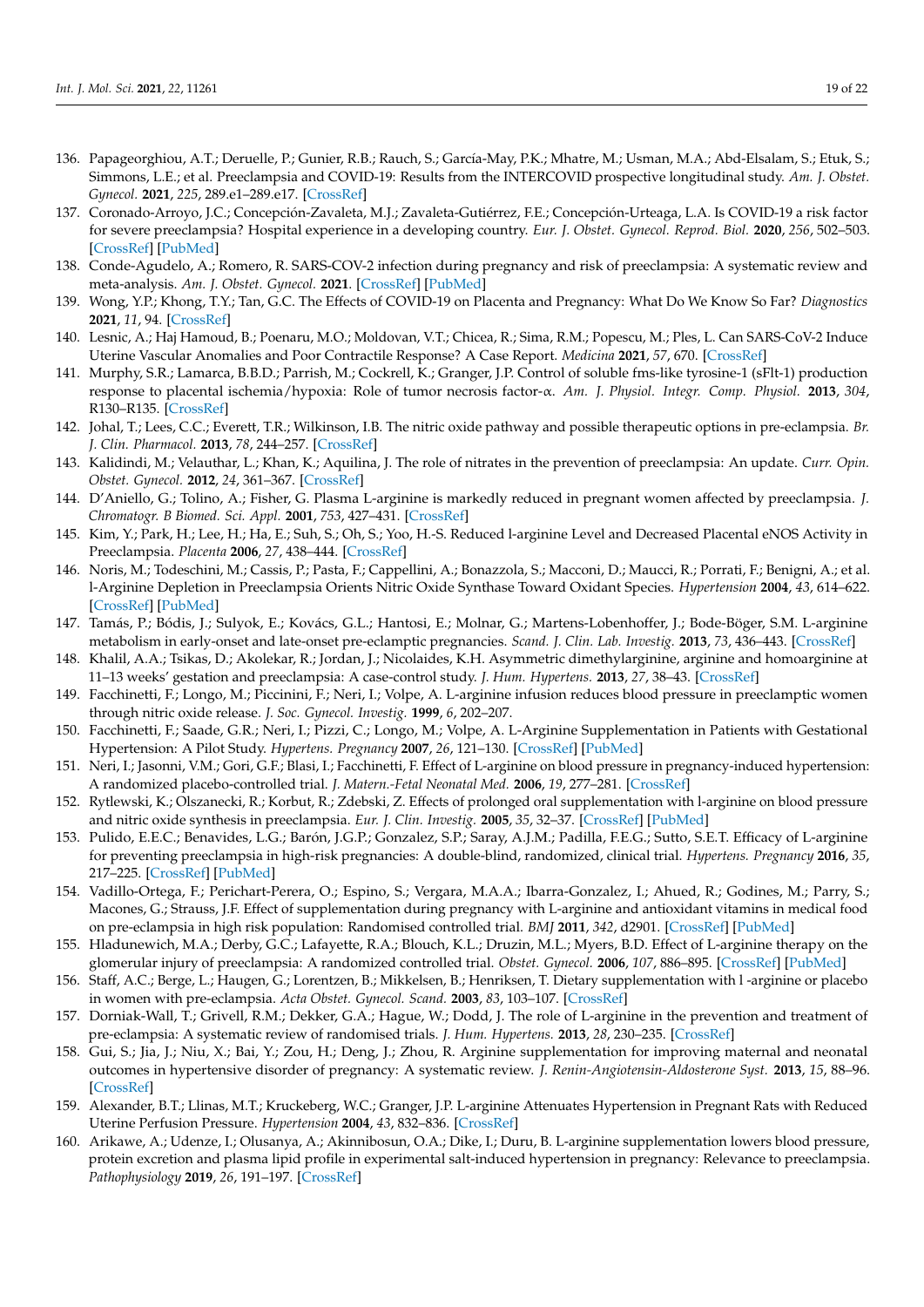- <span id="page-19-0"></span>161. Oludare, G.; Jinadu, H.; Aro, O. L-arginine attenuates blood pressure and reverses the suppression of angiogenic risk factors in a rat model of preeclampsia. *Pathophysiology* **2018**, *25*, 389–395. [\[CrossRef\]](http://doi.org/10.1016/j.pathophys.2018.08.001)
- <span id="page-19-1"></span>162. Kukor, Z.; Valent, S.; Tóth, M. Regulation of Nitric Oxide Synthase Activity by Tetrahydrobiopterin in Human Placentae from Normal and Pre-eclamptic Pregnancies. *Placenta* **2000**, *21*, 763–772. [\[CrossRef\]](http://doi.org/10.1053/plac.2000.0584)
- <span id="page-19-2"></span>163. Mitchell, B.M.; Cook, L.G.; Danchuk, S.; Puschett, J.B. Uncoupled Endothelial Nitric Oxide Synthase and Oxidative Stress in a Rat Model of Pregnancy-Induced Hypertension. *Am. J. Hypertens.* **2007**, *20*, 1297–1304. [\[CrossRef\]](http://doi.org/10.1016/j.amjhyper.2007.08.007)
- <span id="page-19-3"></span>164. Powers, R.W.; Gandley, R.E.; Lykins, D.L.; Roberts, J.M. Moderate Hyperhomocysteinemia Decreases Endothelial-Dependent Vasorelaxation in Pregnant but Not Nonpregnant Mice. *Hypertension* **2004**, *44*, 327–333. [\[CrossRef\]](http://doi.org/10.1161/01.HYP.0000137414.12119.f6)
- <span id="page-19-4"></span>165. Gaiday, A.; Tussupkaliyev, A.B.; Bermagambetova, S.K.; Zhumagulova, S.S.; Sarsembayeva, L.K.; Dossimbetova, M.B.; Daribay, Z.Z. Effect of homocysteine on pregnancy: A systematic review. *Chem. Interact.* **2018**, *293*, 70–76. [\[CrossRef\]](http://doi.org/10.1016/j.cbi.2018.07.021) [\[PubMed\]](http://www.ncbi.nlm.nih.gov/pubmed/30053452)
- 166. Mignini, L.E.; Latthe, P.M.; Villar, J.; Kilby, M.D.; Carroli, G.; Khan, K.S. Mapping the Theories of Preeclampsia: The Role of Homocysteine. *Obstet. Gynecol.* **2005**, *105*, 411–425. [\[CrossRef\]](http://doi.org/10.1097/01.AOG.0000151117.52952.b6) [\[PubMed\]](http://www.ncbi.nlm.nih.gov/pubmed/15684173)
- <span id="page-19-5"></span>167. Visser, S.; Hermes, W.; Ket, J.C.; Otten, R.H.; van Pampus, M.G.; Bloemenkamp, K.W.; Franx, A.; Mol, B.W.; de Groot, C.J. Systematic review and metaanalysis on nonclassic cardiovascular biomarkers after hypertensive pregnancy disorders. *Am. J. Obstet. Gynecol.* **2014**, *211*, 373.e1–373.e9. [\[CrossRef\]](http://doi.org/10.1016/j.ajog.2014.03.032) [\[PubMed\]](http://www.ncbi.nlm.nih.gov/pubmed/24637129)
- <span id="page-19-6"></span>168. Higashi, Y.; Sasaki, S.; Nakagawa, K.; Fukuda, Y.; Matsuura, H.; Oshima, T.; Chayama, K. Tetrahydrobiopterin enhances forearm vascular response to acetylcholine in both normotensive and hypertensive individuals. *Am. J. Hypertens.* **2002**, *15*, 326–332. [\[CrossRef\]](http://doi.org/10.1016/S0895-7061(01)02317-2)
- <span id="page-19-7"></span>169. Porkert, M.; Sher, S.A.; Reddy, U.; Cheema, F.A.; Niessner, C.; Kolm, P.; Jones, D.P.; Hooper, C.C.; Taylor, W.R.; Harrison, D.G.; et al. Tetrahydrobiopterin: A novel antihypertensive therapy. *J. Hum. Hypertens.* **2008**, *22*, 401–407. [\[CrossRef\]](http://doi.org/10.1038/sj.jhh.1002329)
- <span id="page-19-8"></span>170. Fortepiani, L.A.; Reckelhoff, J.F. Treatment with tetrahydrobiopterin reduces blood pressure in male SHR by reducing testosterone synthesis. *Am. J. Physiol. Integr. Comp. Physiol.* **2005**, *288*, R733–R736. [\[CrossRef\]](http://doi.org/10.1152/ajpregu.00500.2004)
- 171. Hong, H.-J.; Hsiao, G.; Cheng, T.-H.; Yen, M.-H. Supplemention with Tetrahydrobiopterin Suppresses the Development of Hypertension in Spontaneously Hypertensive Rats. *Hypertension* **2001**, *38*, 1044–1048. [\[CrossRef\]](http://doi.org/10.1161/hy1101.095331)
- 172. Kang, K.-T.; Sullivan, J.C.; Spradley, F.T.; D'Uscio, L.V.; Katušić, Z.S.; Pollock, J.S. Antihypertensive therapy increases tetrahydrobiopterin levels and NO/cGMP signaling in small arteries of angiotensin II-infused hypertensive rats. *Am. J. Physiol. Circ. Physiol.* **2011**, *300*, H718–H724. [\[CrossRef\]](http://doi.org/10.1152/ajpheart.00393.2010) [\[PubMed\]](http://www.ncbi.nlm.nih.gov/pubmed/21148769)
- 173. Kase, H.; Hashikabe, Y.; Uchida, K.; Nakanishi, N.; Hattori, Y. Supplementation with tetrahydrobiopterin prevents the cardiovascular effects of angiotensin II-induced oxidative and nitrosative stress. *J. Hypertens.* **2005**, *23*, 1375–1382. [\[CrossRef\]](http://doi.org/10.1097/01.hjh.0000173520.13976.7d) [\[PubMed\]](http://www.ncbi.nlm.nih.gov/pubmed/15942460)
- 174. Podjarny, E.; Benchetrit, S.; Rathaus, M.; Pomeranz, A.; Rashid, G.; Shapira, J.; Bernheim, J. Effect of tetrahydrobiopterin on blood pressure in rats after subtotal nephrectomy. *Nephron* **2003**, *94*, p6–p9. [\[CrossRef\]](http://doi.org/10.1159/000071069) [\[PubMed\]](http://www.ncbi.nlm.nih.gov/pubmed/12806204)
- <span id="page-19-9"></span>175. Podjarny, E.; Hasdan, G.; Bernheim, J.; Rashid, G.; Green, J.; Korzets, Z.; Bernheim, J. Effect of chronic tetrahydrobiopterin supplementation on blood pressure and proteinuria in 5/6 nephrectomized rats. *Nephrol. Dial. Transplant.* **2004**, *19*, 2223–2227. [\[CrossRef\]](http://doi.org/10.1093/ndt/gfh383) [\[PubMed\]](http://www.ncbi.nlm.nih.gov/pubmed/15252157)
- <span id="page-19-10"></span>176. Alacam, H.; Dikmen, Z.G.; Yaman, H.; Cakir, E.; Deren, O.; Akgul, E.O.; Aydin, I.; Kurt, Y.G.; Keskin, U.; Akalin, S.; et al. The Role of Asymmetric Dimethyl Arginine and Oxidant/Antioxidant System in Preeclampsia. *Fetal Pediatr. Pathol.* **2011**, *30*, 387–393. [\[CrossRef\]](http://doi.org/10.3109/15513815.2011.618869) [\[PubMed\]](http://www.ncbi.nlm.nih.gov/pubmed/22059458)
- <span id="page-19-11"></span>177. Rijvers, C.; Marzano, S.; Winkens, B.; Bakker, J.; Kroon, A.; Spaanderman, M.; Peeters, L. Early-pregnancy asymmetric dimethylarginine (ADMA) levels in women prone to develop recurrent hypertension. *Pregnancy Hypertens.* **2013**, *3*, 118–123. [\[CrossRef\]](http://doi.org/10.1016/j.preghy.2013.01.001) [\[PubMed\]](http://www.ncbi.nlm.nih.gov/pubmed/26105948)
- <span id="page-19-12"></span>178. Benedetto, C.; Marozio, L.; Neri, I.; Giarola, M.; Volpe, A.; Facchinetti, F. Increased L-Citrulline/ L-Arginine Plasma Ratio in Severe Preeclampsia. *Obstet. Gynecol.* **2000**, *96*, 395–399. [\[CrossRef\]](http://doi.org/10.1097/00006250-200009000-00014)
- <span id="page-19-13"></span>179. Khalaf, D.; Krüger, M.; Wehland, M.; Infanger, M.; Grimm, D. The Effects of Oral l-Arginine and l-Citrulline Supplementation on Blood Pressure. *Nutrients* **2019**, *11*, 1679. [\[CrossRef\]](http://doi.org/10.3390/nu11071679)
- <span id="page-19-14"></span>180. Weckman, A.M.; McDonald, C.R.; Baxter, J.-A.B.; Fawzi, W.W.; Conroy, A.L.; Kain, K.C. Perspective: L-arginine and L-citrulline Supplementation in Pregnancy: A Potential Strategy to Improve Birth Outcomes in Low-Resource Settings. *Adv. Nutr.* **2019**, *10*, 765–777. [\[CrossRef\]](http://doi.org/10.1093/advances/nmz015)
- <span id="page-19-15"></span>181. Gemmel, M.; Sutton, E.F.; Brands, J.; Burnette, L.; Gallaher, M.J.; Powers, R.W. L-Citrulline supplementation during pregnancy improves perinatal and postpartum maternal vascular function in a mouse model of preeclampsia. *Am. J. Physiol. Integr. Comp. Physiol.* **2021**. [\[CrossRef\]](http://doi.org/10.1152/ajpregu.00115.2020)
- <span id="page-19-16"></span>182. Bourdon, A.; Parnet, P.; Nowak, C.; Tran, N.-T.; Winer, N.; Darmaun, D. L-Citrulline Supplementation Enhances Fetal Growth and Protein Synthesis in Rats with Intrauterine Growth Restriction. *J. Nutr.* **2016**, *146*, 532–541. [\[CrossRef\]](http://doi.org/10.3945/jn.115.221267) [\[PubMed\]](http://www.ncbi.nlm.nih.gov/pubmed/26865647)
- <span id="page-19-17"></span>183. Tran, N.-T.; Amarger, V.; Bourdon, A.; Misbert, E.; Grit, I.; Winer, N.; Darmaun, D. Maternal citrulline supplementation enhances placental function and fetal growth in a rat model of IUGR: Involvement of insulin-like growth factor 2 and angiogenic factors. *J. Matern.-Fetal Neonatal Med.* **2017**, *30*, 1906–1911. [\[CrossRef\]](http://doi.org/10.1080/14767058.2016.1229768)
- <span id="page-19-18"></span>184. Barkhidarian, B.; Khorshidi, M.; Shab-Bidar, S.; Hashemi, B. Effects of L-citrulline supplementation on blood pressure: A systematic review and meta-analysis. *Avicenna J. Phytomed.* **2019**, *9*, 10–20. [\[PubMed\]](http://www.ncbi.nlm.nih.gov/pubmed/30788274)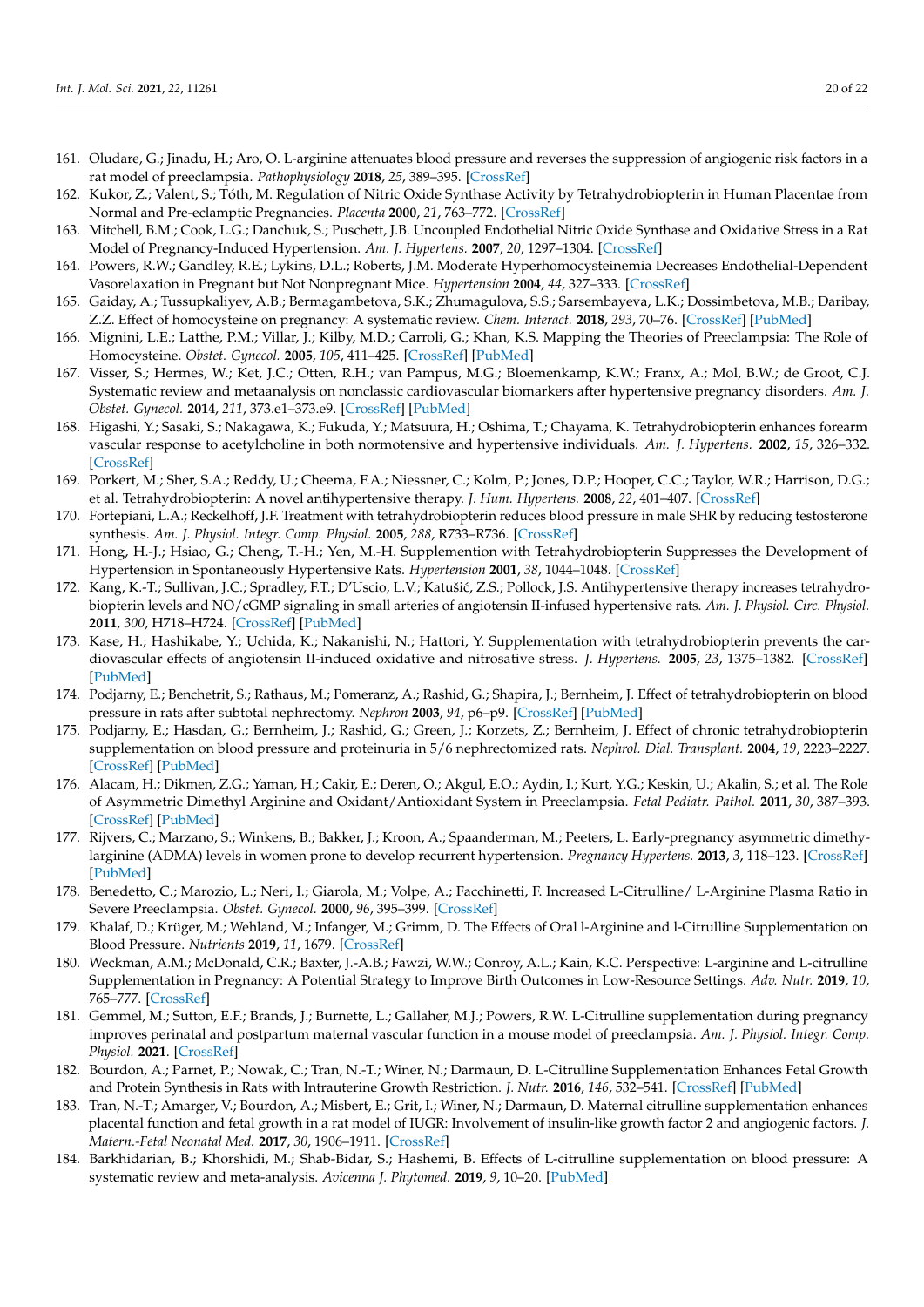- <span id="page-20-0"></span>185. Abbasi, H.; Dastgheib, S.A.; Hadadan, A.; Karimi-Zarchi, M.; Javaheri, A.; Meibodi, B.; Zanbagh, L.; Tabatabaei, R.S.; Neamatzadeh, H. Association of Endothelial Nitric Oxide Synthase 894G > T Polymorphism with Preeclampsia Risk: A Systematic Review and Meta-Analysis based on 35 Studies. *Fetal Pediatr. Pathol.* **2020**, *40*, 455–470. [\[CrossRef\]](http://doi.org/10.1080/15513815.2019.1710880)
- <span id="page-20-1"></span>186. Zeng, F.; Zhu, S.; Wong, M.; Yang, Z.; Tang, J.; Li, K.; Su, X. Associations between nitric oxide synthase 3 gene polymorphisms and preeclampsia risk: A meta-analysis. *Sci. Rep.* **2016**, *6*, 23407. [\[CrossRef\]](http://doi.org/10.1038/srep23407)
- <span id="page-20-2"></span>187. Joshi, M.S.; Mineo, C.; Shaul, P.W.; Bauer, J.A. Biochemical consequences of the NOS3 Glu298Asp variation in human endothelium: Altered caveolar localization and impaired response to shear. *FASEB J.* **2007**, *21*, 2655–2663. [\[CrossRef\]](http://doi.org/10.1096/fj.06-7088com) [\[PubMed\]](http://www.ncbi.nlm.nih.gov/pubmed/17449720)
- <span id="page-20-3"></span>188. Tesauro, M.; Thompson, W.C.; Rogliani, P.; Qi, L.; Chaudhary, P.P.; Moss, J. Intracellular processing of endothelial nitric oxide synthase isoforms associated with differences in severity of cardiopulmonary diseases: Cleavage of proteins with aspartate vs. glutamate at position. *Proc. Natl. Acad. Sci. USA* **2000**, *97*, 2832–2835. [\[CrossRef\]](http://doi.org/10.1073/pnas.97.6.2832) [\[PubMed\]](http://www.ncbi.nlm.nih.gov/pubmed/10717002)
- <span id="page-20-4"></span>189. Sakar, M.N.; Atay, A.E.; Demir, S.; Bakır, V.L.; Demir, B.; Balsak, D.; Akay, E.; Ulusoy, A.I.; Verit, F.F. Association of endothelial nitric oxide synthase gene G894T polymorphism and serum nitric oxide levels in patients with preeclampsia and gestational hypertension. *J. Matern.-Neonatal Med.* **2014**, *28*, 1907–1911. [\[CrossRef\]](http://doi.org/10.3109/14767058.2014.971748)
- <span id="page-20-5"></span>190. Sharma, D.; Hussain, S.; Akhter, N.; Singh, A.; Trivedi, S.; Bhatttacharjee, J. Endothelial nitric oxide synthase (eNOS) gene Glu298Asp polymorphism and expression in North Indian preeclamptic women. *Pregnancy Hypertens.* **2014**, *4*, 65–69. [\[CrossRef\]](http://doi.org/10.1016/j.preghy.2013.11.004) [\[PubMed\]](http://www.ncbi.nlm.nih.gov/pubmed/26104257)
- <span id="page-20-6"></span>191. Muniz, L.; Luizon, M.R.; Palei, A.C.; Lacchini, R.; Duarte, G.; Cavalli, R.C.; Tanus-Santos, J.E.; Sandrim, V.C. eNOS tag SNP haplotypes in hypertensive disorders of pregnancy. *DNA Cell Biol.* **2012**, *31*, 1665–1670. [\[CrossRef\]](http://doi.org/10.1089/dna.2012.1768)
- <span id="page-20-7"></span>192. Sandrim, V.C.; Palei, A.C.T.; Sertorio, J.T.; Cavalli, R.C.; Duarte, G.; Tanus-Santos, J.E. Effects of eNOS polymorphisms on nitric oxide formation in healthy pregnancy and in pre-eclampsia. *Mol. Hum. Reprod.* **2010**, *16*, 506–510. [\[CrossRef\]](http://doi.org/10.1093/molehr/gaq030)
- <span id="page-20-8"></span>193. Lauria, M.R.; Standley, C.A.; Sorokin, Y.; Todt, J.C.; Bottoms, S.F.; Yelian, F.D.; Cotton, D.B. Brain natriuretic peptide and cyclic guanosine-3',5' monophosphate in pre-eclampsia. *J. Matern.-Fetal Med.* **1996**, 5, 128–131. [\[CrossRef\]](http://doi.org/10.1002/(SICI)1520-6661(199605/06)5:3<128::AID-MFM6>3.0.CO;2-O)
- <span id="page-20-9"></span>194. Schiessl, B.; Strasburger, C.; Bidlingmaier, M.; Mylonas, I.; Jeschke, U.; Kainer, F.; Friese, K. Plasma- and urine concentrations of nitrite/nitrate and cyclic Guanosinemonophosphate in intrauterine growth restricted and preeclamptic pregnancies. *Arch. Gynecol. Obstet.* **2006**, *274*, 150–154. [\[CrossRef\]](http://doi.org/10.1007/s00404-006-0149-8) [\[PubMed\]](http://www.ncbi.nlm.nih.gov/pubmed/16532320)
- <span id="page-20-10"></span>195. Boccardo, P.; Soregaroli, M.; Aiello, S.; Noris, M.; Donadelli, R.; Lojacono, A.; Benigni, A. Systemic and fetal-maternal nitric oxide synthesis in normal pregnancy and pre-eclampsia. *BJOG Int. J. Obstet. Gynaecol.* **1996**, *103*, 879–886. [\[CrossRef\]](http://doi.org/10.1111/j.1471-0528.1996.tb09906.x) [\[PubMed\]](http://www.ncbi.nlm.nih.gov/pubmed/8813307)
- <span id="page-20-14"></span>196. Grunewald, C.; Nisell, H.; Carlstrom, K.; Kublickas, M.; Randmaa, I.; Nylund, L. Acute volume expansion in normal pregnancy and preeclampsia: Effects on plasma atrial natriuretic peptide (ANP) and cyclic guanosine monophosphate (cGMP) concentrations and feto-maternal circulation. *Acta Obstet. Gynecol. Scand.* **1994**, *73*, 294–299. [\[CrossRef\]](http://doi.org/10.3109/00016349409015766)
- 197. Itoh, H.; Sagawa, N.; Nanno, H.; Mori, T.; Mukoyama, M.; Itoh, H.; Nakao, K. Impaired Guanosine 3',5'-Cyclic Phosphate Production in Severe Pregnancy-Induced Hypertension with High Plasma Levels of Atrial and Brain Natriuretic Peptides. *Endocr. J.* **1997**, *44*, 389–393. [\[CrossRef\]](http://doi.org/10.1507/endocrj.44.389) [\[PubMed\]](http://www.ncbi.nlm.nih.gov/pubmed/9279514)
- 198. Sandrim, V.C.; Palei, A.C.; Sertório, J.T.; Amaral, L.M.; Cavalli, R.C.; Tanus-Santos, J.E. Alterations in cyclic GMP levels in preeclampsia may reflect increased B-type natriuretic peptide levels and not impaired nitric oxide activity. *Clin. Biochem.* **2011**, *44*, 1012–1014. [\[CrossRef\]](http://doi.org/10.1016/j.clinbiochem.2011.05.026)
- <span id="page-20-11"></span>199. Schneider, F.; Lutun, P.; Baldauf, J.-J.; Quirin, L.; Dreyfus, M.; Ritter, J.; Tempé, J.-D. Plasma cyclic GMP concentrations and their relationship with changes of blood pressure levels in pre-eclampsia. *Acta Obstet. Gynecol. Scand.* **1996**, *75*, 40–44. [\[CrossRef\]](http://doi.org/10.3109/00016349609033281)
- <span id="page-20-12"></span>200. Dusse, L.M.; Alpoim, P.N.; Lwaleed, B.A.; de Sousa, L.P.; Carvalho, M.; Gomes, K.B. Is there a link between endothelial dysfunction, coagulation activation and nitric oxide synthesis in preeclampsia? *Clin. Chim. Acta* **2013**, *415*, 226–229. [\[CrossRef\]](http://doi.org/10.1016/j.cca.2012.10.006)
- 201. Lopez-Jaramillo, P.; Narvaez, M.; Calle, A.; Rivera, J.; Jacome, P.; Ruano, C.; Nava, E. Cyclic guanosine 3',5' monophosphate concentrations in pre-eclampsia: Effects of hydralazine. *Br. J. Obstet. Gynaecol.* **1996**, *103*, 33–38. [\[CrossRef\]](http://doi.org/10.1111/j.1471-0528.1996.tb09512.x) [\[PubMed\]](http://www.ncbi.nlm.nih.gov/pubmed/8608095)
- 202. Manninen, A.; Vuorinen, P.; Laippala, P.; Tuimala, R.; Vapaatalo, H. Atrial Natriuretic Peptide and Cyclic Guanosine-3'5'monophosphate in Hypertensive Pregnancy and during Nifedipine Treatment. *Pharmacol. Toxicol.* **1994**, *74*, 153–157. [\[CrossRef\]](http://doi.org/10.1111/j.1600-0773.1994.tb01091.x) [\[PubMed\]](http://www.ncbi.nlm.nih.gov/pubmed/8008721)
- <span id="page-20-13"></span>203. Okuno, S.; Hamada, H.; Yasuoka, M.; Watanabe, H.; Fujiki, Y.; Yamada, N.; Sohda, S.; Kubo, T. Brain Natriuretic Peptide (BNP) and Cyclic Guanosine Monophosphate (cGMP) Levels in Normal Pregnancy and Preeclampsia. *J. Obstet. Gynaecol. Res.* **1999**, *25*, 407–410. [\[CrossRef\]](http://doi.org/10.1111/j.1447-0756.1999.tb01185.x) [\[PubMed\]](http://www.ncbi.nlm.nih.gov/pubmed/10680338)
- <span id="page-20-15"></span>204. Chen, J.; Ren, W.; Lin, L.; Zeng, S.; Huang, L.; Tang, J.; Bi, S.; Pan, J.; Chen, D.; Du, L. Abnormal cGMP-dependent protein kinase I-mediated decidualization in preeclampsia. *Hypertens. Res.* **2021**, *44*, 318–324. [\[CrossRef\]](http://doi.org/10.1038/s41440-020-00561-6) [\[PubMed\]](http://www.ncbi.nlm.nih.gov/pubmed/33093639)
- <span id="page-20-16"></span>205. Gao, Q.; Tang, J.; Li, N.; Zhou, X.; Zhu, X.; Li, W.; Liu, B.; Feng, X.; Tao, J.; Han, B.; et al. New conception for the development of hypertension in preeclampsia. *Oncotarget* **2016**, *7*, 78387–78395. [\[CrossRef\]](http://doi.org/10.18632/oncotarget.13410)
- <span id="page-20-17"></span>206. Coats, L.E.; Bamrick-Fernandez, D.R.; Ariatti, A.M.; Bakrania, B.A.; Rawls, A.Z.; Ojeda, N.B.; Alexander, B.T. Stimulation of soluble guanylate cyclase diminishes intrauterine growth restriction in a rat model of placental ischemia. *Am. J. Physiol. Integr. Comp. Physiol.* **2021**, *320*, R149–R161. [\[CrossRef\]](http://doi.org/10.1152/ajpregu.00234.2020)
- 207. Takushima, S.; Nishi, Y.; Nonoshita, A.; Mifune, H.; Hirata, R.; Tanaka, E.; Doi, R.; Hori, D.; Kamura, T.; Ushijima, K. Changes in the nitric oxide-soluble guanylate cyclase system and natriuretic peptide receptor system in placentas of pregnant Dahl salt-sensitive rats. *J. Obstet. Gynaecol. Res.* **2014**, *41*, 540–550. [\[CrossRef\]](http://doi.org/10.1111/jog.12602)